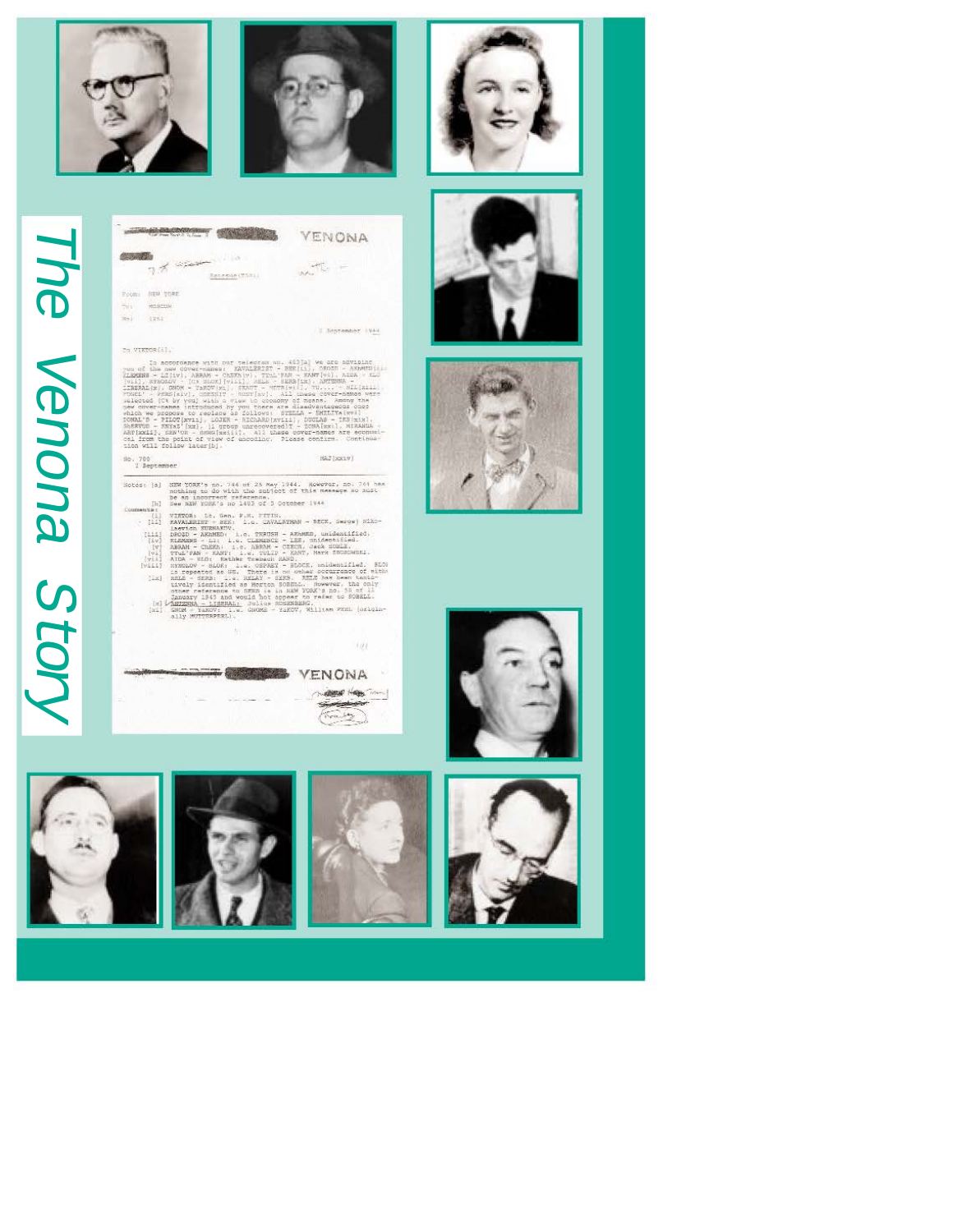# COVER PHOTO S Clockwise from top left: Carter Clarke, Robert Lamphere, Gene Grabeel, Meredith Gardner, Cecil Phillips, Kim Philby, Klaus Fuchs, Elizabeth Bentley, Alger Hiss, Julius Rosenberg Published by the Center for Cryptologic History,

**This publication is distributed FREE by the National Security Agency. If you would like additional copies, please submit your request to:**

**Center for Cryptologic History National Security Agency 9800 Savage Road, Suite 6886 Fort George G. Meade, MD 20755-6886**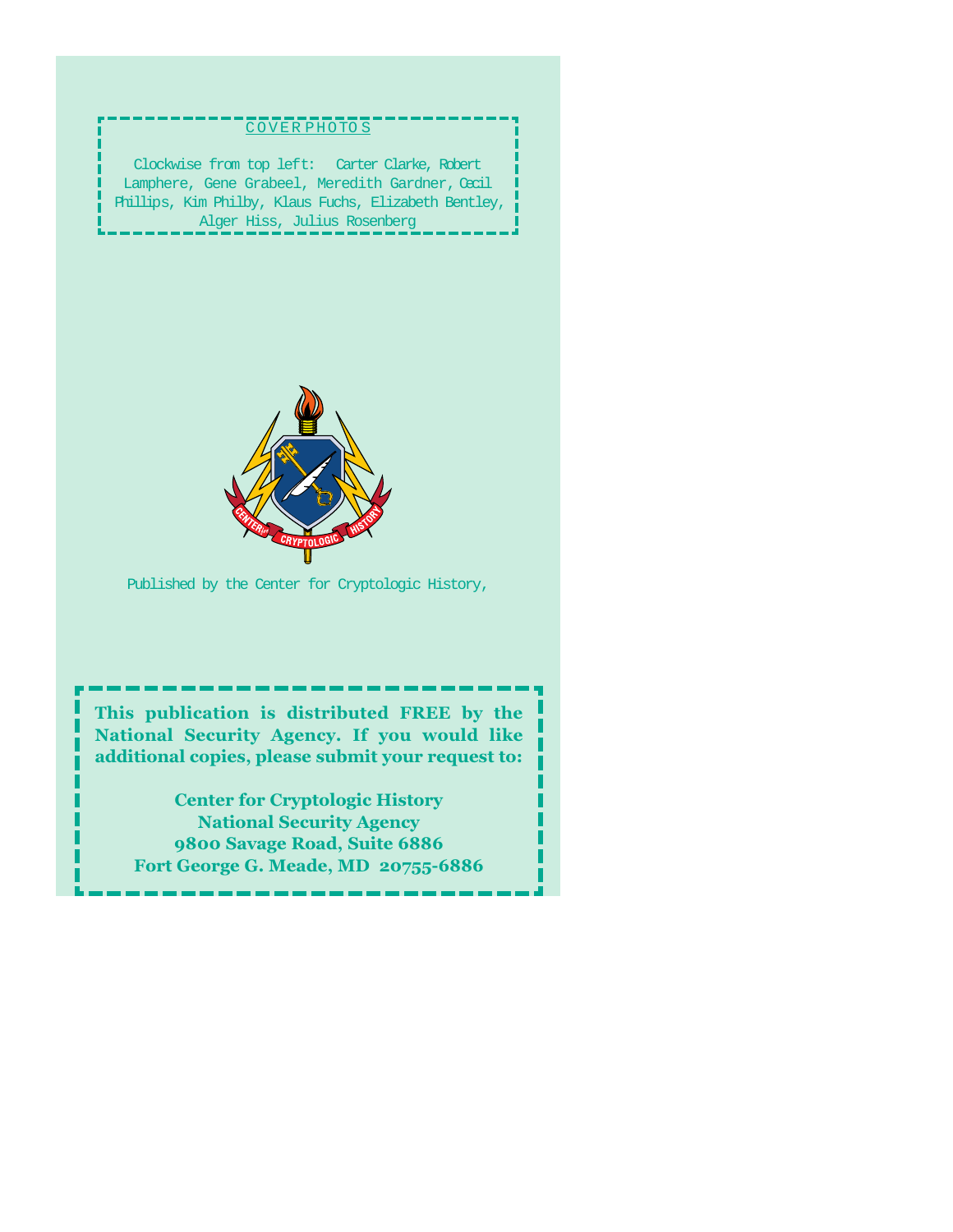#### **THE VENONA STORY**

**Robert L. Benson**

*The release of VENONA translations involved careful consideration of the privacy interests of individuals mentioned, referenced, or identified in the translations. Some names have not been released when to do so would constitute an invasion of privacy.*

# *Introduction*

On 1 February 1943 the U.S. Armys Signal Intelligence Service, a forerunner of the National Security Agency, began a small, very secret program, later codenamed VENONA. The original object of the VENONA program was to examine, and possibly exploit, encrypted Soviet diplomatic communications. These messages had been accumulated by the Signal Intelligence Service (later renamed the U.S. Army Signal Security Agency and commonly called "Arlington Hall" after the Virginia location of its headquarters) since 1939 but had not been studied previously. American analysts discovered that these Soviet communications dealt with not only diplomatic subjects but also espionage matters.

Six public releases of VENONA translations and related documents have been made. These releases covered the following topics and are all discussed in this monograph.

- 1. Soviet atomic bomb espionage
- 2. New York KGB messages of 1942 and 1943
- 3. New York and Washington KGB messages of 1944 and 1945

4. San Francisco and Mexico City KGB messages; GRU New York and Washington messages; Washington Naval GRU messages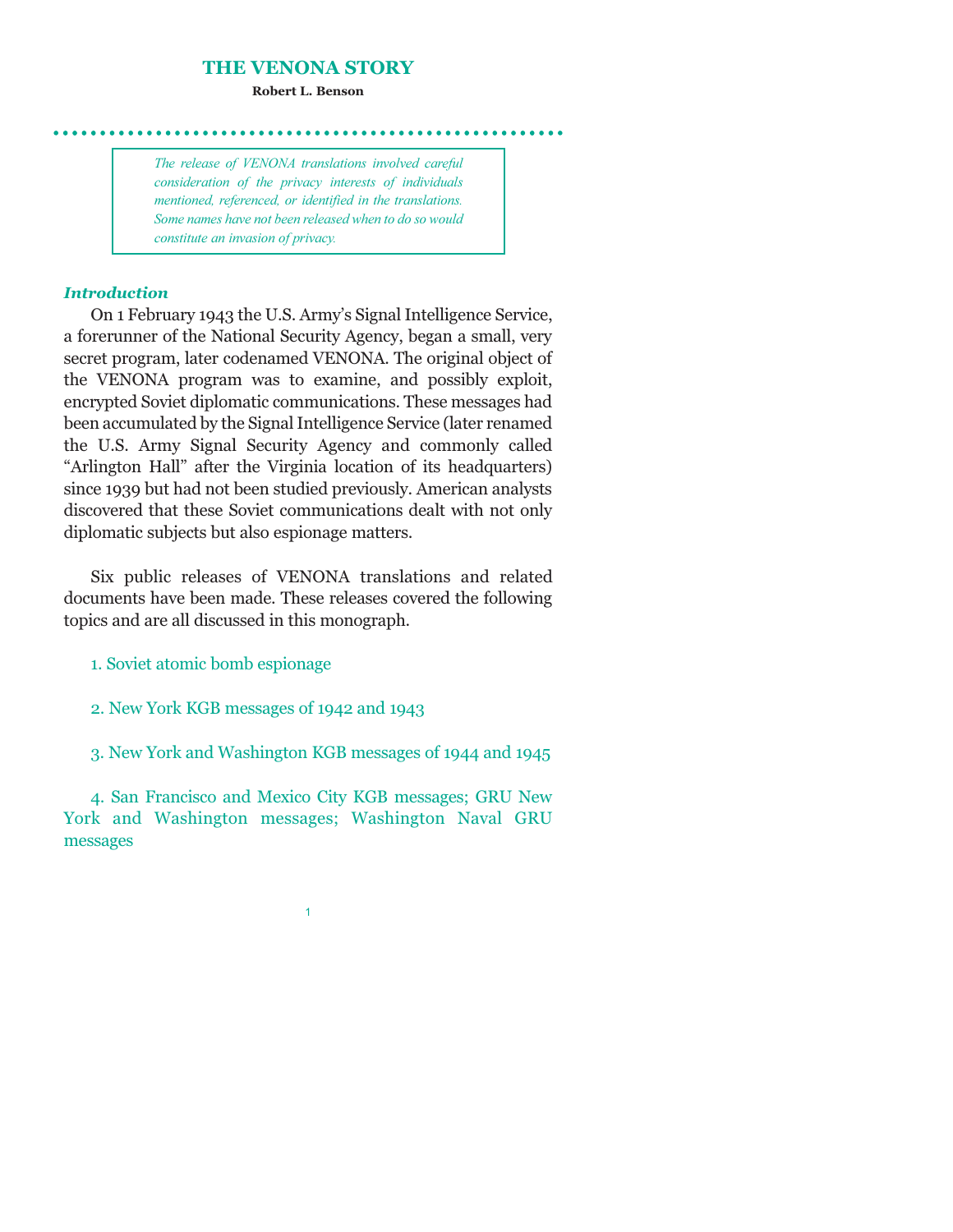5. KGB and GRU messages from Europe, South America, and Australia

6. Messages inadvertently left out of the previous five updates of previously issued translations. Updates some translations by restoring names that had been protected for privacy reasons in the original releases.

The Signal Intelligence Service recruited dozens of language teachers and professors from across the United States after the Japanese attack on Pearl Harbor. Miss Gene Grabeel, a young Signal Intelligence Service employee who had been a schoolteacher only weeks earlier, started the project on 1 February 1943. Meredith Gardner, a language instructor at the University of Akron, who spoke numerous languages, worked on the Japanese and German "problems" during World War II and met with great acclaim. As the war ended, Gardner joined the VENONA effort and spent the next twenty-seven years on the project. As the principal translator and analyst on the VENONA program, he wrote a series of eleven special reports during 1947 and 1948.

The accumulated VENONA message traffic comprised an unsorted collection of thousands of Soviet diplomatic telegrams



Arlington Hall before the war (This postcard was used by army recruiters.)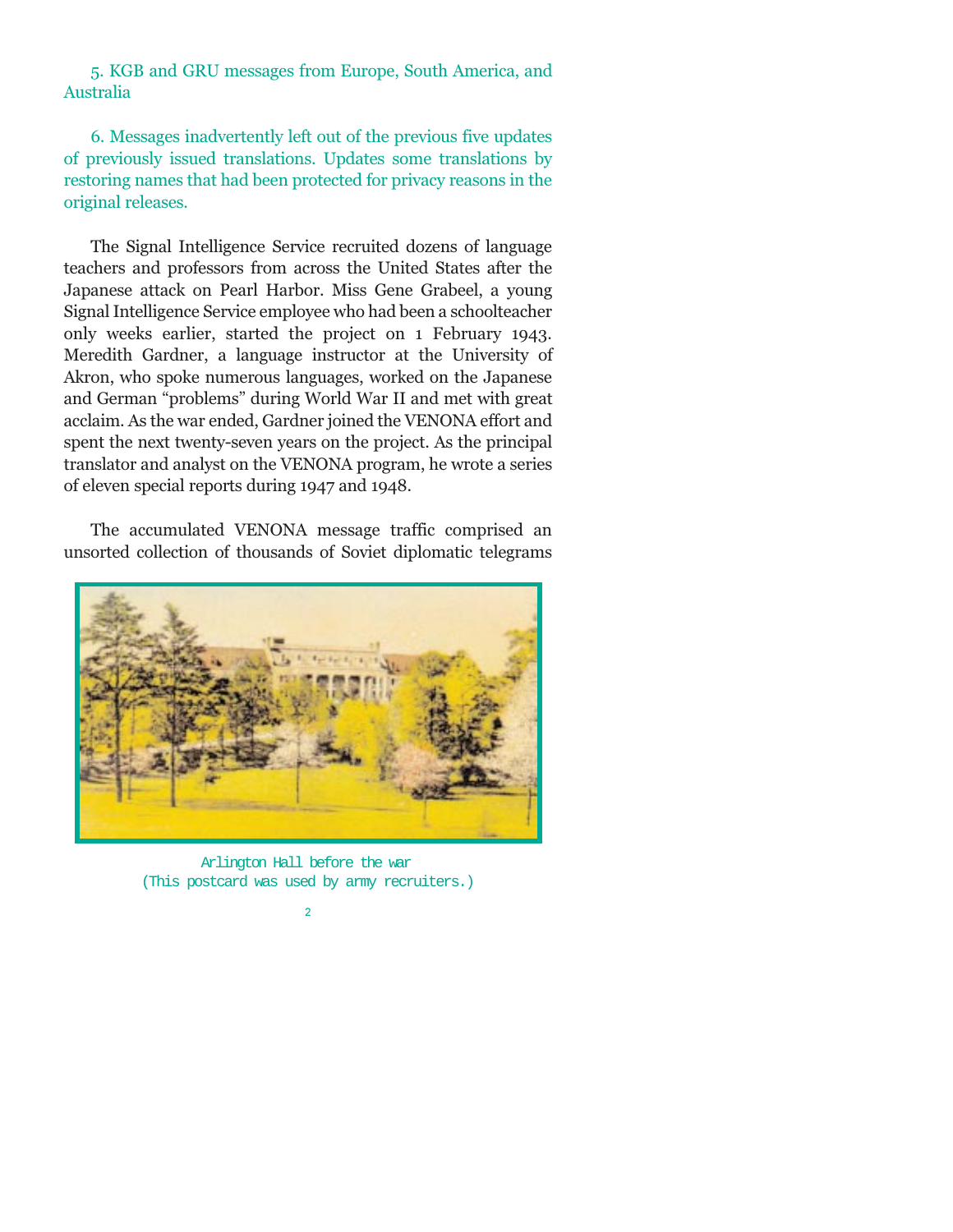that had been sent from Moscow to certain of its diplomatic missions and from those missions to Moscow. During the first months of the project, Arlington Hall analysts sorted the traffic by diplomatic mission and by cryptographic system or subscriber.

Initial analysis indicated that five cryptographic systems, later determined to be employed by different subscribers, were in use between Moscow and a number of Soviet overseas missions. It also became apparent that one system involved trade matters, especially Lend-Lease. The other four systems appeared to involve the Soviet Foreign Ministry in Moscow in communication with its missions abroad.

Further analysis showed that each one of the five systems was used exclusively by one of the following subscribers (listed in descending order according to the volume of message traffic which had been collected):

1. trade representatives Lend-Lease, AMTORG, and the Soviet Government Purchasing Commission

2. diplomats  $-$  i.e., members of the diplomatic corps in the conduct of legitimate Soviet embassy and consular business

3. KGB – the Soviet espionage agency, headquarters in Moscow and residencies (stations) abroad

4. GRU - the Soviet Army General Staff Intelligence Directorate and attachés abroad

5. GRU-Naval Soviet Naval Intelligence Staff

# *Public Release of Translated VENONA Materials*

The first public release of translated VENONA materials, signals intelligence which had provided an insight into the alarming and hitherto unappreciated breadth and depth of Soviet espionage activities within the United States, was in July 1995.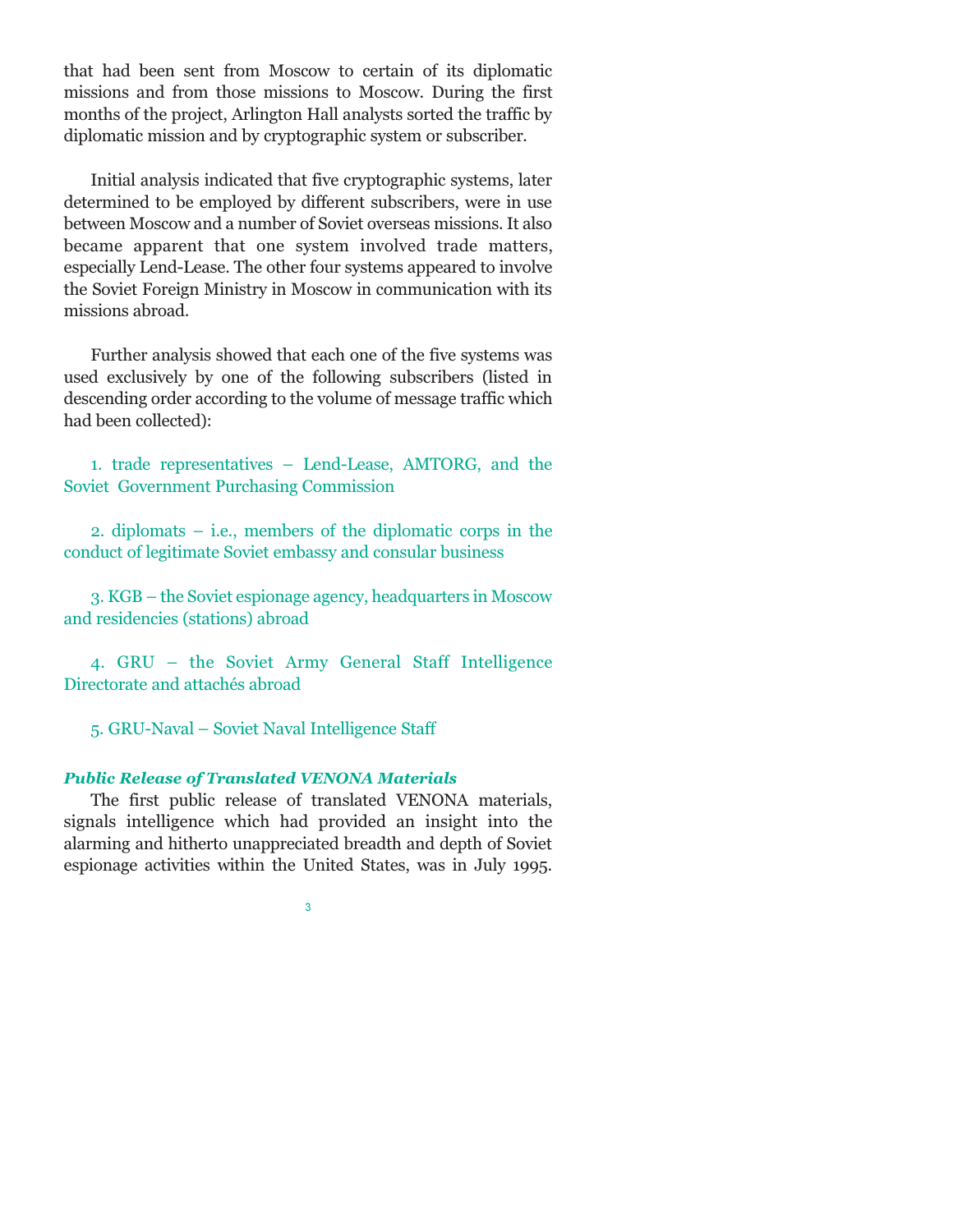That release was a compilation of forty-nine VENONA translations which related to Soviet espionage efforts against U.S. atomic bomb research, including messages about the Rosenbergs and the Manhattan Project.

The second release was of KGB messages between the New York KGB residency and Moscow Center during 1942-1943.

The third release comprised many more documents than either the first or second release  $-$  more than 500 translations  $-$  and included all the decrypted and translated messages between the New York and Washington KGB residencies and Moscow Center (minus the atomic bomb-related messages previously released in July 1995).

The fourth release was larger  $-$  some 850 message translations and involved the KGB in San Francisco and Mexico City and the GRU in New York and Washington. This completed the release of U.S. (and Mexico) Soviet espionage message translations.

The fifth release contained translations of KGB, GRU, and Naval GRU messages to and from locations in Europe, Latin America, and Australia, as well as some messages of nonintelligence organizations: the Soviet Foreign Ministry and the Trade Ministry. The great majority of releases in this release involved the Soviet intelligence services. This was the final, and largest, release of VENONA translations  $-$  well over 1,000 messages.

The sixth release of VENONA translations and related documents included the translations of KGB messages inadvertently left out of the previous five. It also updated some translations by restoring names that had been protected for privacy reasons in the original releases.

This material can be reviewed at the National Cryptologic Museum library and is also available publicly on the World Wide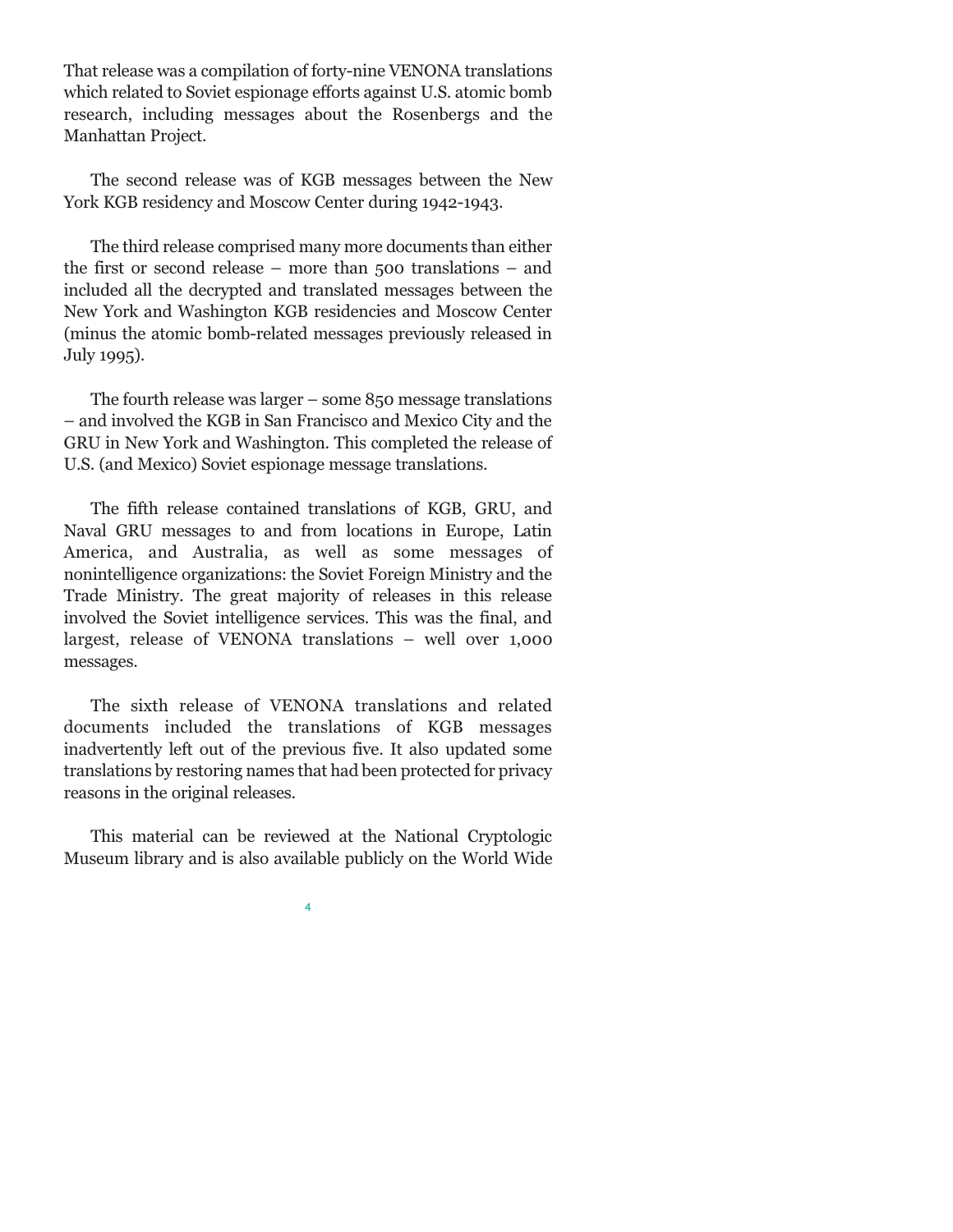Web (http://www.nsa.gov:8080/), and at the Library of Congress, at state archives, and at university libraries around the country. Scholars, the media, and the public now have all the approximately 3,000 VENONA translations.

The British Government Communications Headquarters (GCHQ), NSA's counterpart, has released to the Public Record Office the MASK message traffic  $-$  thousands of secret COMINTERN messages between various capital cities and Moscow from 1934 to 1937, which give a wealth of detail about Moscows control of the various national Communist parties (including the American Communist Party). GCHQ has also released ISCOT messages. ISCOT was the codename for the British program to intercept and decrypt clandestine radio messages between Moscow and COMINTERN (Communist International) outstations in German-occupied Europe and in China from 1943 to 1945. The National Cryptologic Museum library holds a complete set of both the MASK and ISCOT messages.

# *The Shutdown of the Venona Program*

NSA is often asked why the VENONA program ran so long (1943 to 1980), given the fixed set of material that was being worked. The answer is that NSA's customers - FBI, CIA, and the appropriate United Kingdom and Allied services asked that the program be continued as investigative leads were still being run, and there was hope that unidentified covernames could be identified. In 1977 William P. Crowell, then the acting chief of the NSA division that housed the remaining VENONA group,**<sup>1</sup>** decided that the program should end in about two years. The group working on VENONA surveyed customers and evaluated the likelihood of finding further "matches" in the traffic. In 1978 NSA decided to end the program by 1 October 1980.

In September 1978 David Blee, head of the CIA Counterintelligence Staff, invited NSA, FBI, and Allied representatives to form a committee to evaluate the potential for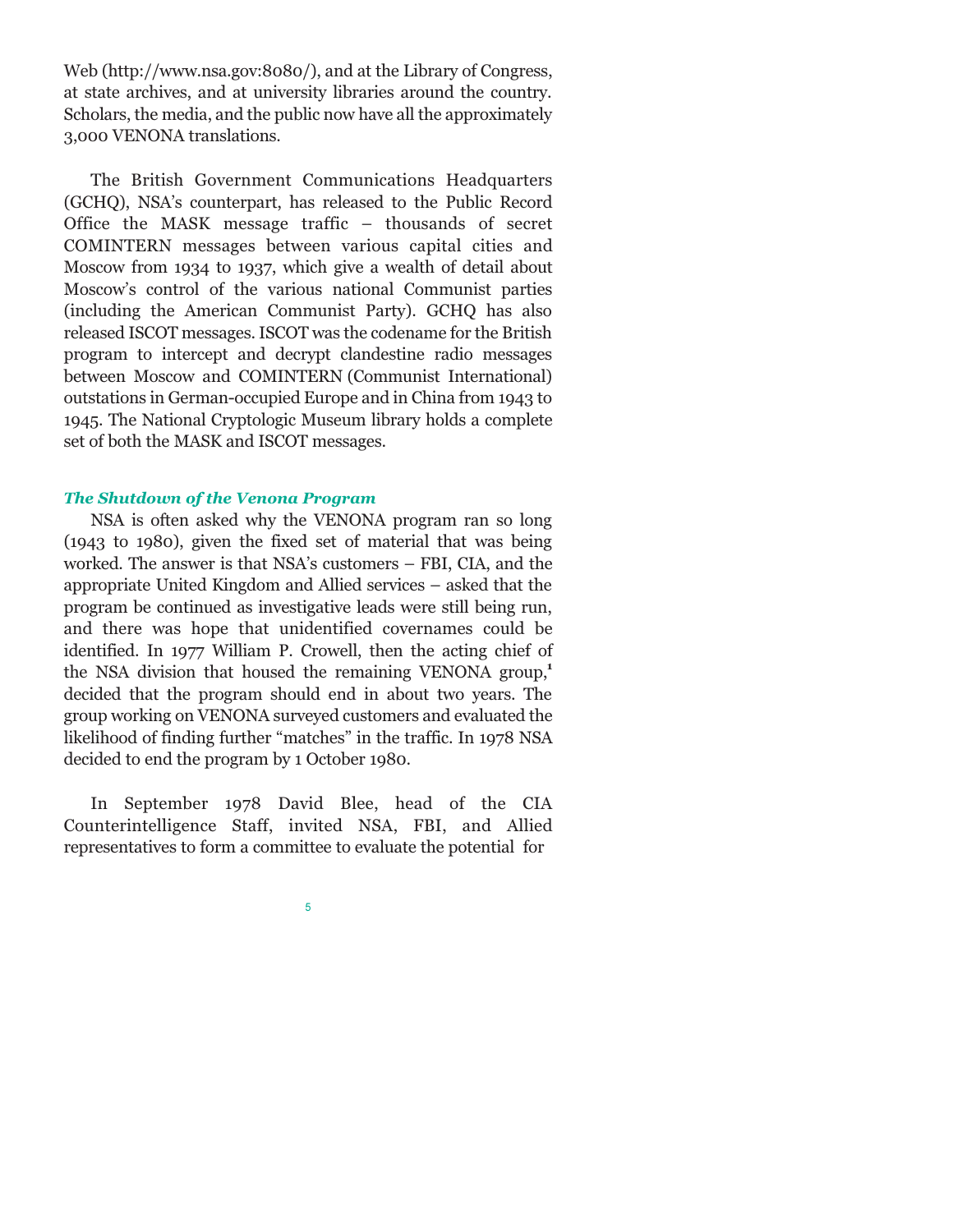

W illiam P. Crowell (circa 1977)



Howard W. (Bill) Kulp

the VENONA effort during the next two years. Howard W. (Bill) Kulp and Mildred Hayes, heads of the VENONA unit in the later years, represented NSA.

During the last phase of VENONA (1978 to 1980), NSA issued thirty-nine first-time translations of KGB and GRU messages and reissued eight others. Some of these first-time translations were quite significant, though mainly for counterintelligence research purposes. In January 1980 Bill Kulp prepared a final technical and counterintelligence evaluation of the VENONA program and its prospects. The report concluded that the program should end as scheduled because of the age of the material being worked, the difficulty in conducting investigations and locating collateral material, and the fact that the most important material had been exhaustively analyzed. Nonetheless, NSA analysts Mildred Hayes, Angela Nanni, and Janice Cram continued their cryptanalytic work right up to the end of the project.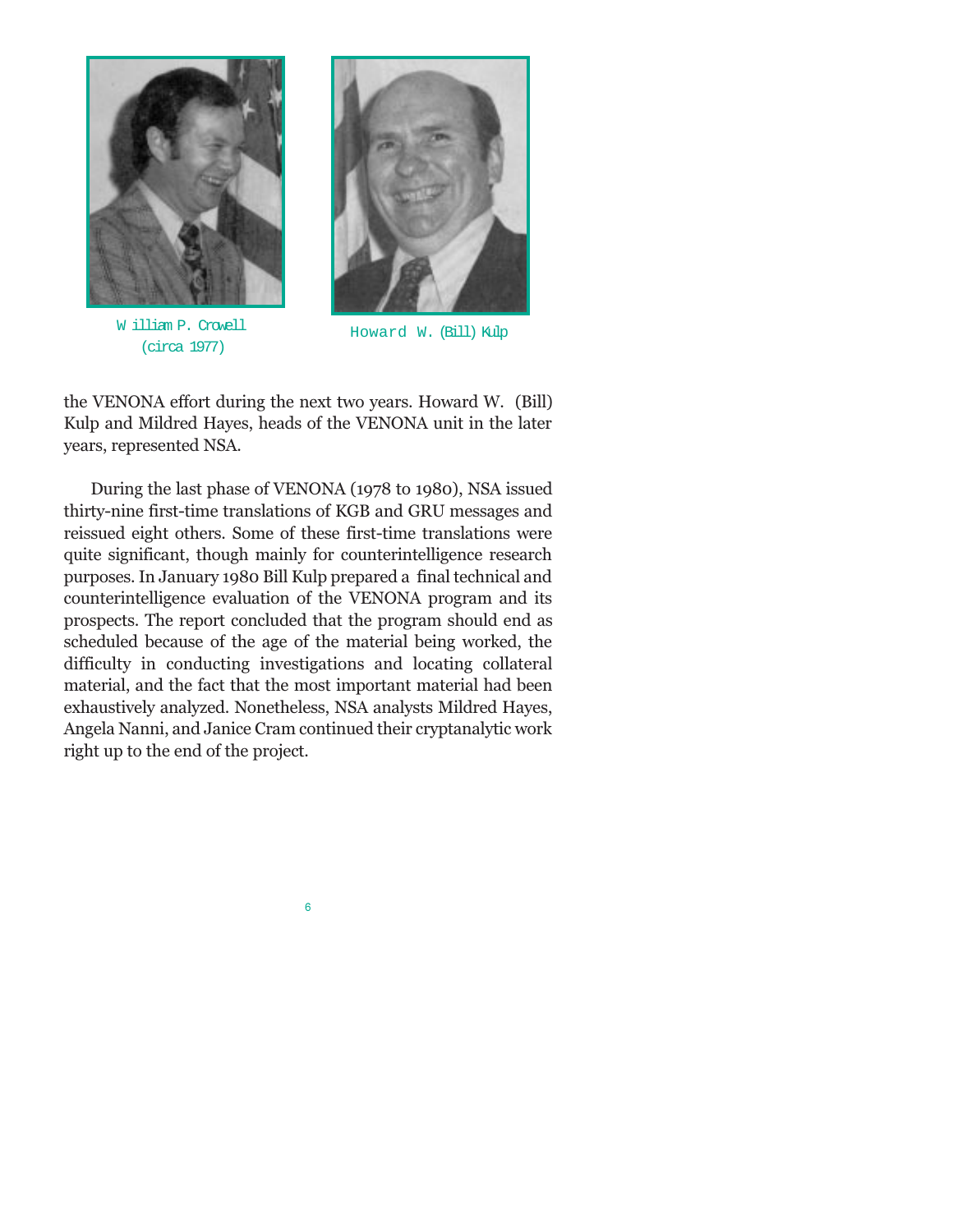# **Venona Chronology**

| 1 February 1943    | Gene Grabeel begins VENONA at<br>Arlington Hall.                                                                                              |
|--------------------|-----------------------------------------------------------------------------------------------------------------------------------------------|
| November 1943      | Lieutenant Richard Hallock makes<br>first break into Soviet diplomatic<br>cipher; break expanded by Frank<br>Lewis.                           |
| <b>During 1943</b> | VENONA program expands;<br>Captain F. Coudert and Major<br>William B.S. Smith in charge.                                                      |
| November 1944      | Break made in KGB cipher by Cecil<br>Phillips, Genevieve Feinstein,<br>Lucille Campbell.                                                      |
| 1945               | Gouzenko defects; Elizabeth<br><b>Bentley and Whittaker Chambers</b><br>tell FBI about Soviet espionage in<br><b>United States.</b>           |
| <b>May 1945</b>    | Military intelligence teams find<br>Soviet codebooks in Saxony and<br>Schleswig, Germany.                                                     |
| July to Dec 1946   | Meredith Gardner begins to<br>analytically reconstruct KGB<br>codebook; translates a few<br>messages, including one about the<br>atomic bomb. |
| 30 Aug 1947        | Meredith Gardner's study of KGB<br>covernames in the messages                                                                                 |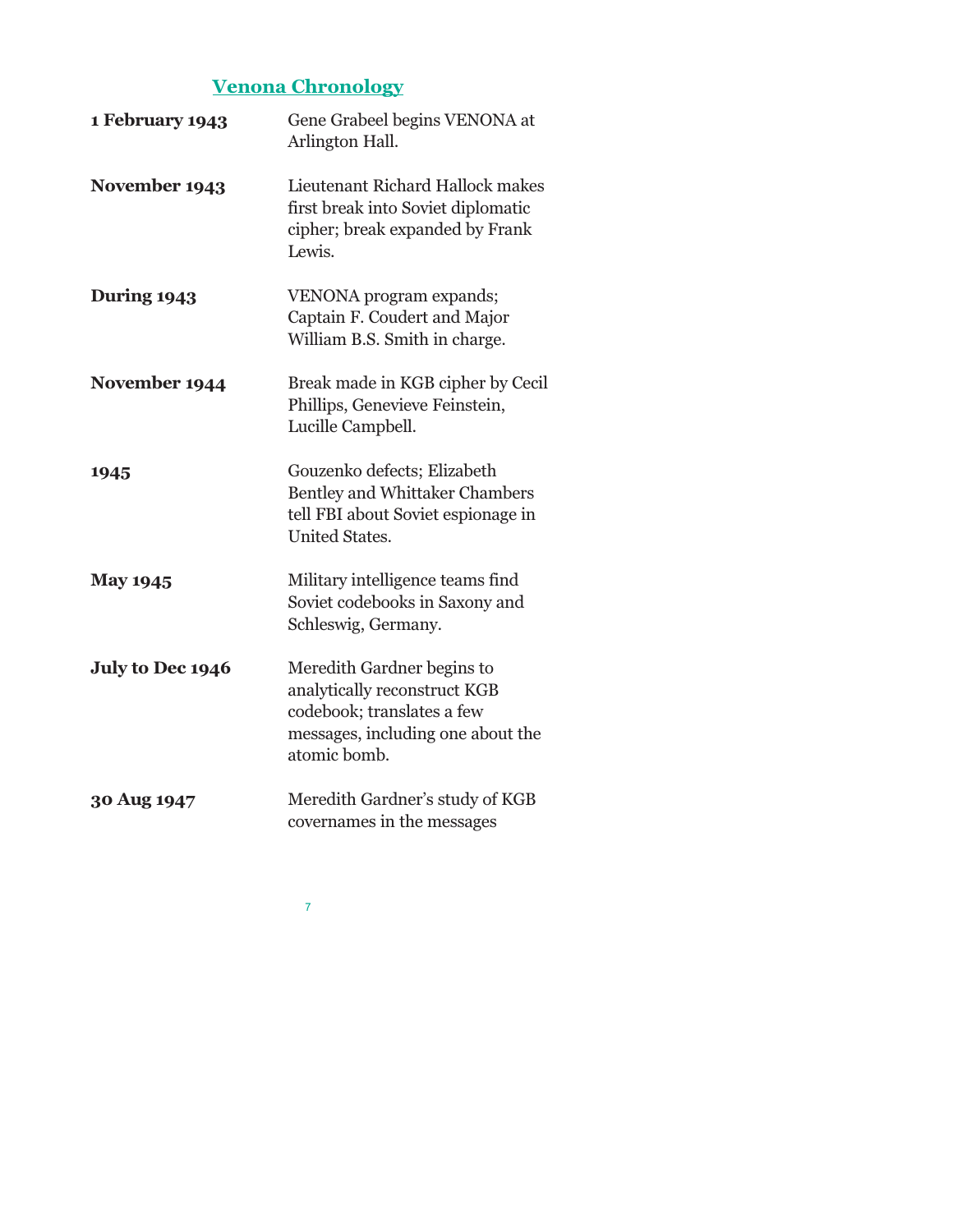| <b>Sept 1947</b>  | Carter W. Clarke of G-2 advises S.<br>Wesley Reynolds, FBI, of successes<br>at Arlington Hall on KGB espionage<br>messages.                                                                                                                     |
|-------------------|-------------------------------------------------------------------------------------------------------------------------------------------------------------------------------------------------------------------------------------------------|
| 19 to 20 Oct 1948 | Robert J. Lamphere, FBI HQ,<br>begins liaison with Meredith<br>Gardner and great number of<br>espionage cases opened.                                                                                                                           |
| 1948 to 1951      | <b>Exploitation of VENONA exposes</b><br>major KGB espionage agents such<br>as Klaus Fuchs, Harry Gold, David<br>Greenglass, Theodore Hall,<br>William Perl, the Rosenbergs, Guy<br>Burgess, Donald Maclean,<br>Kim Philby, and Harry D. White. |
| 1952 to 1953      | An earlier KGB cryptosystem<br>exploited; GRU messages attacked.<br>More espionage agents identified<br>over the next two decades.                                                                                                              |
| 1953              | CIA officially briefed on VENONA<br>and begins to assist in counter-<br>intelligence work.                                                                                                                                                      |
| 1960              | The United Kingdom begins to<br>exploit Naval GRU messages.                                                                                                                                                                                     |
| 1960 to 1980      | Hundreds of first-time translations<br>of messages; many earlier<br>translations reissued.                                                                                                                                                      |
| 1 October 1980    | VENONA ends.                                                                                                                                                                                                                                    |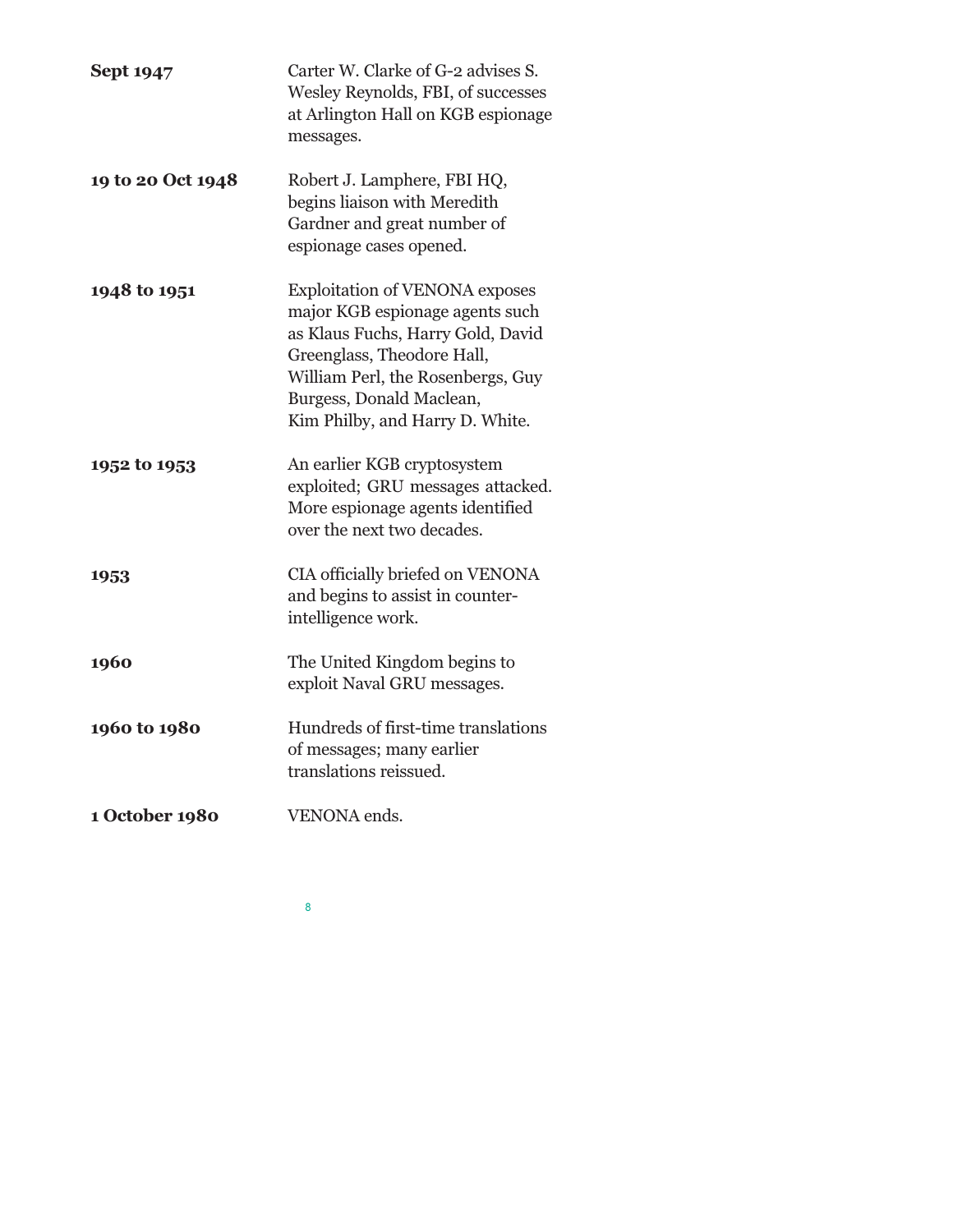# **The Venona Breakthrough**

From the very beginning in February 1943, the analysis of the traffic proved slow and difficult. Then in October 1943, Lieutenant Richard Hallock, a Signal Corps reserve officer who had been a peacetime archaeologist at the University of Chicago, discovered weaknesses in the cryptographic system of the Soviet trade traffic. This discovery provided a tool for further analytic progress on the other four cryptographic systems.

During 1944 the skills of other expert cryptanalysts were brought to bear on this Soviet message traffic to see if any of the encryption systems of the messages could be broken. One of these cryptanalysts, Cecil Phillips, made observations which led to a fundamental break into the cipher system used by the KGB, although he did not know at the time who used the system. The messages were double-encrypted and of enormous difficulty. In spite of Arlington Hall's extraordinary cryptanalytic breakthroughs, it was to take almost two more years before parts of any of these KGB messages could be read or even be recognized as KGB rather than standard diplomatic communications.

Three closely spaced counterintelligence events involving or affecting VENONA occurred in 1945. First, the FBI carefully questioned Whittaker Chambers, whose earlier efforts to disclose details of his involvement in Soviet espionage in the United States in the 1930s had gone unheeded. While not directly bearing on VENONA, Chambers's testimony helped bring Soviet espionage into focus at the FBI. Second, Elizabeth Bentley, a veteran KGB courier and auxiliary agent handler, went to the FBI and named names of government employees passing documents to the Soviets. VENONA messages verified much of what Bentley disclosed. Third, Igor Gouzenko, a GRU code clerk, defected in Ottawa. Gouzenko's revelations were important to Allied counterintelligence efforts, although they did not directly assist breakthroughs into the VENONA system.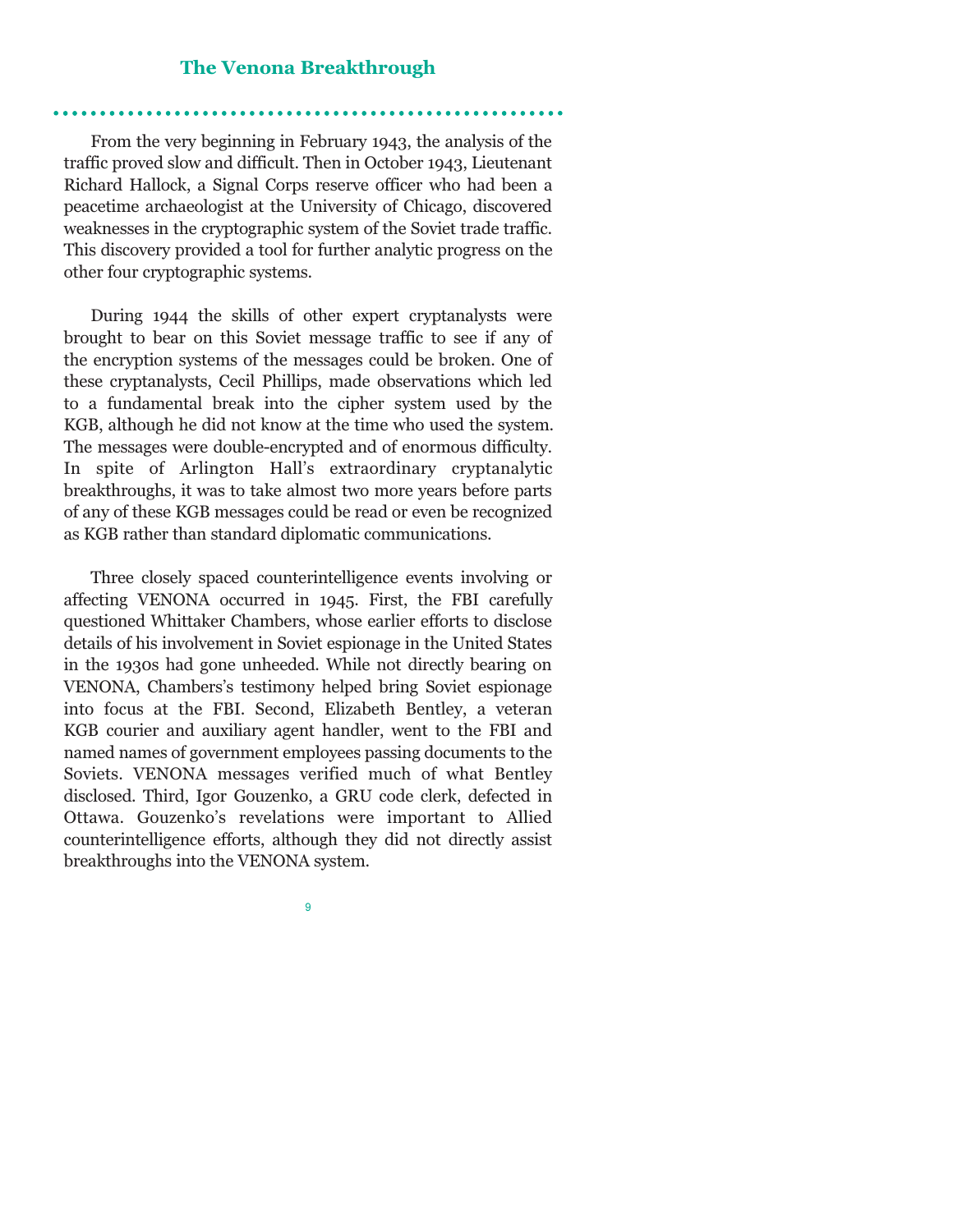

Meredith Gardner (left)

In the summer of 1946, Meredith Gardner began to read portions of KGB messages that had been sent between the KGB residency (station) in New York and Moscow Center. On 31 July 1946 he extracted a phrase from a KGB New York message that had been sent to Moscow on 10 August 1944. This message, on later analysis, proved to be a discussion of clandestine KGB activity in Latin America. On 13 December Gardner was able to read a KGB message that discussed the U.S. presidential election campaign of 1944. A week later, on 20 December 1946, he broke into another KGB message that had been sent to Moscow Center two years earlier which contained a list of names of the leading scientists working on the Manhattan Project  $-$  the atomic bomb.

In late April or early May 1947, Gardner was able to read two KGB messages sent in December 1944 that showed that someone inside the War Department General Staff was providing highly classified information to the Soviets.

U.S. Army intelligence, G-2, became alarmed at the information that was coming out of Arlington Hall. An Arlington Hall report on 22 July 1947 showed that the Soviet message traffic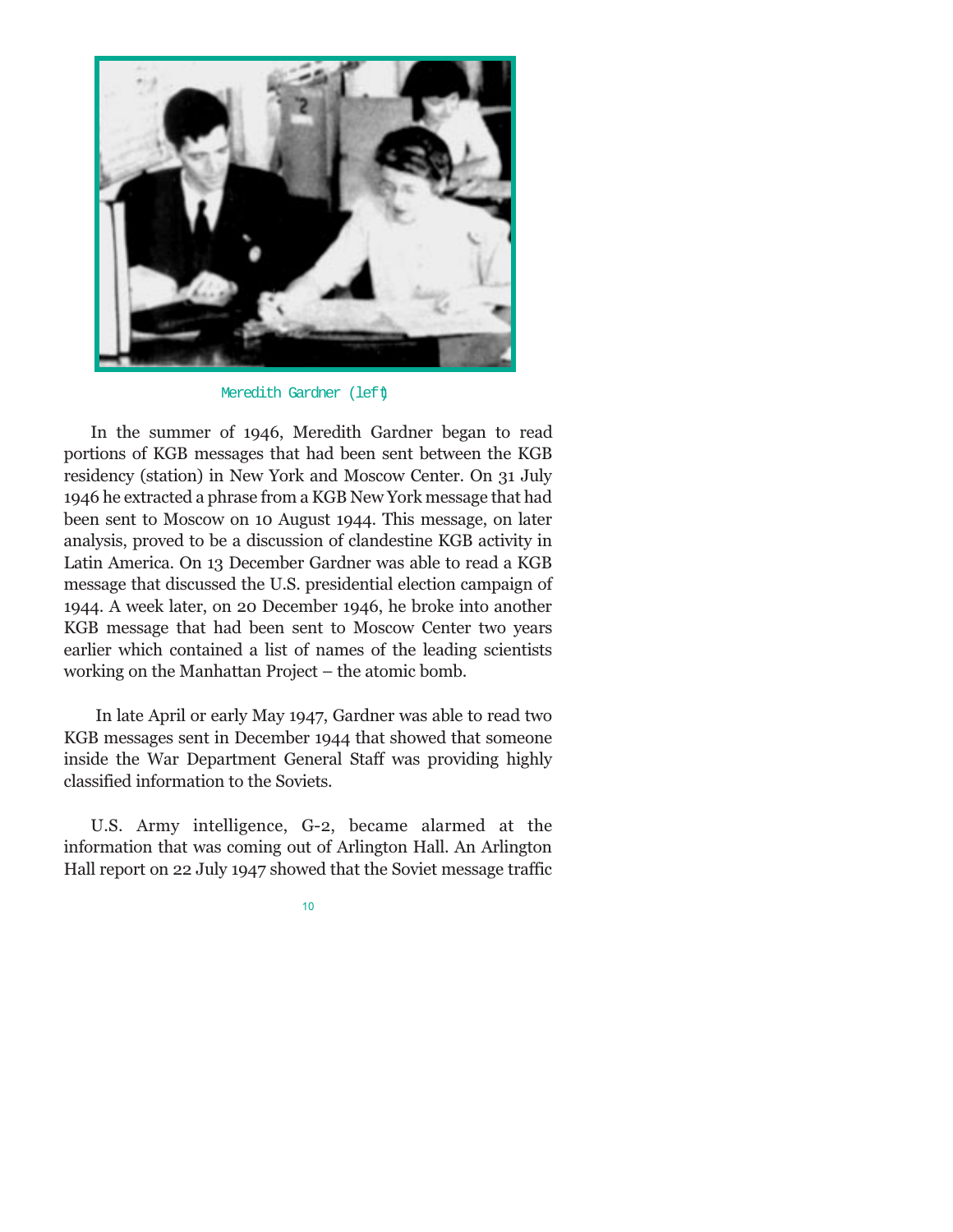contained dozens, probably hundreds, of covernames, many of KGB agents, including ANTENNA and LIBERAL (later identified as Julius Rosenberg). One message mentioned that LIBERAL's wife was named "Ethel."

In late August or early September 1947, General Carter W. Clarke, deputy G-2, cautiously informed S. Wesley Reynolds, the FBI liaison to G-2 and Arlington Hall, that the army had begun to break into Soviet espionage messages. Over the next year, Wes Reynolds received an unrecorded number of translations. Some of these translations were probably handwritten.



General Carter W. Clarke S. Wesley Reynolds



By 1948 the British joined the VENONA effort; in particular, their signal intelligence service assigned full-time analysts to Arlington Hall. There was excellent cooperation between the two U.S. agencies and the United Kingdom over the many years of VENONA, in large measure a result of the early efforts of Robert Lamphere and Meredith Gardner.

In October 1948 Wes Reynolds officially introduced Robert J. Lamphere, from FBI headquarters, to Meredith Gardner and the Arlington Hall leadership. From then until he left the FBI in 1955, Lamphere was in constant touch with Gardner and his associates,

11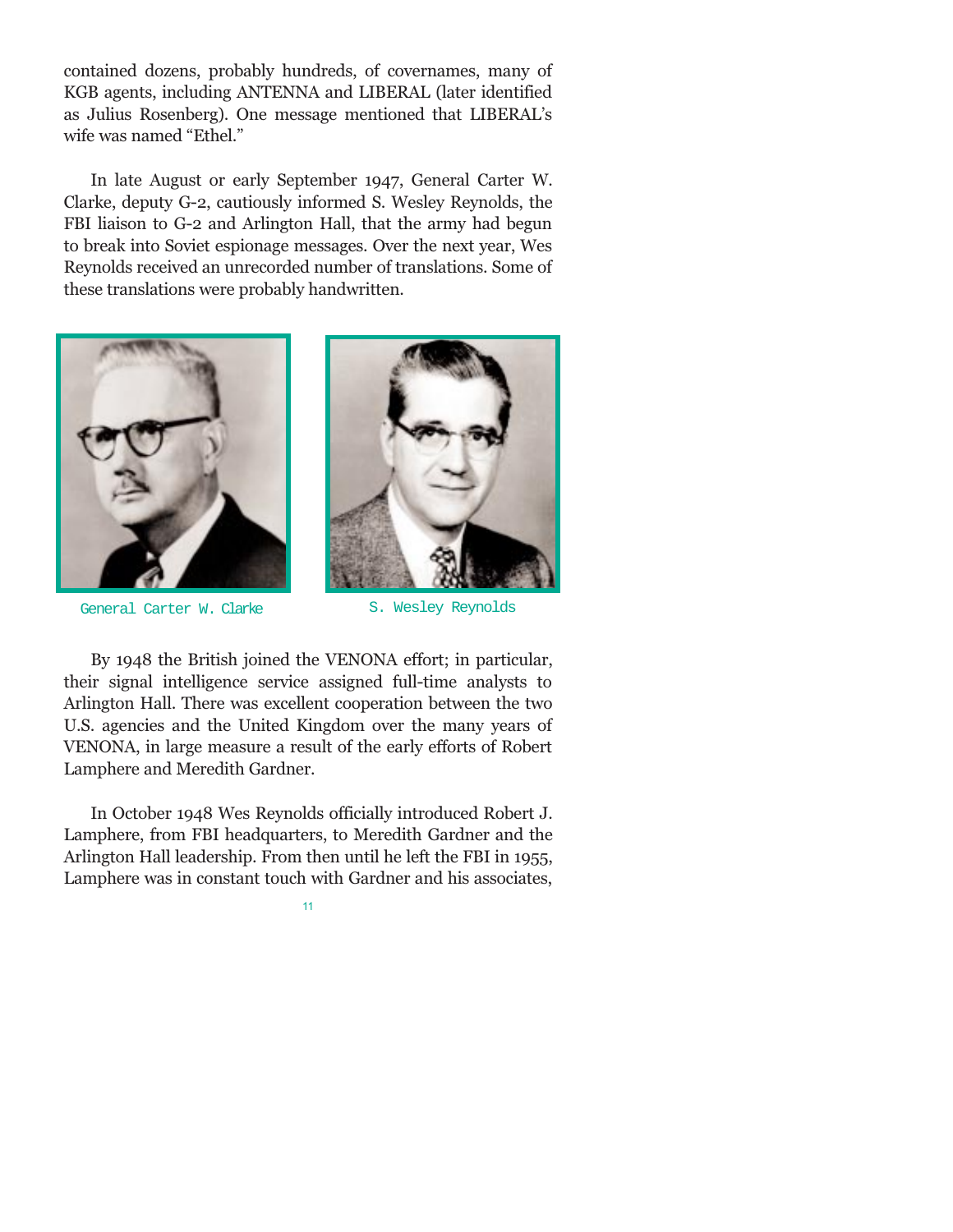receiving VENONA translations as soon as they were made. He had at least some version of every 1944 to 1945 New York (and probably Washington) KGB message that was ever decrypted before the end of 1952. Army G-2's counterintelligence element, which had been studying the earliest Gardner translations, had long before dropped out of the picture.



Robert J. Lamphere

The VENONA messages are filled with hundreds of covernames

(designations used in place of the real names to hide identities of Soviet intelligence officers and agents  $-$  i.e., spies or cooperating sources – as well as organizations, people, or places discussed in the encrypted messages). A number of public figures who had nothing to do with espionage were also designated by covernames, while others in that category appear in the text of the messages by their true names. The following are examples of covernames recovered from the VENONA corpus:

| Covername                            | <b>True Name</b>           |
|--------------------------------------|----------------------------|
| <b>KAPITAN</b>                       | <b>President Roosevelt</b> |
| ANTENNA, later changed<br>to LIBERAL | Julius Rosenberg           |
| <b>BABYLON</b>                       | San Francisco              |
| <b>ARSENAL</b>                       | U.S. War Department        |
| <b>THE BANK</b>                      | U.S. Department of State   |



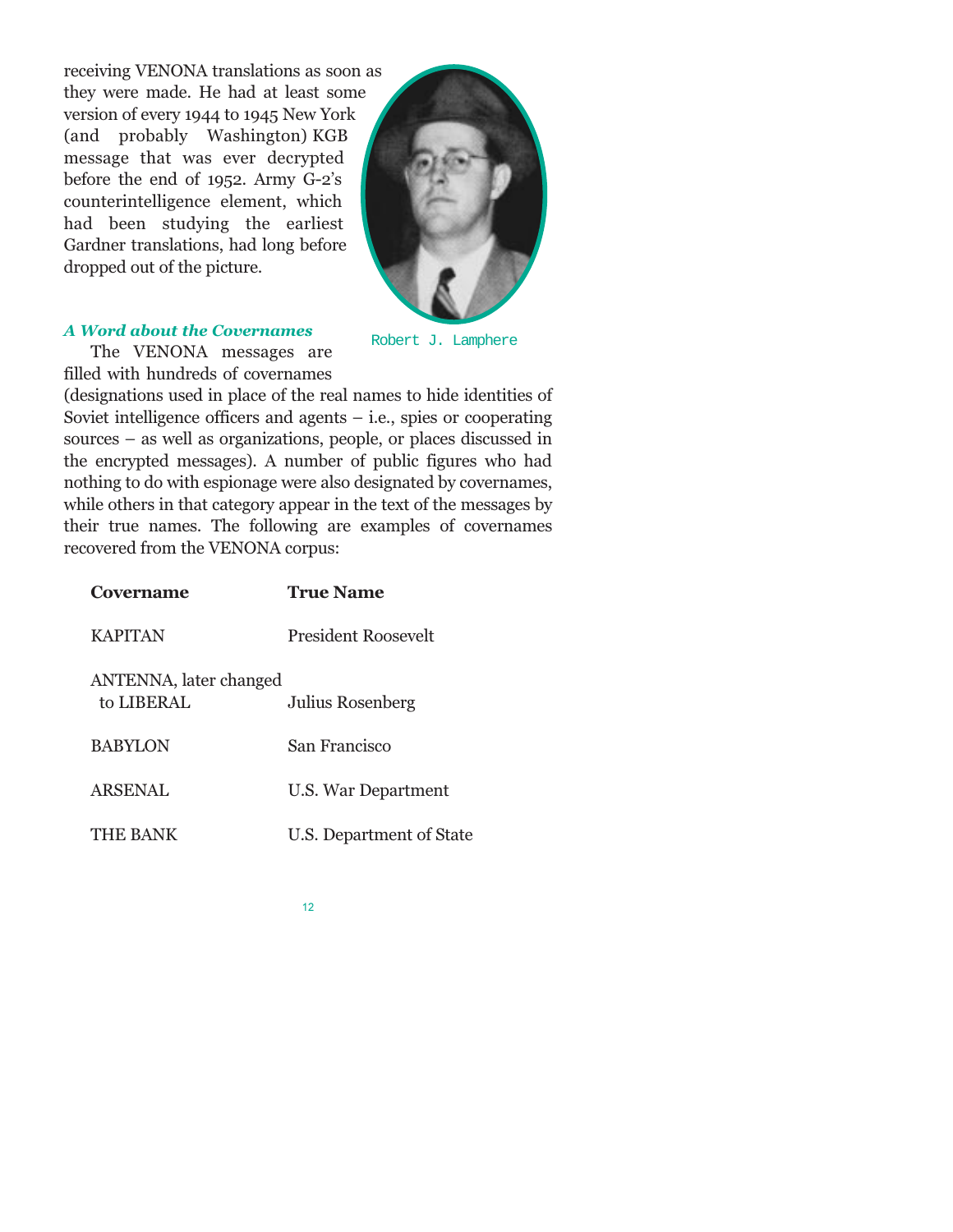| <b>ENORMOZ</b> | The Manhattan Project/A-bomb                                                     |
|----------------|----------------------------------------------------------------------------------|
| <b>ANTON</b>   | Leonid Kvasnikov, KGB chief of A-bomb<br>espionage in KGB's New York City office |

Arlington Hall and the FBI studied the covernames for leads to identities, grouping them into families of covernames. Some covernames came from mythology, some were Russian given names, and others were names of fish, etc. KAPITAN was easily identified from the context as a good covername for President Roosevelt, but his covername was, nonetheless, outranked by those of persons of lower station, including KGB operatives covernamed PRINCE, DUKE, and GOD. Other KGB assets were just plain BOB, TOM, and JOHN, while Elizabeth Bentley had the covername GOOD GIRL. Sometimes the KGB was careless in choosing a covername. For example, the covername FROST was used for KGB agent Boris Moros. The Russian word for "frost" is "Moroz."

Some VENONA translations will indicate in the analytic footnotes that a covername is unidentified. Another message may footnote that very same covername with identification. Analysts rarely hand-corrected a footnote identification to reflect later identification (unless a completely new translation was issued). For example, in some early message translations that were never reissued, covernames MER/ALBERT are footnoted as unidentified, when it was afterward determined, as footnoted in later translations of other messages, that this person was Iskak Akhmerov, the KGB's chief Illegal in the United States. Unfortunately for the reader, the KGB did occasionally reuse covernames: the same covername for different persons. This can usually be understood by context or geographic location.

Meredith Gardner was able to solve several KGB messages in 1946. From summer 1947 to mid-1948, Gardner published translations or summaries of several dozen KGB messages. At first he noted that the covernames LIBERAL or ANTENNA both referred to the same person (the covername had been changed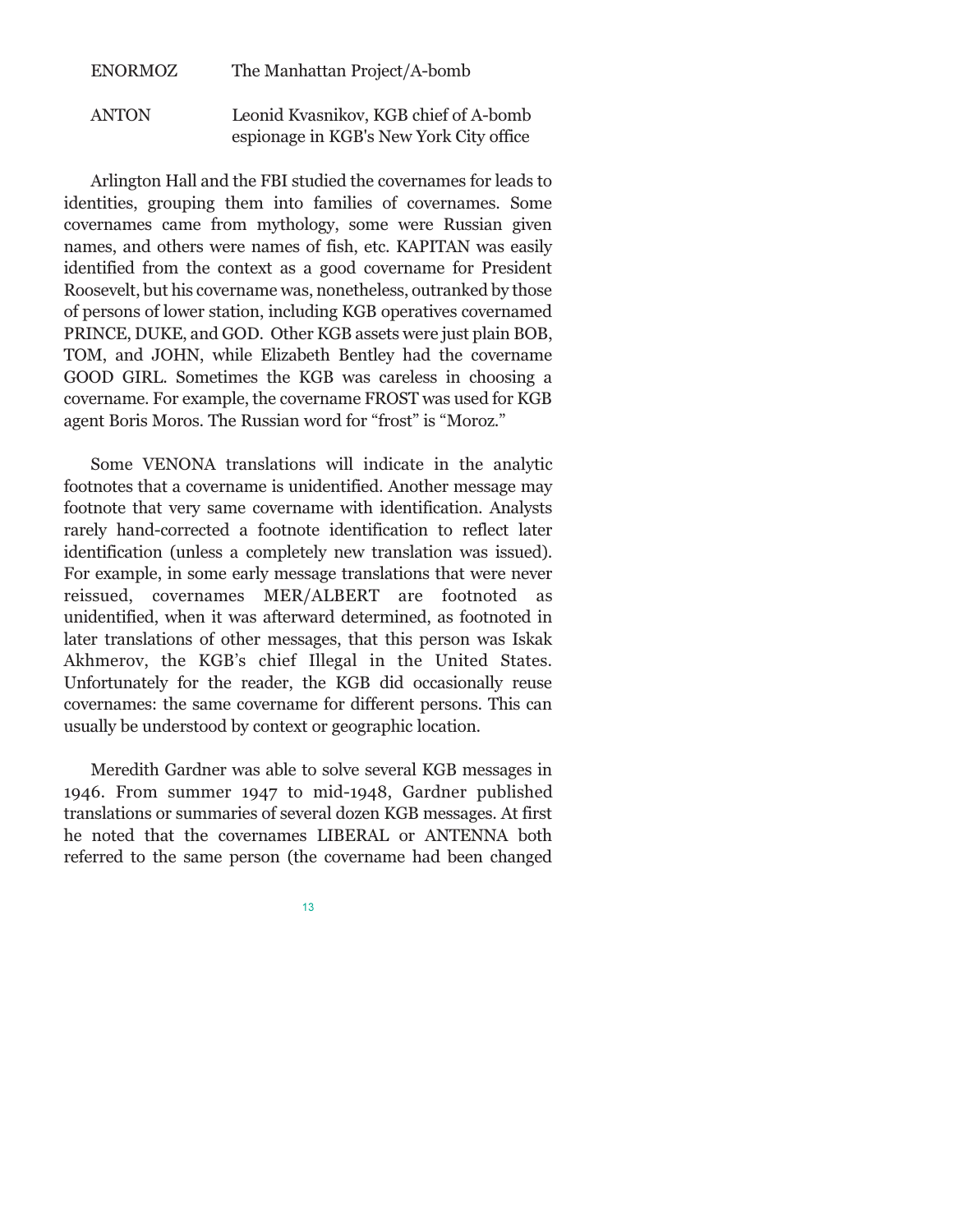from ANTENNA to LIBERAL in September 1944. (KGB NY to Moscow message #1251, 2 Sep 44). Later he gave full translations of some of these LIBERAL/ANTENNA messages but did not know at the time that those covernames were for Julius Rosenberg. Gardner, in 1947, personally identified the true names of a few covernamed persons, e.g., that the covername KOMAR was Viktor Kravchenko, who defected in the United States in 1944 and was being hunted by the KGB, as shown in VENONA.

Most U.S. covername identifications were made by the FBI through file review/analysis and by intensive investigation. The United Kingdom made some identifications, and, starting in 1953, CIA made others. Sometimes the true name of the agent is given in the message; that name could, by analysis or investigation, be placed against a covername seen in later messages (e.g., the case of Theodore A. Hall, subsequently named MLAD).

As shown in NSA VENONA papers, covernames ROBERT, DORA, and PILOT were found in VENONA messages as early as 1947. In November 1948 the FBI told Arlington Hall that those covernames were for Greg Silvermaster, his wife, Helen Witte Silvermaster, and Lud Ullman, who resided with them. In early 1949 the FBI advised that they had identified covernames SIMA (first found in a message in 1947) as Judith Coplon. Covernames CHARLES and REST were identified as Klaus Fuchs during the summer of 1949, based on VENONA messages that were decrypted from 1947 to 1949. Covernames LIBERAL and ANTENNA were first found in 1947, and the FBI made final identification of the Rosenbergs in 1950.

#### *The Venona Translations*

There were about 3,000 VENONA messages translated. Partial information was available from many messages as early as 1947 and later that year was provided to the FBI. The VENONA translations now released to the public often show an unexpectedly recent date of translation because the breaking of strong cryptographic systems is an iterative process requiring trial and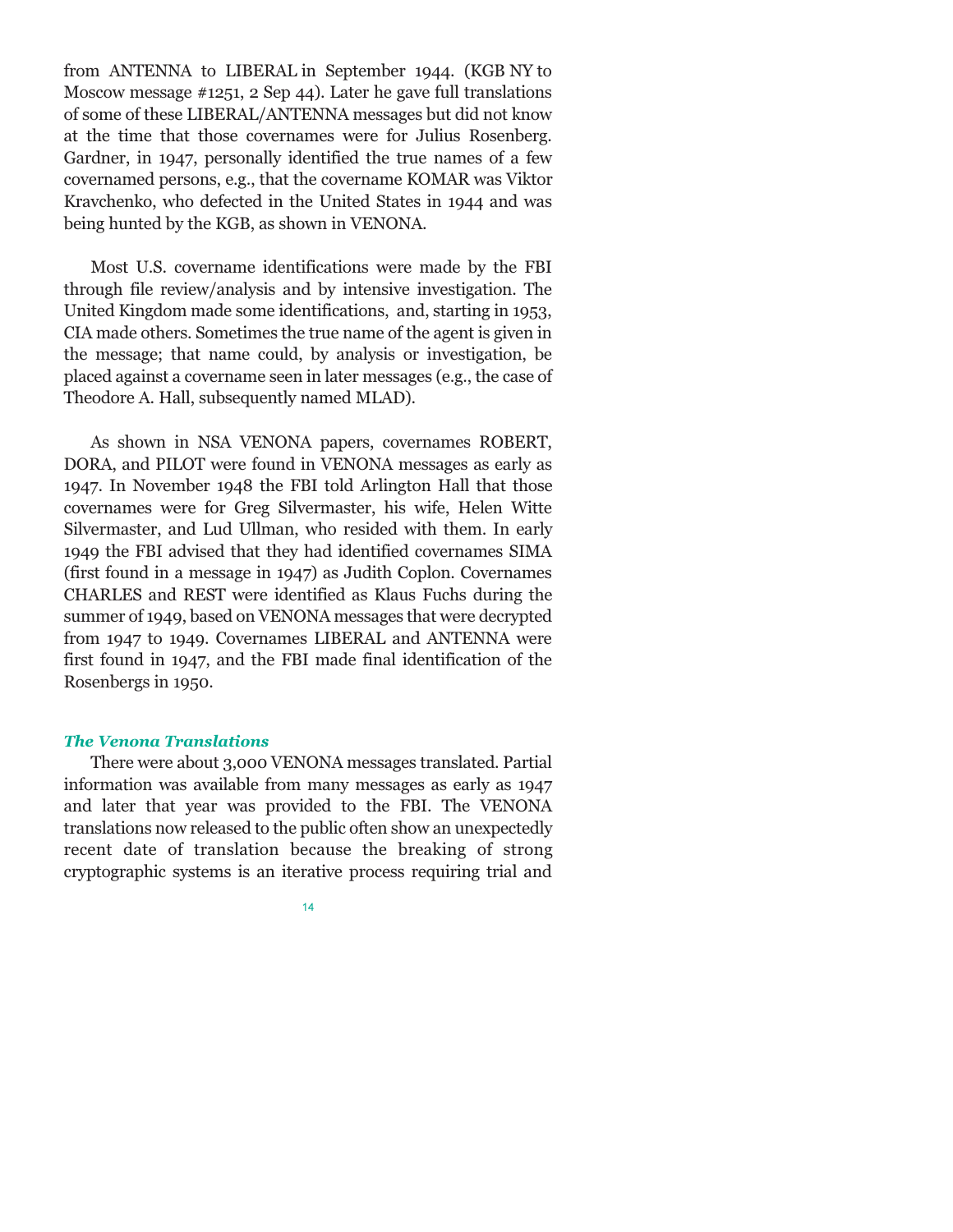error and reapplication of new discoveries, leading to additional ones. A message may have been reworked many times over the years as new discoveries enabled progress in the decryption and understanding of more and more of the text. Only the last and best translations have been released.

Almost all of the KGB messages between Moscow and New York and Moscow and Washington of 1944 and 1945 that could be broken at all were broken, to a greater or lesser degree, between 1947 and 1952.

There are still gaps of two different types in the translated messages, as indicated by the words "unrecovered" or "unrecoverable." The phrase "unrecovered" meant that the underlying Russian text in theory could be obtained, but the cryptanalysts did not have sufficient text to do so. "Unrecoverable," on the other hand, indicates passages unaffected by the Soviet misuse of their own system which therefore could never be solved by cryptanalysts (see pages 26-27).

The serial numbers of the VENONA messages indicate that the KGB and GRU sent thousands of messages between Moscow and the overseas recipients. Only a fraction of the total messages sent and received were available to the cryptanalysts. The messages which have been exploited were never exploited in real time. In 1946 Meredith Gardner was working on KGB messages from 1944.

Arlington Hall's ability to read the VENONA messages was spotty, being a function of the underlying code, key changes, and the lack of volume. Of the message traffic from the KGB New York office to Moscow, 49 percent of the 1944 messages and 15 percent of the 1943 messages were readable, but this was true of only 1.8 percent of the 1942 messages. For the 1945 KGB Washington office to Moscow messages, only 1.5 percent were readable. About 50 percent of the 1943 GRU-Naval Washington to Moscow/Moscow to Washington messages were read but none from any other year.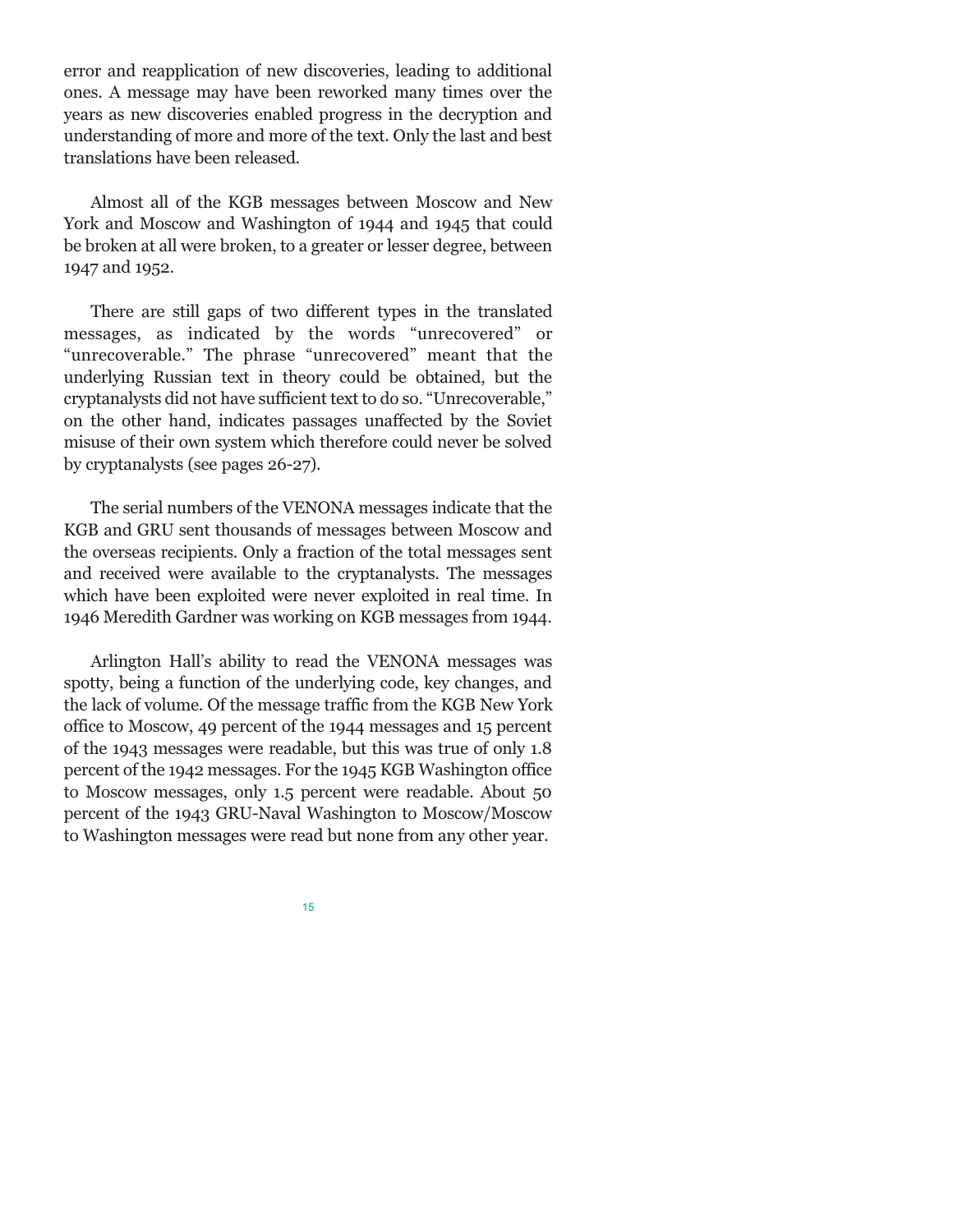# *VENONA Myths and Misunderstandings*

In spite of what has been written in a number of books and articles, Arlington Hall made the VENONA breakthroughs purely through sweat-of-the-brow analysis. There was no cryptanalytic assistance for Lieutenant Richard Hallock, Cecil Phillips, or Meredith Gardner, and their colleagues from lost, discovered, or battlefield-recovered Soviet codebooks during the years in which the main analytic breakthroughs were made (through 1952). It was not until 1953 that a photocopy of a partially burned codebook (recovered by U.S. military intelligence in 1945) was discovered to be related to the VENONA cryptographic systems after another cryptanalytic breakthrough. The successful decryption of the VENONA messages was a triumph of analysis by a small group of intelligent and dedicated women and men working long hours in their cramped offices at Arlington Hall.

#### *KGB Operations*

Information in the VENONA materials reveals KGB tradecraft (i.e., the practical means and methods of espionage and counterespionage) of the time in great detail. The sheer volume of data collected by KGB stations abroad was too great to be reported by telegram; instead the VENONA messages indicate that photocopies of classified documents went to Moscow by courier. In one translation, KGB in New York informed Moscow that it had fifty-six rolls of film from their agent, covernamed ROBERT, and that this trove of classified material was to be sent off by courier to Moscow Center.

Information in VENONA translations describes the KGB's modus operandi in arranging meetings with their agents, with much attention given to the security of these secret meetings. Other messages describe KGB countermeasures against the FBI surveillance, detection of bugging devices, and ensuring the loyalty of Soviet personnel in the United States. A particularly fascinating set of VENONA messages describes the KGB's efforts to locate Soviet sailors who had deserted from merchant ships in San Francisco and other U.S. ports. Some of the most interesting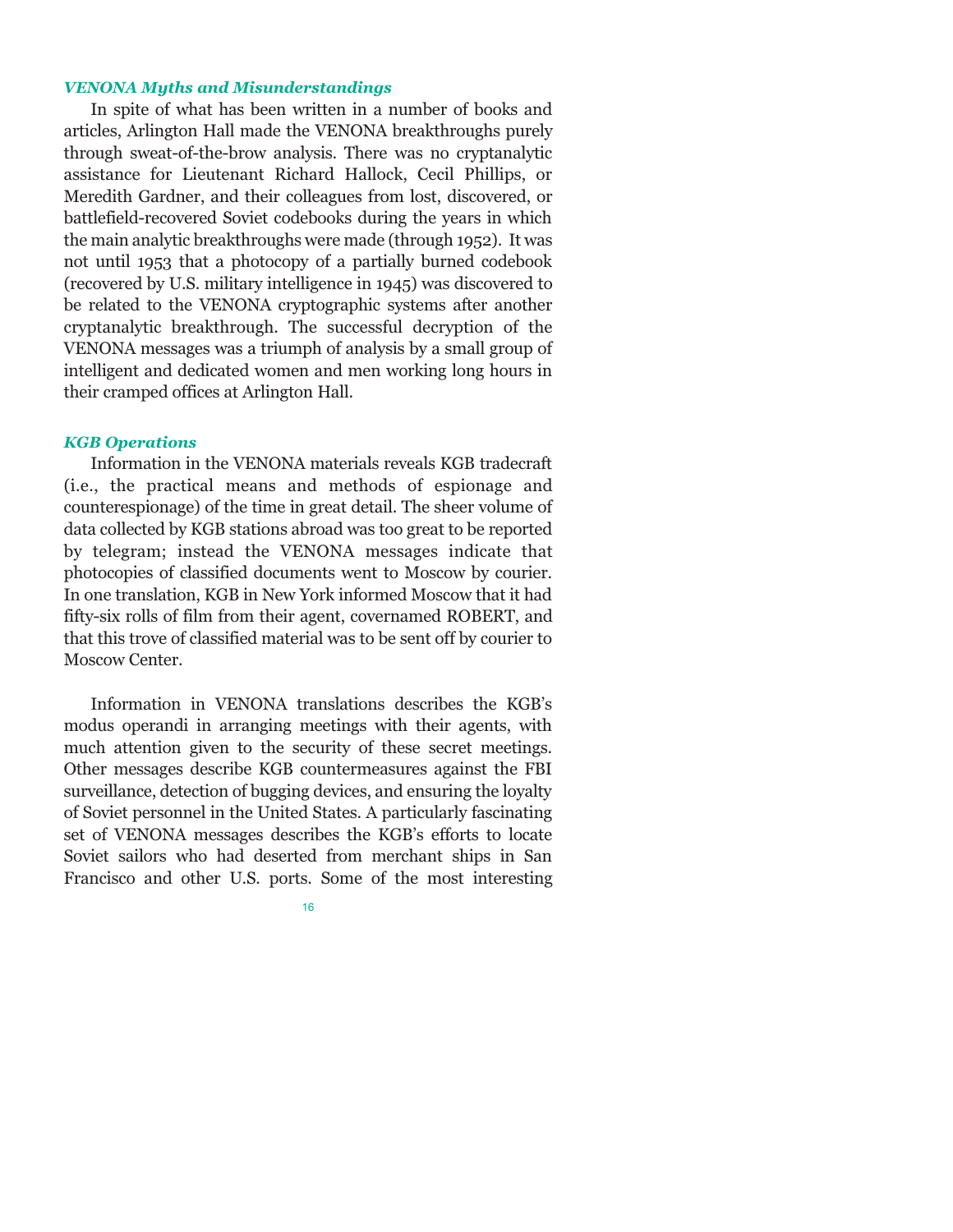messages detail KGB assessment and recruitment of American Communists for espionage work.

Almost all of the VENONA KGB messages during World War II are between Lieutenant General Fitin, the head of the KGB's First Chief Directorate (FCD) and his "rezidents" (station chiefs) abroad. FCD was the foreign intelligence arm of the KGB responsible for espionage and counterintelligence outside the Soviet Union. However, in terms of personnel, it was a very small part of the KGB then and later. Far larger were the KGB's Second Chief Directorate, which handled internal counterintelligence and security (this and related departments were the true secret police of the Soviet Union), and SMERSH ("Death to Spies"), which was responsible for military counterintelligence. The KGB had large formations of police troops, prison camp guards, and a small army protecting Stalin and the Soviet leadership. During 1943 to 1945, Arlington Hall and the U.S. Navys signal intelligence organization also collected a small amount of police and SMERSH radio traffic.

## *KGB Agents and Officers*

A KGB officer, whether under official diplomatic cover or operating as an "Illegal," was a Soviet citizen and a sworn officer of the KGB (usually holding police rank). In VENONA messages, KGB officers are often referred to as "workers" or "cadre." Illegals were Soviet citizens, KGB, or GRU officers, operating under cover in foreign countries with no visible connections to legal Soviet establishments. Illegals had no diplomatic immunity, usually entering the country illegally  $-$  hence the term. An agent was a private citizen recruited by the KGB to carry out espionage or other clandestine activities on behalf of the KGB. During the VENONA period the KGB used the coverterm PROBATIONERS to refer to their agents. In VENONA we also see some persons who appear to fall somewhere in between agent and officer. American Communists Jacob Golos, Elizabeth Bentley, and Greg Silvermaster, veteran controllers of agent networks, could be placed in this category. In fact, Silvermaster was at one time the only American citizen in the KGB Hall of Fame in Moscow.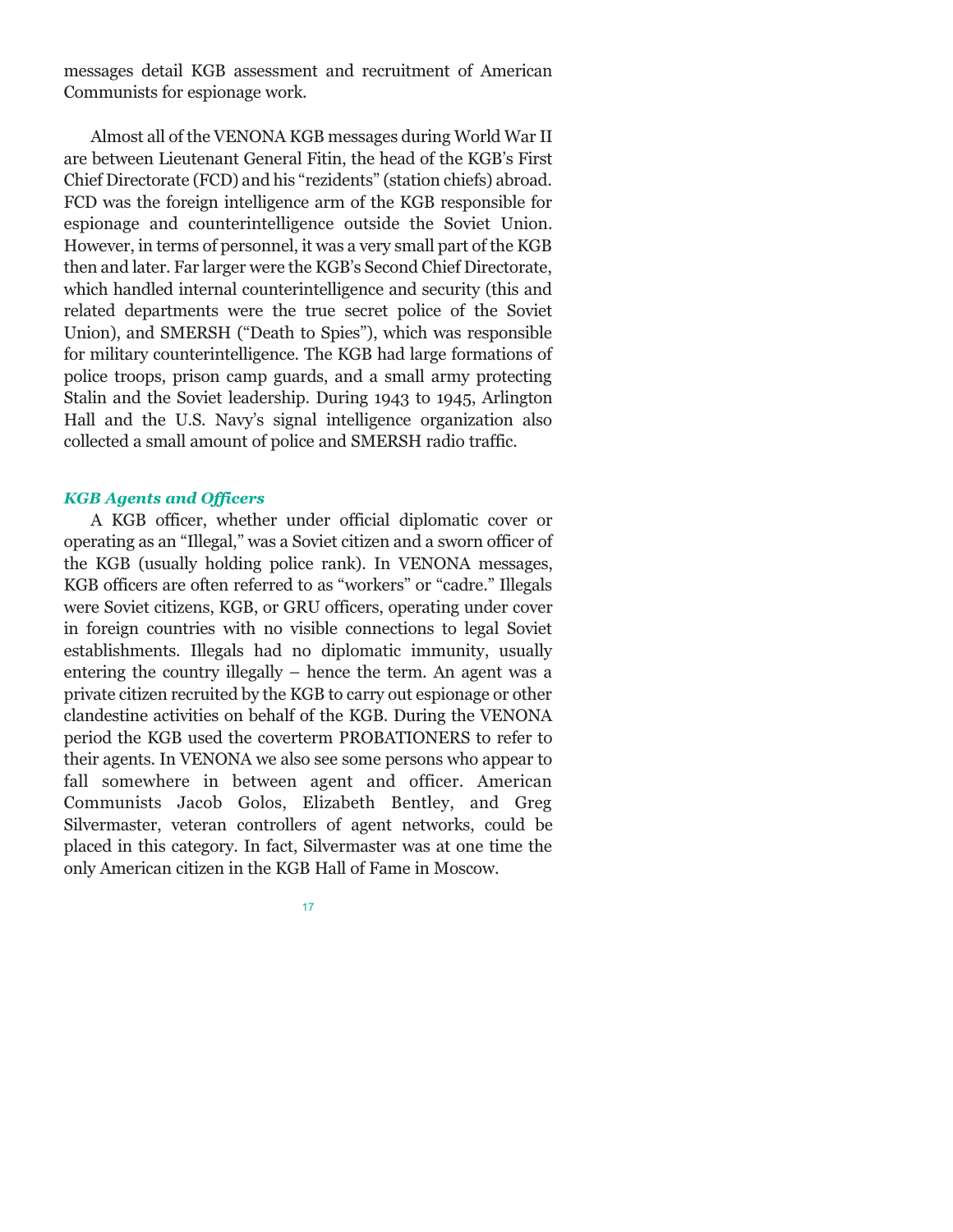# *KGB and GRU Spies and Assets in the United States*

Several hundred named or covernamed persons found in the VENONA translations, persons then present in the United States, are claimed by the KGB and GRU in their messages as their clandestine assets or contacts. Many of these people have been identified, many have not been. These several hundred persons are separate from the many KGB and GRU officers who also appear in VENONA. One such asset, Robert Silvermaster, is found in VENONA translations several dozen times. Other covernamed persons were found only a few times. The majority of unidentified covernames in the New York KGB traffic appear three or fewer times.

#### *The American Communist Party in Venona*

Information derived from the VENONA translations shows the KGB's extensive contacts with the American Communist Party. Many of the espionage activities by members of the American Communist Party are reflected in the VENONA translations.

# *The Rosenberg/Atomic Bomb Espionage Messages*

VENONA translations that had been identified as associated with atomic bomb espionage messages were released first. All but two of this group of forty-nine messages were KGB traffic  $-$  one is a GRU and one a Soviet diplomatic message.

These messages disclose some of the clandestine activities of Julius and Ethel Rosenberg, Harry Gold, Klaus Fuchs, David and Ruth Greenglass, and others such as the spy known by the covername MLAD (Theodore Hall) or the important, but still unidentified, PERS. The role played by the person covernamed VEKSEL remains uncertain but troubling. A number of other covernames of persons associated with atomic bomb espionage remain unidentified to this day.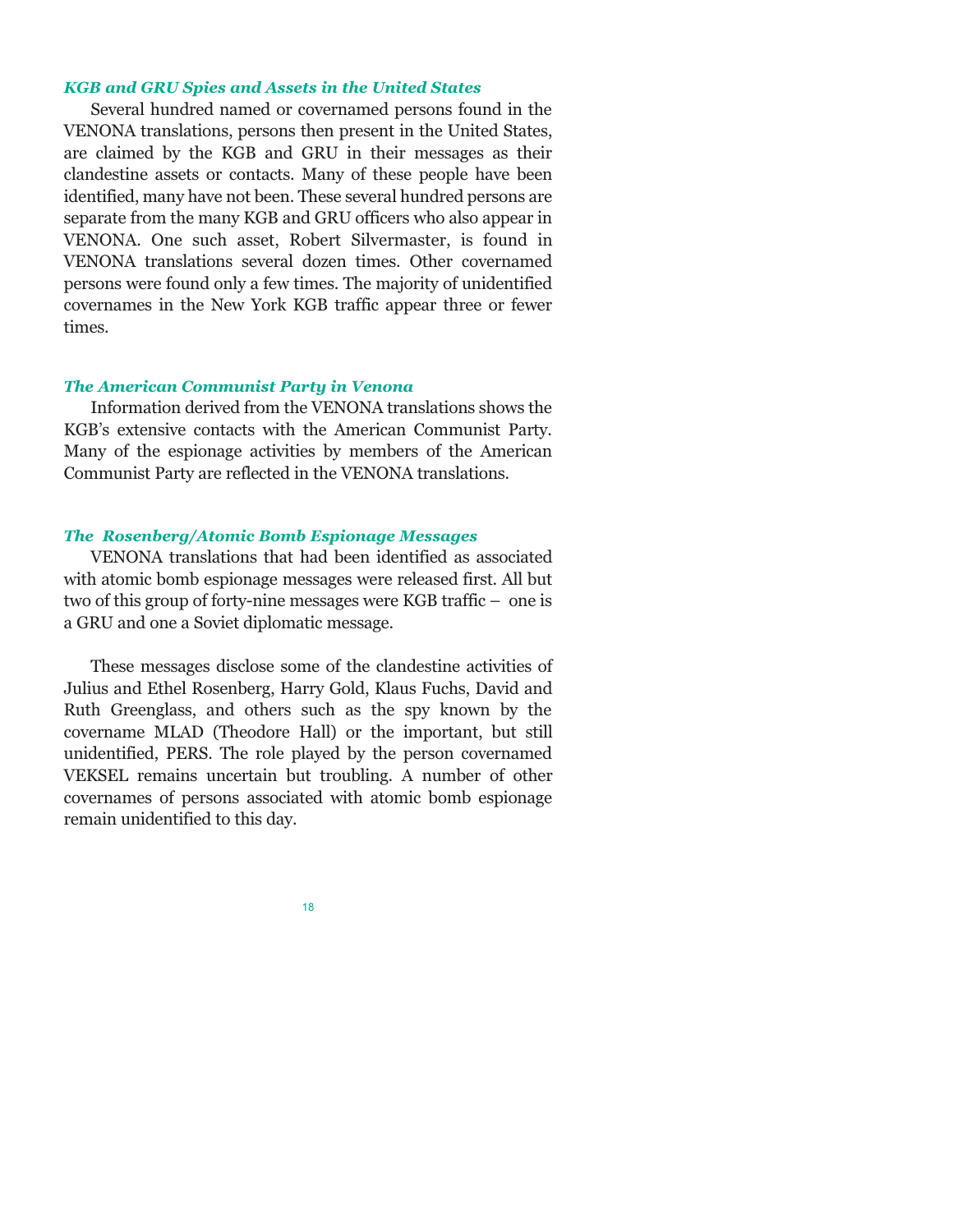





19

Ethel Rosenberg Julius Rosenberg David Greenglass

VENONA messages show that KGB officer Leonid Kvasnikov, covername ANTON, headed atomic bomb espionage in the United States but that he, like the Rosenbergs, who came under his control, had many other high-tech espionage targets such as the U.S. jet aircraft program, developments in radar and rockets, etc.

As with most VENONA messages, the Rosenberg messages contain much information relating to KGB net control and tradecraft matters.

Klaus Fuchs, the atomic bomb spy, is mentioned in many other KGB messages: no. 1606, 16 November 1944, and Moscow Center's messages to New York, nos. 183, 27 February 1945, and 349, 10 April 1945. The last message, only partially recovered, will be of great interest with ChARL Z Klaus



A N TO N Leonid Kvasnikov

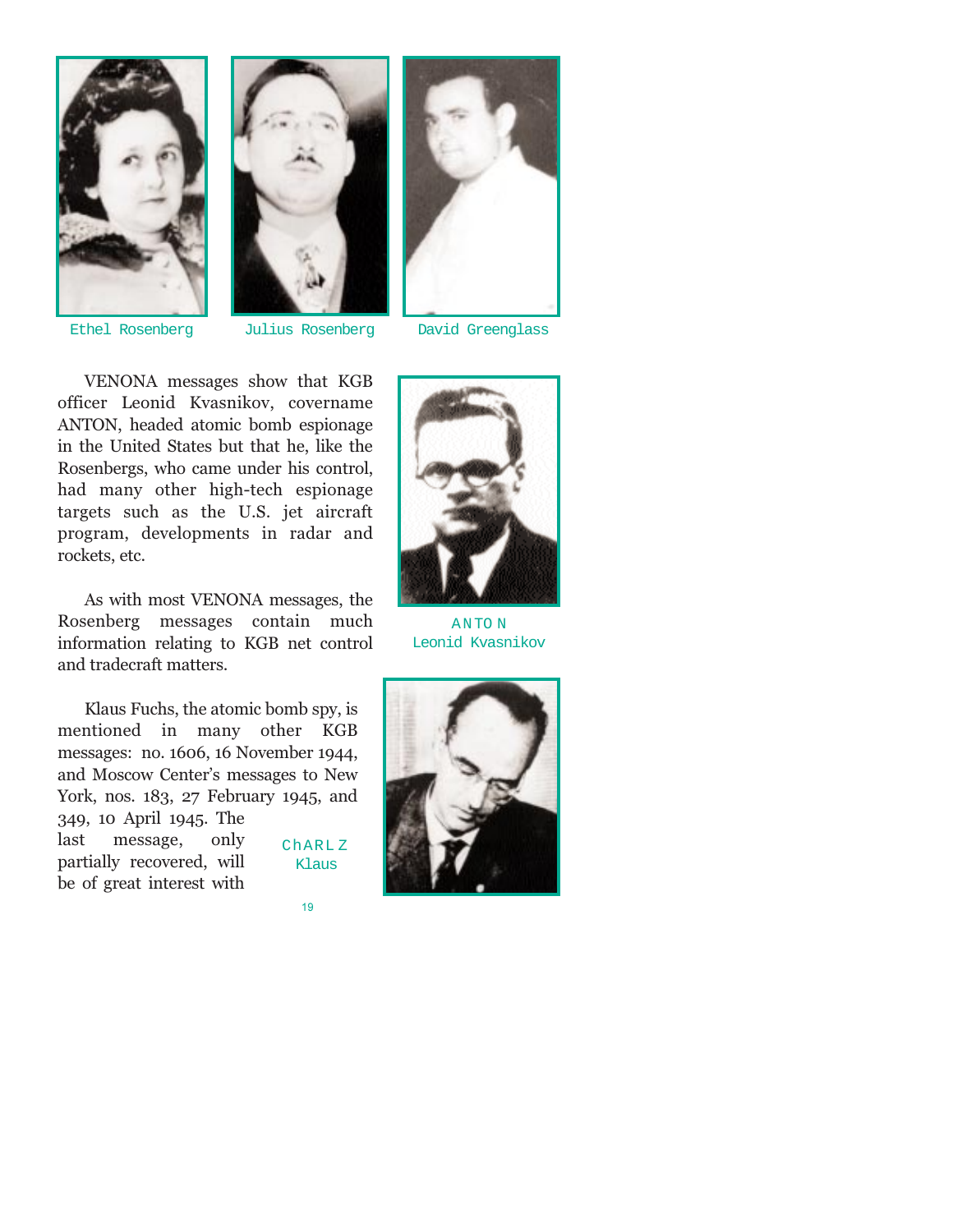respect to the controversy about the pace of Soviet atomic bomb development. In it, Moscow tells New York that ChARL'Z's (Fuchs' covername) information on the atomic bomb "is of great value," and his recent report "contains information received for the first time from you about the electromagnetic method of separation of ENORMOZ.

One translation, NY no. 1507, October 1944, footnoted covername BUMBLE-BEE (Russian ShMEL) as equating to David Greenglass; however, the translation shows a handwritten emendation of "David Greenglass" to "Walter Lippman," which is the correct equation.

The VENONA program concerned KGB and GRU messages that were available to Arlington Hall codebreakers. Most of the messages which were collected were not successfully decrypted, and short of a release of the KGB and GRU archives from the period, we may never know more about the KGB and GRU activities represented in the VENONA corpus of messages.

# *KGB Espionage against the VENONA Program*

A number of sources outside of signals intelligence reveal that



Kim Philby

the KGB learned early on that the United States had begun to study Soviet communications. In late 1945 KGB agent Elizabeth Bentley told the FBI that the KGB had acquired some limited information about the U.S. effort during 1944. Kim Philby, while assigned to Washington, D.C., from 1949 to 1951, occasionally visited Arlington Hall for discussions about VENONA; furthermore, he regularly received copies of summaries of VENONA translations as part of his official

$$
\boldsymbol{20}
$$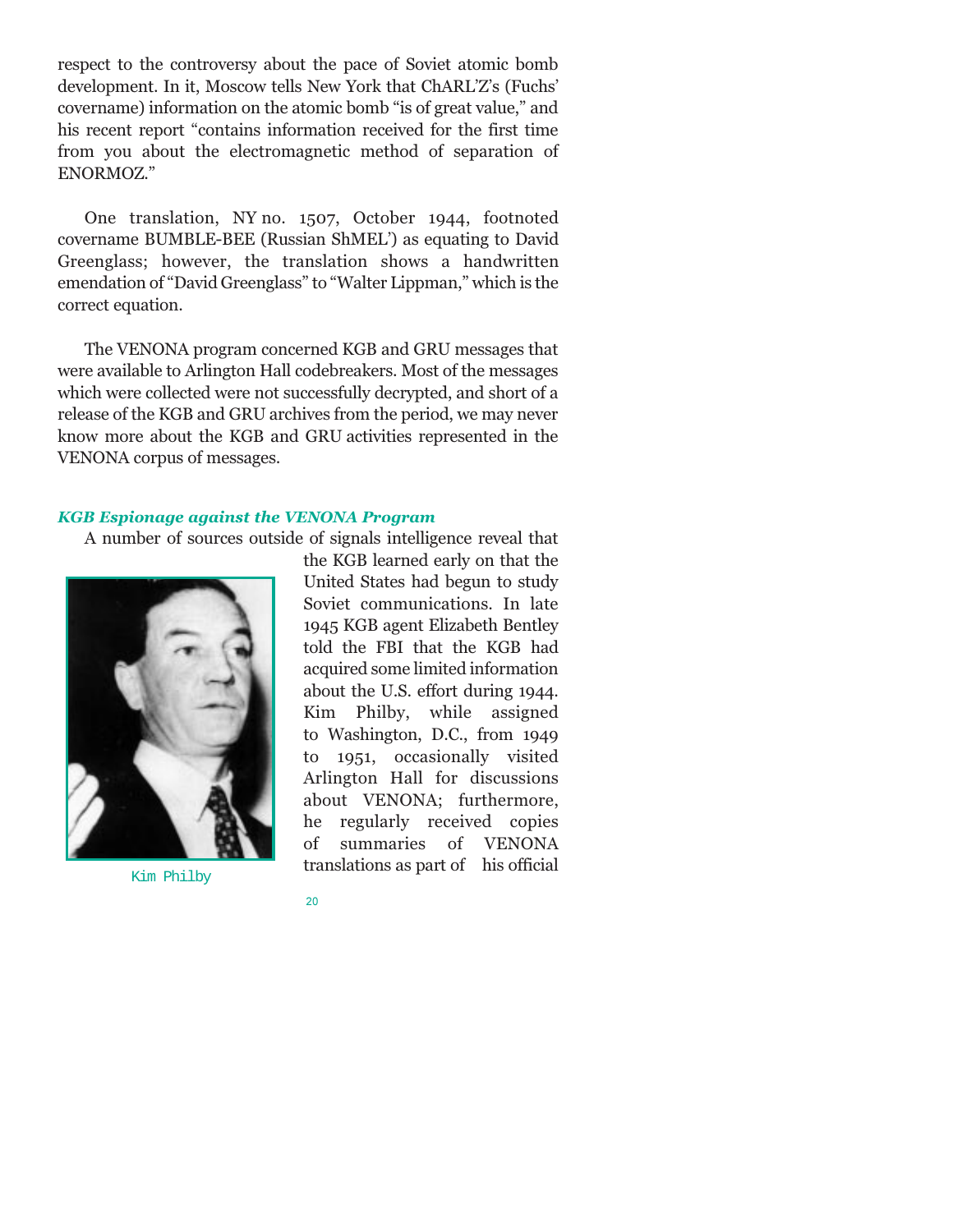

Map of Arlington Hall complex, circa 1940s

duties. But if the Soviets knew something about what Arlington Hall was accomplishing, they could not, at any rate, get the messages back. There was even a KGB agent inside Arlington Hall. This was Bill Weisband, a native speaker of Russian, who returned to Arlington Hall from an overseas assignment in the summer of 1944. Weisband, who reportedly had been a KGB agent since 1934, was reactivated by the KGB at a meeting in New York



ZVENO Bill Weisband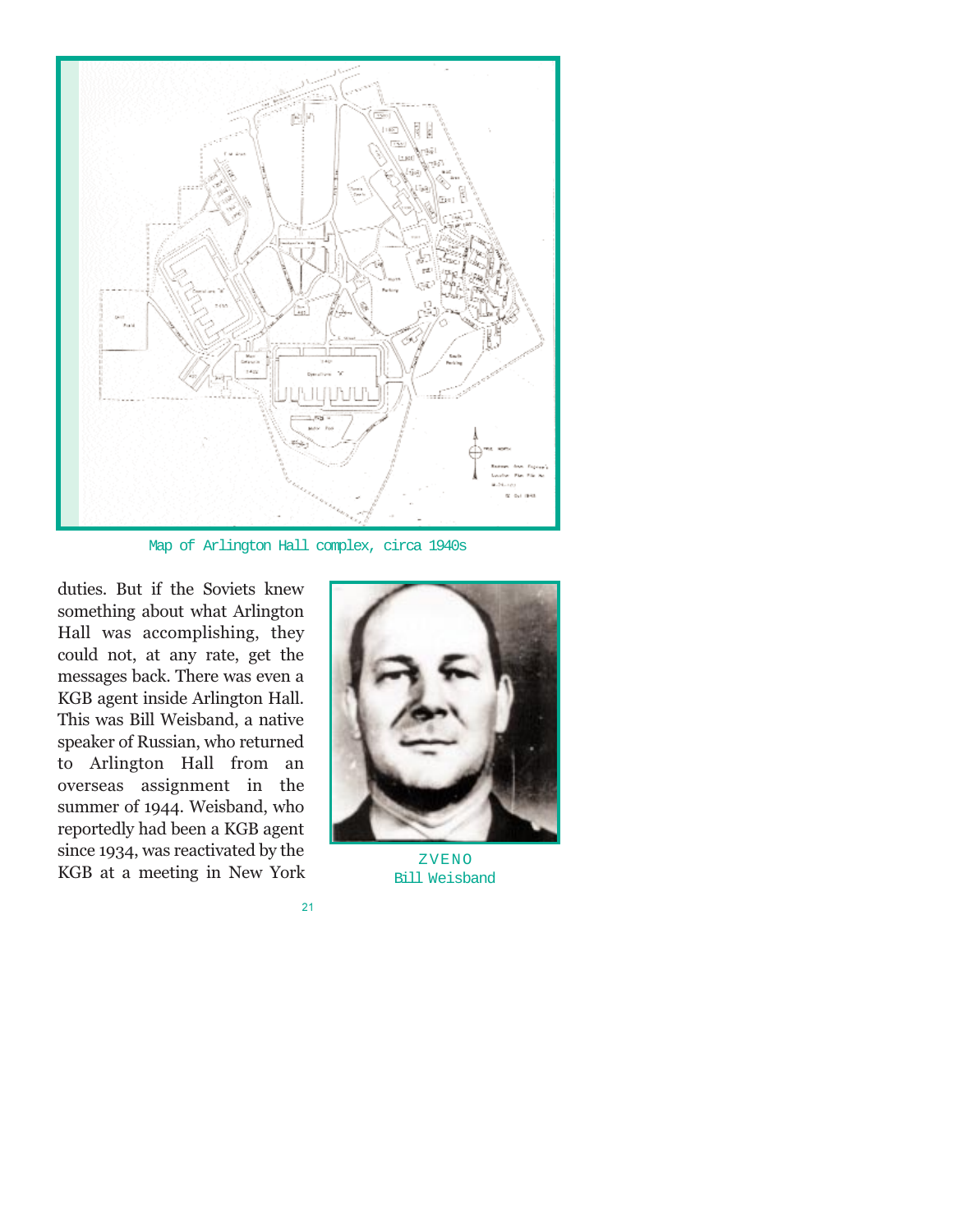City in early 1945. Found in Venona as covername ZVENO, he worked in the Russian section at Arlington Hall from 1945 until his arrest in 1950. He caused very grave damage to the U.S. SIGINT program against the Soviet Union. For more details see The Korean War: The SIGINT Background (Center for Cryptologic History, 2000).

# **The 1942 to 1943 New York to Moscow KGB Messages**

# *Messages from the KGB New York Residence to Moscow Center*

Although KGB and GRU communications between New York and Moscow during 1939 to 1941 were in a cryptographic system that could not be broken, a comparison of the New York to Moscow KGB and GRU message counts between 1939 and 1941 indicates that, at least in the United States, the GRU may have been the more active Soviet intelligence agency up until that time. For example, in 1940 the New York GRU sent an estimated 992 messages to Moscow while the KGB sent only an estimated 335 messages. Furthermore, releases of the VENONA translations from 1944 and 1945 messages show that a number of KGB espionage personalities had previously been GRU agents (or possibly COMINTERN agents under GRU control). In 1942 there were nearly 1,300 KGB New York to Moscow messages, but only twenty-three were successfully decrypted and translated. In 1943, however, there were a little over 1,300 messages with over 200 decrypted and translated.

#### *The Comintern and the Soviet Intelligence Services*

The COMINTERN (Communist International) was a Sovietcontrolled organization that conducted liaison with the national Communist parties of various countries, including the United States, in order to further the cause of revolution. Moscow issued guidance, support, and orders to the parties through the apparatus of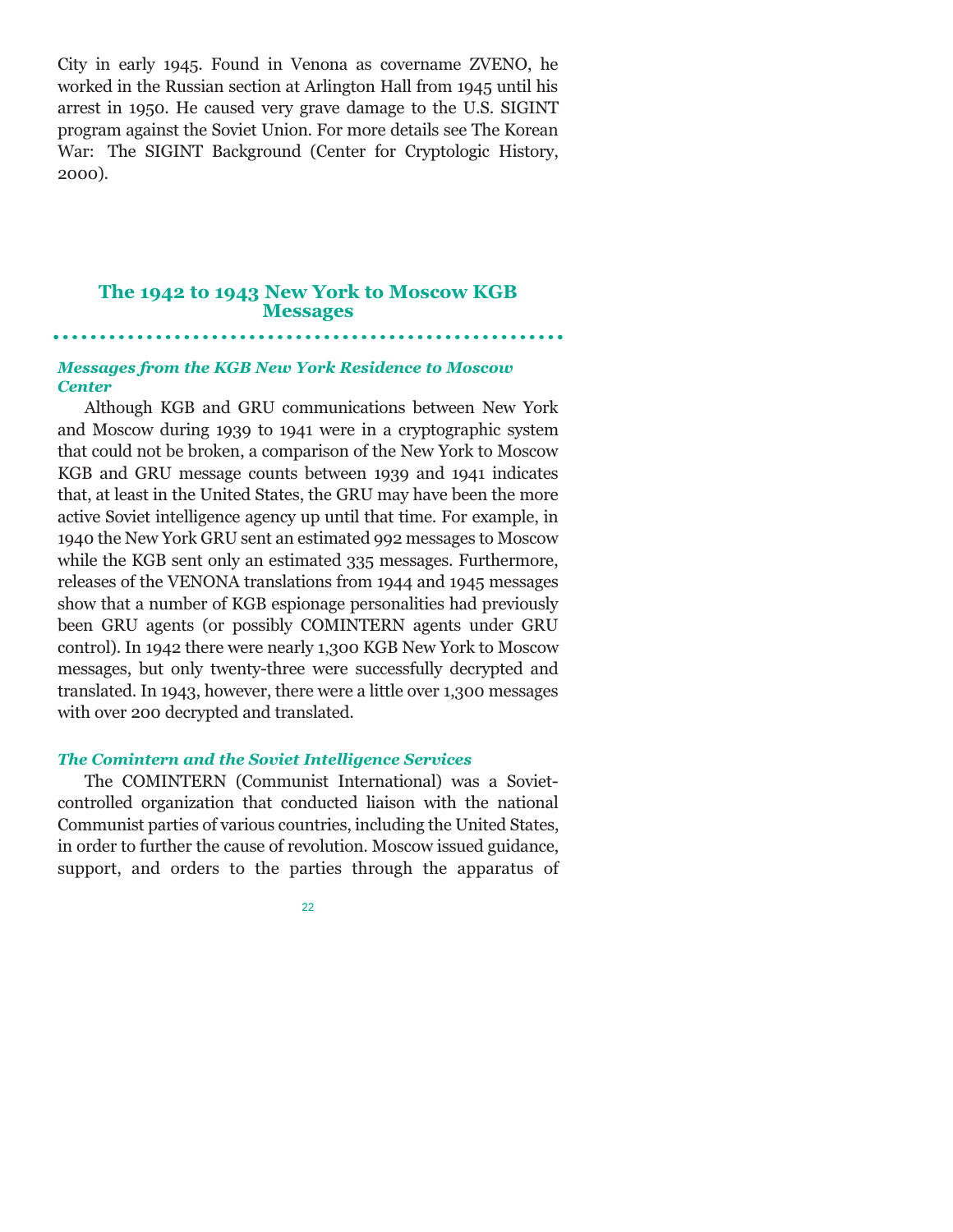the COMINTERN. Nevertheless, Stalin publicly disbanded the COMINTERN in 1943. A Moscow KGB message to all stations on 12 September 1943, message number 142, relating to this event is one of the most interesting and historically important messages in the entire corpus of VENONA translations. This message clearly disclosed the KGB's connection to the COMINTERN and to the national Communist parties. The message details instructions for handling intelligence sources within the Communist Party after the disestablishment of the COMINTERN. The released translation is the Moscow to Canberra message, which was the only message of those sent to all residencies that was successfully decrypted.

# *KGB Organization in the United States*

During the VENONA period, the KGB had U.S. residencies (offices) in New York, Washington, and San Francisco – the latter residency was not established (or possibly reestablished) until December 1941. There also was a geographic subresidency in Los Angeles.

The VENONA translations showed that the KGB New York residency operated under three official institutional cover  $arrangements - the Soviet consult the true, the trade mission$ (AMTORG/Soviet Government Purchasing Commission), and TASS, the Soviet news agency. Other KGB officers worked at various locations around the United States under Purchasing Commission cover, often as factory inspectors working on Lend-Lease matters.

During 1942 to 1943, General Vassili M. Zubilin (true name: Zarubin) was the KGB resident (chief) in New York. In 1943 he was transferred to Washington to become resident there. Zubilin, known in VENONA by the covername MAKSIM, signed many KGB telegrams. His wife, Elizabeth, was a KGB colonel who had the covername VARDO. There are indications that Zubilin/MAKSIM was the senior KGB officer in the United States. For example, the KGB residency in Washington did not send messages until late 1943 after Zubilin arrived there. Before that, the Washington espionage messages were sent by New York.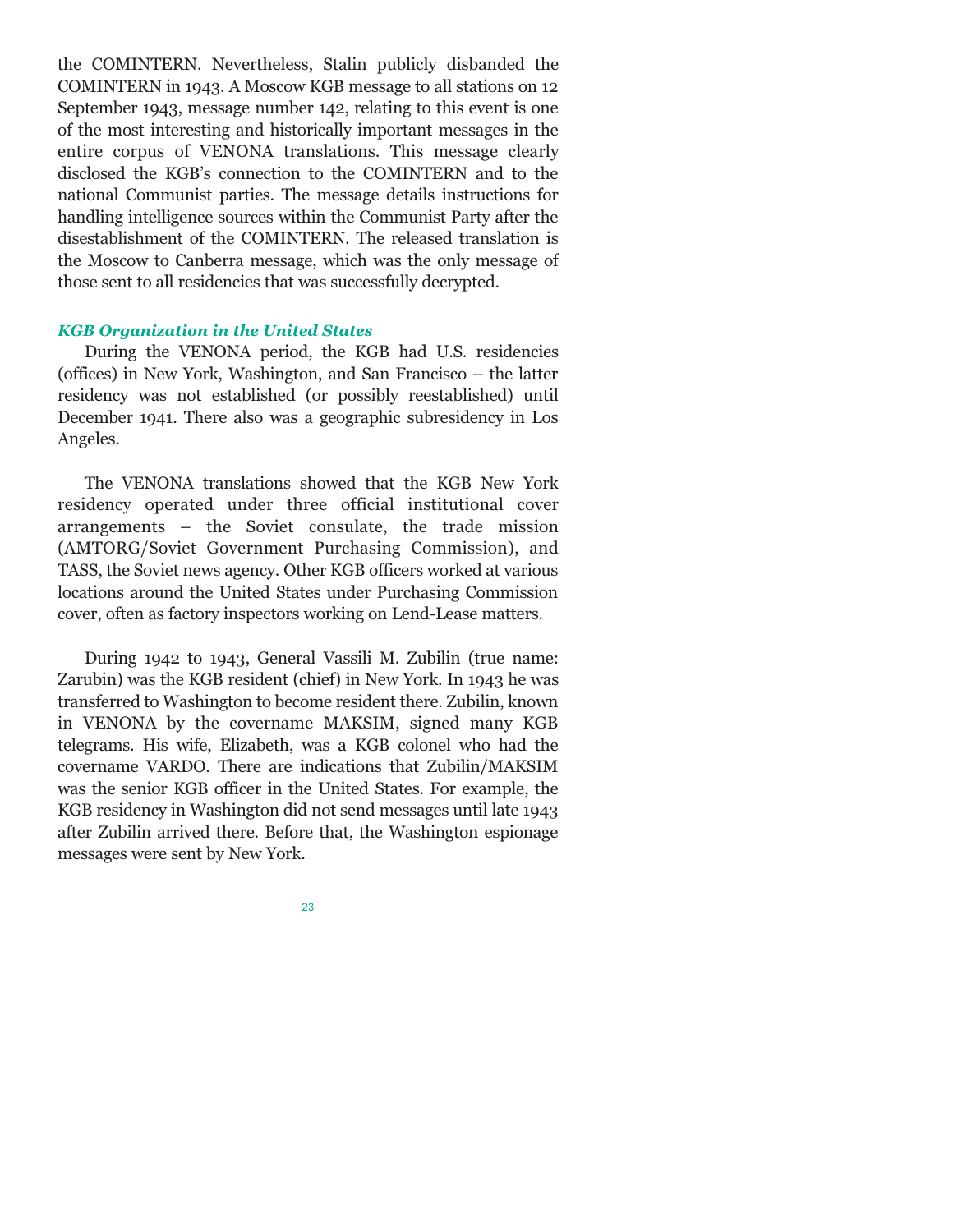

General Vassili M. Elizabeth Zarubin Stepan Apresyan

All KGB residencies abroad came under the First Chief Directorate (Foreign Intelligence) of the Moscow Center. Lieutenant General Pavel Fitin, covername VIKTOR, ran the First Chief Directorate, and most VENONA messages from the residencies are addressed to him.

KGB officer Pavel Klarin, covername LUKA, succeeded Zubilin/MAKSIM in New York. In 1944 Stepan Apresyan, covername MAJ, became the New York resident. MAJ signed hundreds of VENONA messages. All these New York residents worked under the cover of vice-consul.

Although most or all KGB officers in New York worked for the First Chief Directorate, their day-to-day operations were defined by what the KGB called a "Line." A Line worked against a specific target set or carried out some specialized function. A number of Lines are mentioned in the VENONA translations, and their specialization can be either identified or easily inferred. Some, not all, of these may be seen in the 1942 to 1943 messages:

| Line     | <b>Target or Function</b>                                          |
|----------|--------------------------------------------------------------------|
| KhU Line | High-tech targets including the<br>Manhattan Project, jet engines, |
|          | rocket engines, radar (Julius                                      |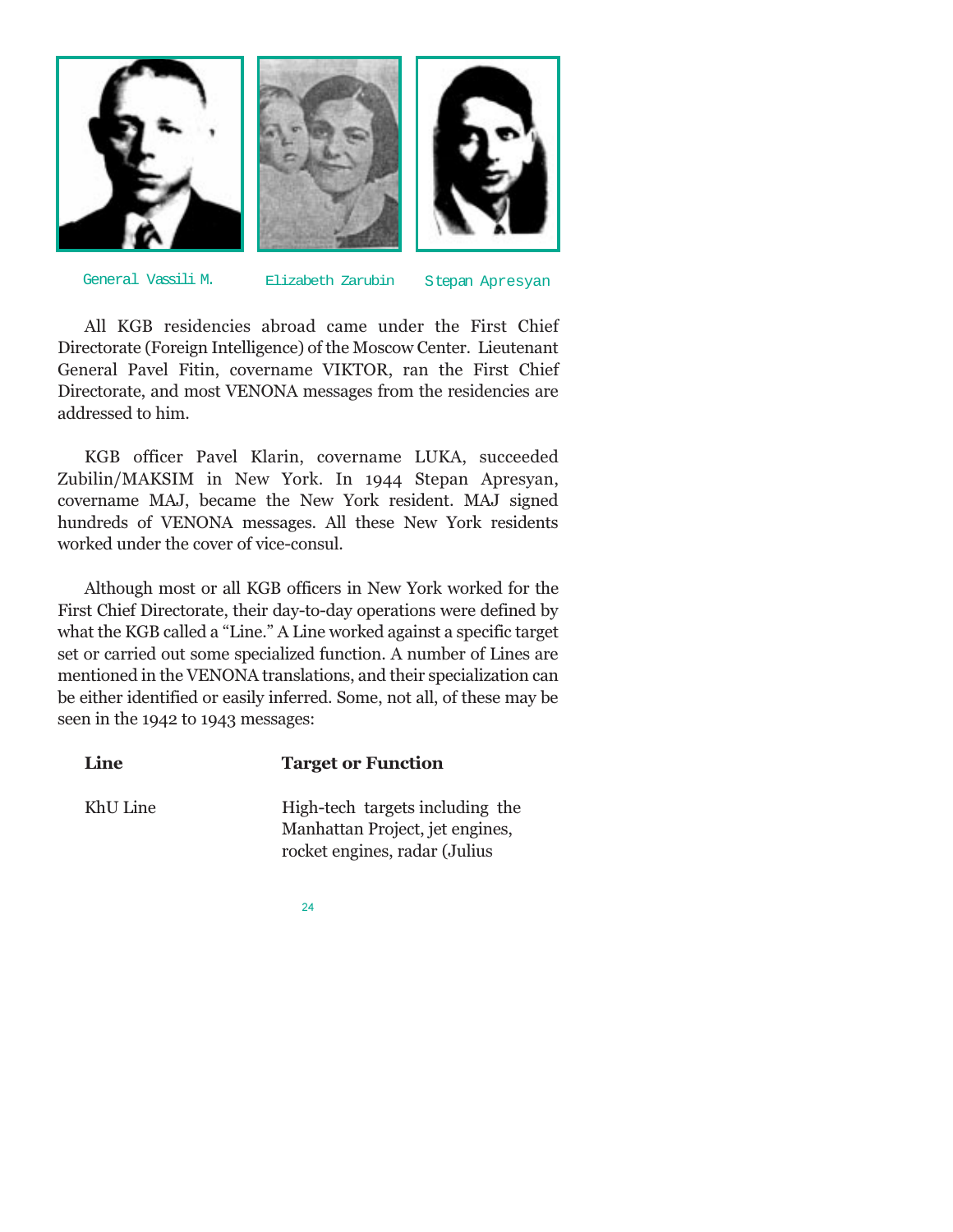|                        | Rosenberg's group worked under<br>this Line)                                                                                                          |
|------------------------|-------------------------------------------------------------------------------------------------------------------------------------------------------|
| <b>White Line</b>      | Probably worked against the White<br><b>Russians</b>                                                                                                  |
| Fifth Line             | Security of the Soviet Merchant<br>Fleet (probably connected to the<br>Second Chief Directorate – intemal<br>counterintelligence at Moscow<br>Center) |
| Second Line            | Watching nationalist or minority<br>groups of interest to the Soviet state<br>(e.g., the Ukranians)                                                   |
| Technical Line "A"     | Special work such as document<br>forgery. This was probably the<br>Illegals' support line.                                                            |
| Fellow Countryman Line | Liaison with the American<br><b>Communist Party</b>                                                                                                   |
| Line of Cover          | The institutional or personal cover of<br>the KGB officer                                                                                             |

Other organizations referenced in the VENONA materials include the Eighth Department at Moscow Center, which received political intelligence; the special cipher office, which encrypted and decrypted the telegrams; the Center-KGB headquarters; and the "House" or "Big House," which probably meant the COMINTERN headquarters in Moscow (although it sometimes appears to be used interchangeably for Moscow Center).

Telegrams sent by the KGB residency in New York were usually signed by the resident (MAKSIM, LUKA, or MAJ) and were addressed to VIKTOR, head of the First Chief Directorate. Sometimes telegrams were signed with the covername ANTON,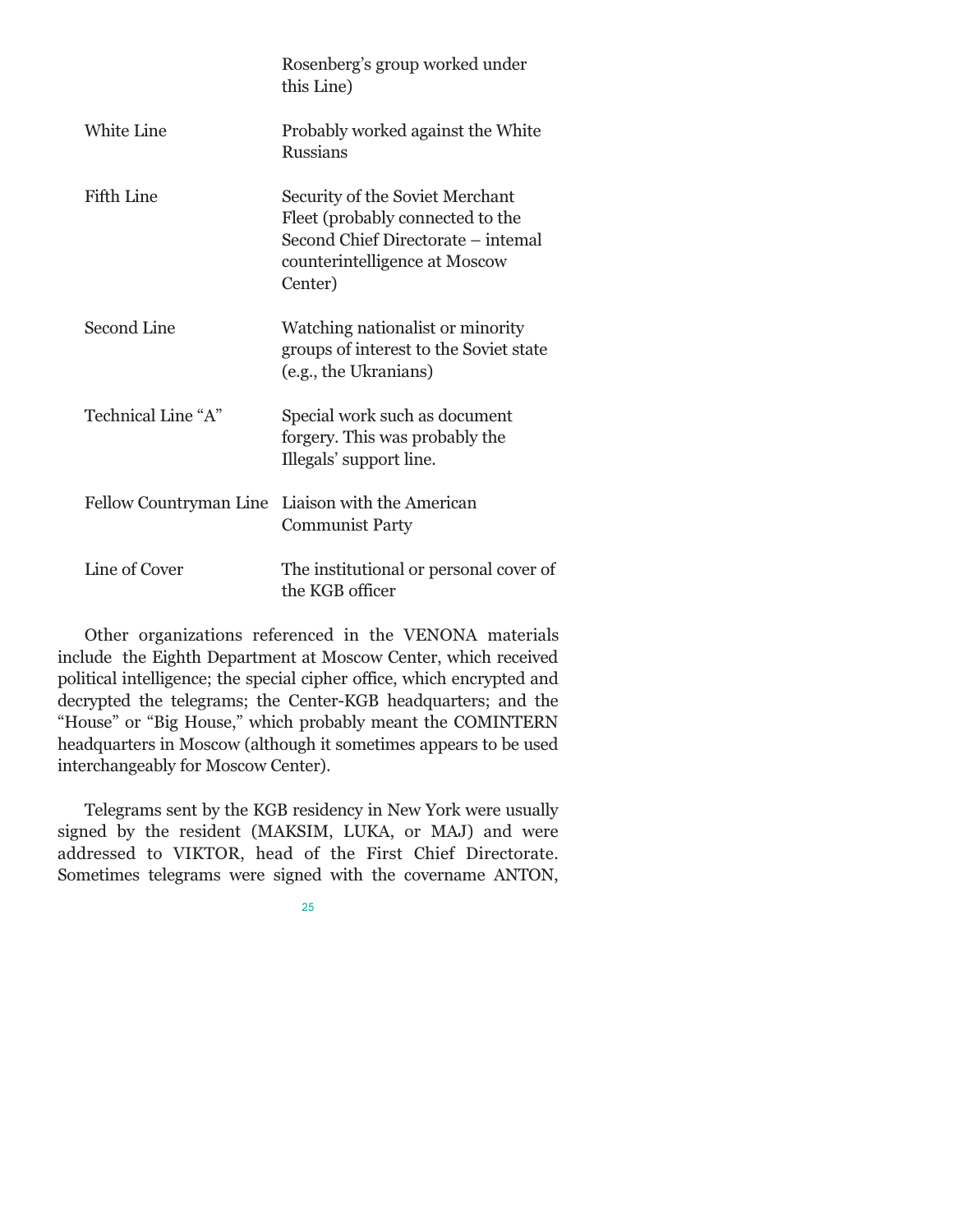head of the KhU Line, since Moscow Center gave him special authority to do so in 1944. In special circumstances, telegrams were addressed to or received from PETROV, believed to have been L.P. Beria, head of the Soviet security apparatus; however, PETROV might also have been V.N. Merkulov, a principal deputy of Beria, who probably headed KGB operations from the latter part of 1943.

At least in the case of the New York residency, we see what probably was the KGB in transition  $-$  trying to organize its espionage activities better while sorting out the impact of the dissolution of the COMINTERN. We also see considerable KGB interest in European and Latin American Communists, which presented opportunities for subversion, a classic COMINTERN methodology, rather than espionage. Nonetheless, the New York residency had many espionage assets during this period and was aggressive, even reckless, and imaginative in trying to recruit or place people in sensitive positions.

The activities of Soviet "Illegal" MER/ALBERT (covernames for KGB officer Iskak Akhmerov, who operated as a clothier) first came to light in the 1942-43 New York to Moscow messages. VENONA provides some insight into Illegals used by Soviet intelligence, although with the exception of the noteworthy activities of Akhmerov and a GRU-Naval operation involving an Illegal, there are only a small number of other cases of Illegals mentioned in the VENONA translations.

#### *The Translations and KGB Cryptographic Systems*

The VENONA translations from 1942 to 1943 messages occasionally are fragmentary and difficult to understand. The code itself was complex and difficult to exploit using pure analytic techniques. Moreover, the broad contextual sweep of the content of these messages vastly complicated the difficulty of reading these KGB systems.

The cryptographic systems used by the KGB's First Chief Directorate involved a codebook in which words and phrases were represented by numbers. These numbers were then further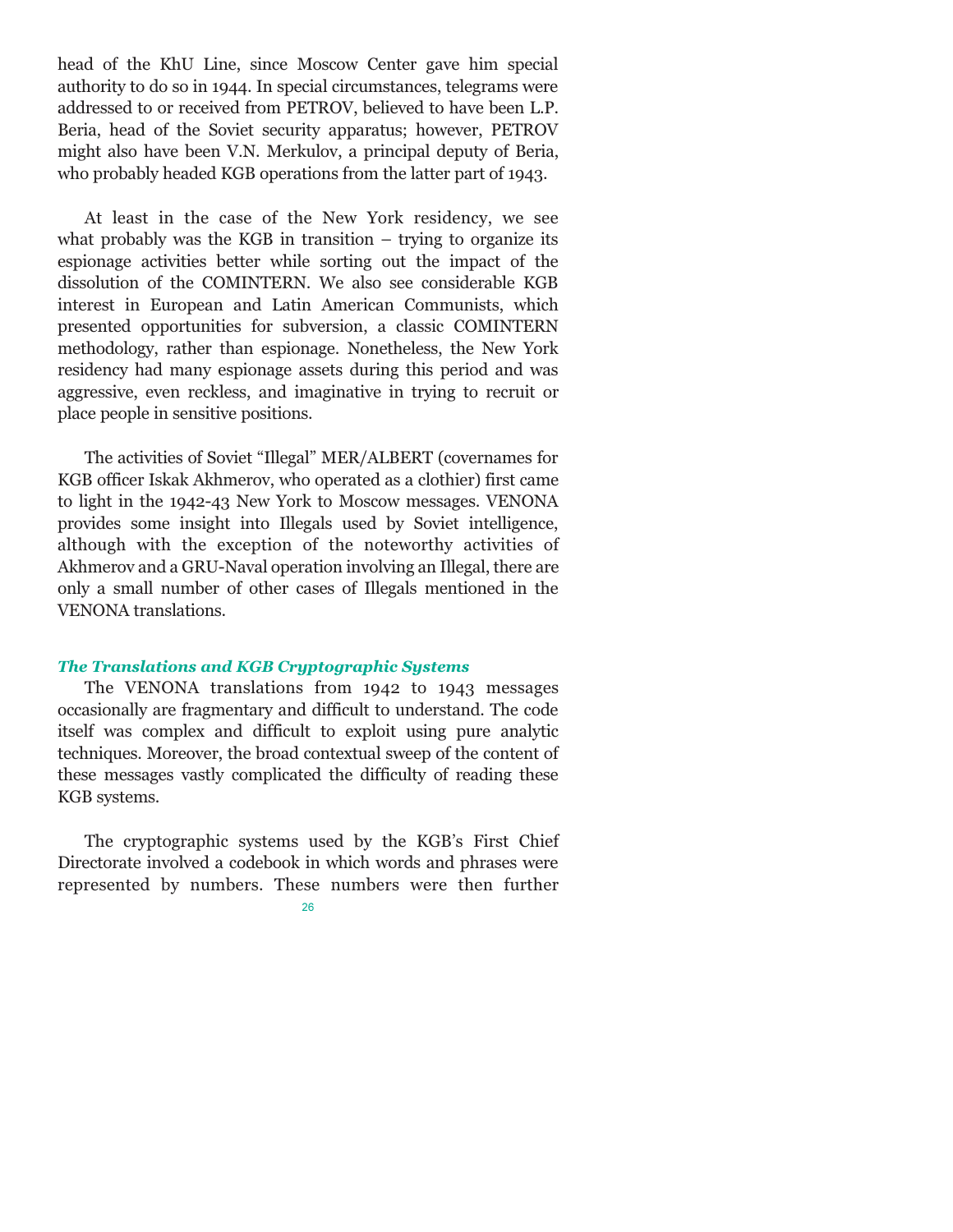enciphered by the addition of random number groups, additives taken from a so-called one-time pad. A one-time pad comprised pages of random numbers, copies of which were used by the sender and receiver of a message to add and remove an extra layer of encipherment. One-time pads used properly only once are unbreakable; however, the KGB's cryptographic material manufacturing center in the Soviet Union apparently reused some of the pages from one-time pads. This provided Arlington Hall with an opening. Very few of the 1942 KGB messages could be solved because there was very little duplication of one-time pad pages in those messages. The situation was more favorable in 1943, even more so in 1944, and the success rate improved accordingly.

In order to break into the system successfully, Arlington Hall analysts had to first identify and strip off the layer of additive in order to attack the underlying code. These two levels of encryption caused immense difficulty in exploiting the codebook, and many code groups were, therefore, never recovered. The KGB messages from 1942 through 1943 and into 1944, as well as from earlier years, were based on one codebook version. The 1944 to 1945 messages were based on a new codebook.

#### *Recovered Codebooks*

As previously noted, the Arlington Hall breakthrough on the KGB cryptographic systems was accomplished entirely through sweat-of-the-brow analysis without the aid of any captured codebooks. Fundamental cryptanalytic breaks against the extra encipherment which overlay the various codebooks were made in 1943 and 1944 by Richard Hallock and Cecil Phillips, and a small team of experts, by their own cryptanalytic brilliance. The knowledge gained earlier about the extra encipherment layer allowed Meredith Gardner to break into the second KGB codebook in late 1946. The majority of KGB messages between the United States and Moscow that were solved employed this second KGB codebook and were broken between 1947 and 1952. These were based on a KGB codebook which Arlington Hall had never seen.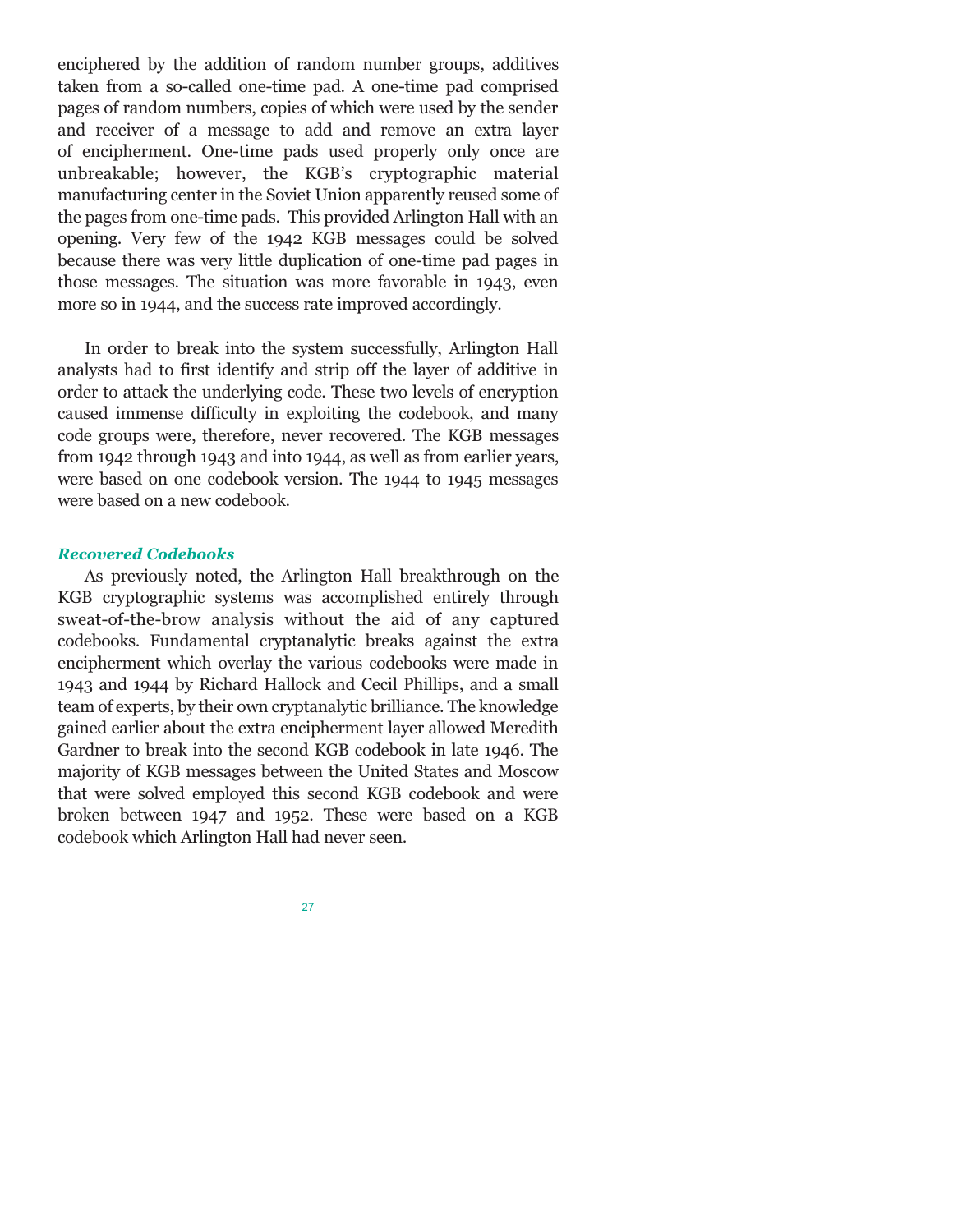The KGB messages from 1942 and 1943 employed the earlier and more difficult codebook. These 1942 and 1943 messages were not attacked successfully until 1953 to 1954, when a second major cryptanalytic breakthrough was made through pure analysis by Dr. Samuel P. Chew at NSA, the successor of Arlington Hall. It was only after this second major breakthrough that a partially burned KGB codebook, which had been found in 1945, was able to be identified as the codebook employed in this system and to be put to use in attacking these messages.

A military intelligence team headed by Lieutenant Colonel Paul Neff, acting under Arlington Hall direction, had obtained a photocopy of this partially burned codebook at a Nazi Foreign Office signal intelligence archive located in a castle in Saxony during the last days of World War II in Europe. Neffs team got the material back to U.S. lines shortly before Soviet occupation forces moved into the area. The Nazis had acquired this codebook from the Soviet consulate in Petsamo, Finland, on 22 June 1941. KGB officers in the consulate had succeeded only in partially burning the codebook before the facility was overrun. At about the same time, Lieutenant Oliver Kirby, also connected to Arlington Hall, recovered related cryptographic material while on a special mission in Schleswig, Germany. (Both Neff and Kirby later became senior civilian officials at Arlington Hall and later with NSA.)

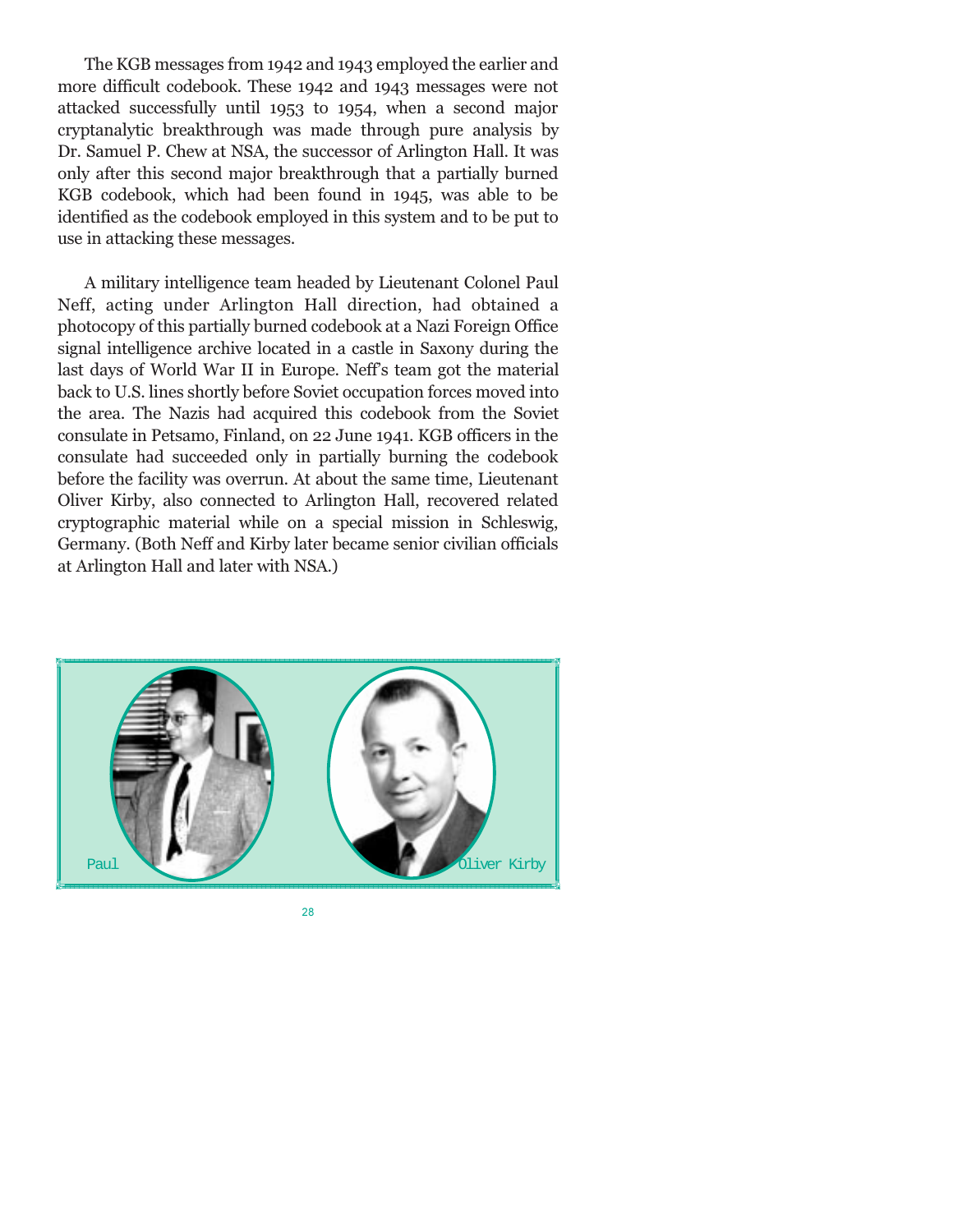| <b>KGB</b> System | <b>Message Translations</b><br>by Arlington Hall | <b>Help from</b><br>Captured<br>Codebook?      |
|-------------------|--------------------------------------------------|------------------------------------------------|
| $Pre-1939$ into   |                                                  |                                                |
| 1944              | 1953 to 1954                                     |                                                |
|                   | & later                                          | Some after<br>initial analytic<br>breakthrough |
| 1944 to 1945      | late 1946 to 1952 & later                        | None                                           |

# *KGB Tradecraft and Operations, 1942 to 1943*

Several KGB tradecraft terms that appear frequently in the VENONA translations are defined below:

| <b>Probationers</b>                  | <b>KGB</b> agents                             |
|--------------------------------------|-----------------------------------------------|
| <b>Fellow Countrymen</b>             | member of the<br>American Communist<br>Party  |
| <b>Workers or Cadre</b>              | KGB officers                                  |
| <b>Put on Ice or in Cold Storage</b> | deactivate an agent                           |
| <b>Legend</b>                        | cover story                                   |
| <b>Neighbors</b>                     | how the KGB referred<br>to GRU and vice versa |

The following references identify VENONA translations that give examples of KGB tradecraft and operations:

 KGB agents in the OSS: No. 880, 8 June 1943; No. 782, 26 May 1943

 NY KGB recruiting proposals: No. 854, 16 June 1942; No. 424, 1 July 1942; Nos. 1132-33, 13 July 1943

 An unidentified KGB agent in the company of President Roosevelt and Prime Minister Churchill (note that the Illegal MER, later known as ALBERT, signed the message): No. 812, 29 May 1943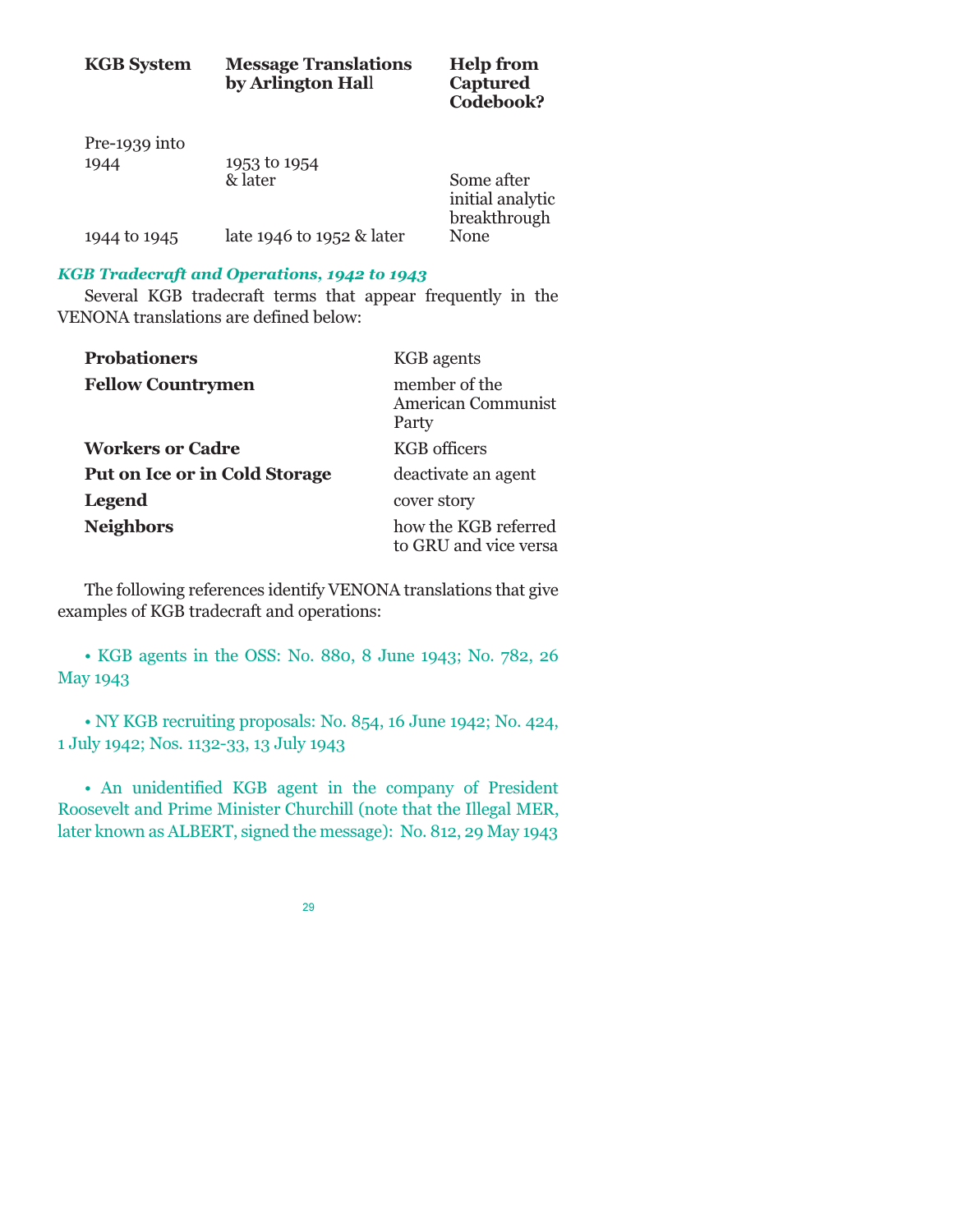# **The 1944 to 1945 New York and Washington to Moscow KGB Messages**

# *The Washington KGB Residency*

Except for its agents working against high-tech targets such as the atomic bomb project, the most important KGB sources were in Washington, D.C. Nonetheless, VENONA shows that these Washington-based espionage nets were apparently run by the New York residency; that is, the New York residency wrote and sent VENONA messages to Moscow even when these messages clearly concerned activities in Washington. KGB Washington sent no messages until very late in 1943. In 1944 Washington's message volume was still only half that of New York. Finally, in 1945 Washington KGB



VADIM Anatolij Gromov /Gorsky

took charge, it seems, sending twice as many messages as New York. Vassili Zarubin, a KGB general officer who had been the resident (chief) in New York in 1942 to 1943, moved to Washington during 1943 as resident there. The Washington KGB thereafter began sending messages in ever-increasing volume. When Zarubin was recalled to Moscow in 1944, Anatolij Gromov, covername VADIM, replaced him in Washington. Gromov (actual last name Gorsky) was also a senior officer, in his late thirties, who had served for the preceding four years as the KGB resident in London. American spymaster and courier for the KGB Elizabeth Bentley knew him only as "Al."

#### *New York Espionage Operations the New KGB*

In 1944 covername MAJ, Stepan Apresyan, became the KGB resident in New York. According to a complaint to Moscow Center by his co-resident or subordinate, covername SERGEJ, MAJ was a young, inexperienced officer who had not previously been posted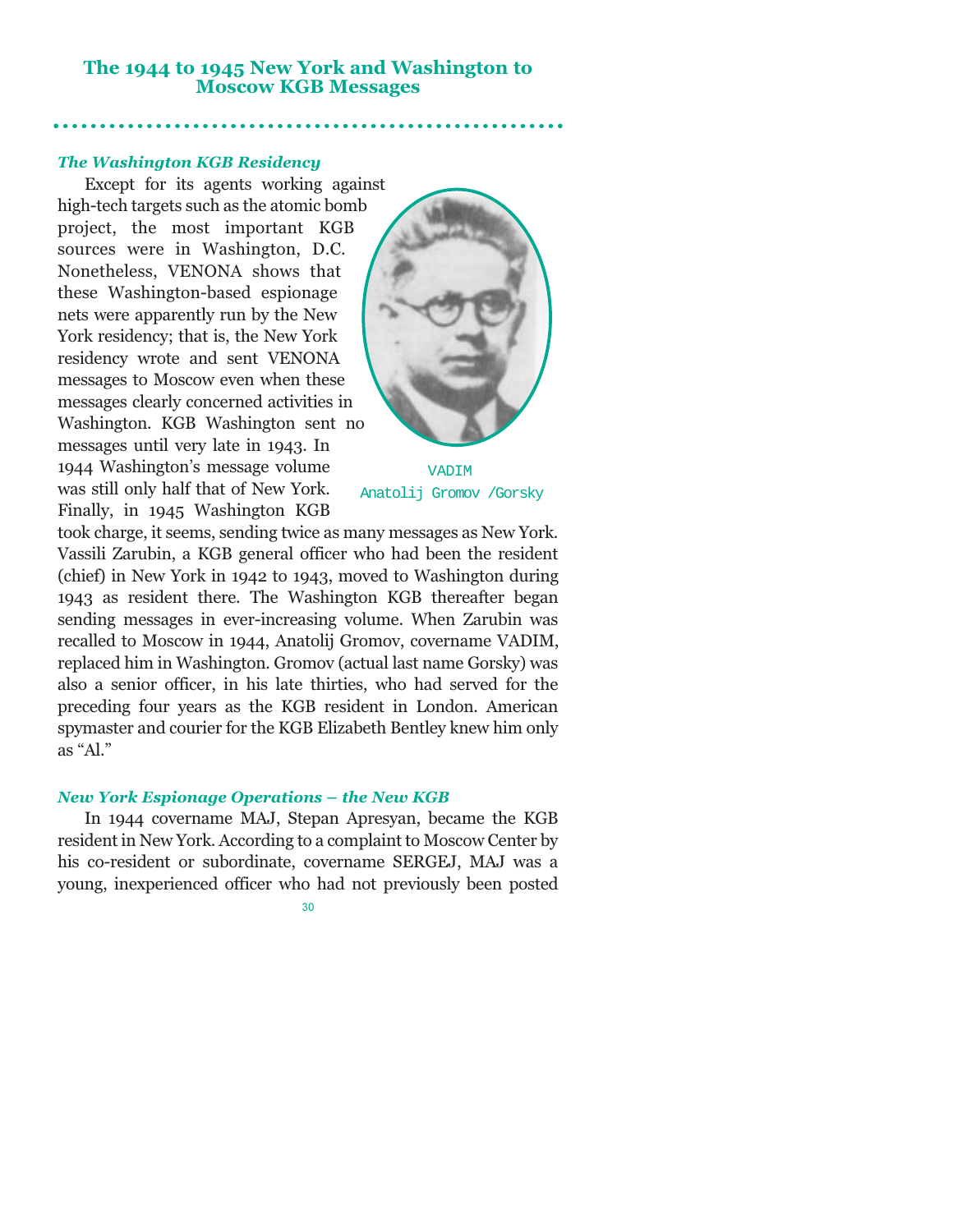abroad. (In the U.S. covername SERGEI used the pseudonym Vladimir Pravdin. During the 1930s, "Pravdin" had been involved in killings and kidnappings in Europe for the KGB.) Apresyan was about twenty-eight years old; he operated in New York under the cover of vice-consul (see New York messages of 9 to 11 October 1944). While we do not know why MAJ was elevated early to senior KGB ranks, there were other major changes in KGB espionage operations, as we can see in the VENONA messages. Moscow Center and the New York residency intended to take more direct control of some existing espionage nets that had been run for the KGB by American Communists such as Jacob Golos (covername ZVUK) and Greg Silvermaster (covernames PEL and ROBERT). And, as MAJ reported to Moscow, the time might come when the KGB would need to have espionage agents not recruited from within the Communist Party. The transition was resisted by American spies Greg Silvermaster and Elizabeth Bentley, as well as by some of their agents. They complained that Moscow did not trust them and that, as a practical matter, the KGB would be less successful in running espionage operations if they put their officers in direct contact with the agents, bypassing the old guard Communist Party controllers. Perhaps mindful of this, the KGB introduced the Illegal ALBERT into their espionage operations. Silvermaster, Elizabeth Bentley, some of their individual agents, and members of the "new network" were now to fall under ALBERT's control.

These translations frequently show KGB tradecraft  $-$  the techniques of secret espionage and counterespionage  $-$  in great detail. The KGB term Konspiratoria sometimes seen in VENONA refers to tradecraft and operational security. A few examples for quick reference (all New York to Moscow):

- Agent Recruiting: No. 27, 8 January 1945 and No. 1506, 23 October 1944
- Meeting and Password Scenarios: No. 1220, 26 August 1944
- Secret Document Photography: No. 1469, 17 October 1944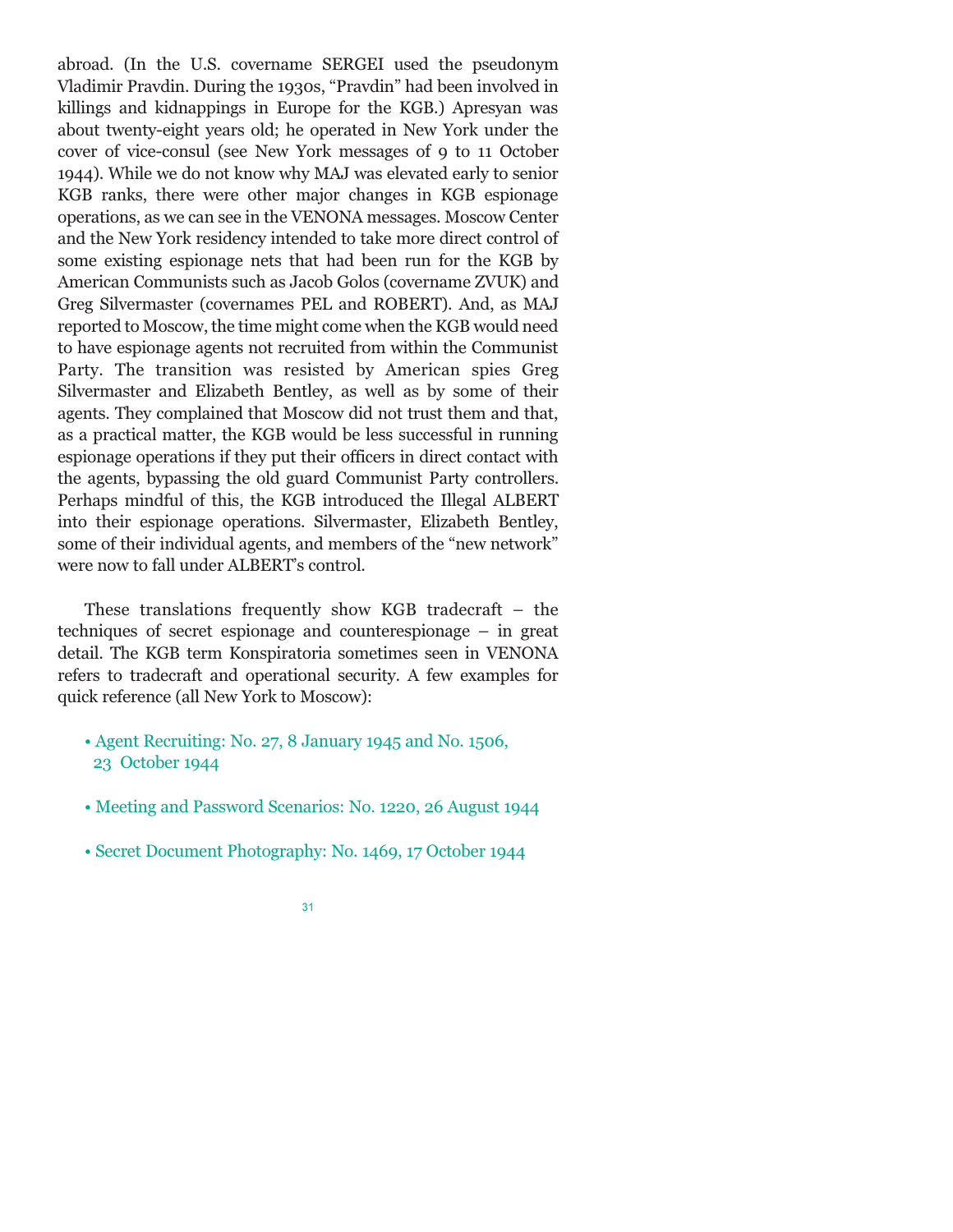- Countersurveillance: No. 1755, 14 December 1944
- Technical Surveillance Countermeasures: No. 1824, 27 December 1944
- Document Forgery Operations (the KGB "A"-line technique): No. 1203, 23 August 1944
- Cover Business: No. 618, 4 May 44
- Payments/Rewards to Agents: Nos. 1052 and 1053, 5 July 1945

Also, VENONA has excellent examples of the work of a KGB agent and Communist Party functionary, covernames ECHO and DICK (Bernard Schuster), in carrying out investigations on behalf of the KGB as part of the vetting process of agent candidates (New York to Moscow, Nos. 1221, 1457, and 1512, all from 1944).

Alger Hiss, a veteran GRU agent, is presumably found in one KGB message: Washington to Moscow, no. 1822, 30 March 1945. In this message, "A," meaning the chief Illegal ALBERT (Iskak Akhmerov) reports about his interview of ALES, who describes his recent GRU career and says he has been a GRU agent "continuously since 1935." Analysts later identified ALES as probably Hiss. Presumably, ALBERT was examining the possibility of transferring Hiss from GRU to the KGB.



**ALES** Alger Hiss

# *KGB Special Operations*

In addition to espionage, the KGB carried out other secret activities in the United States. In VENONA we can follow the KGB using its agents in the hunt for Viktor Kravchenko, covername

32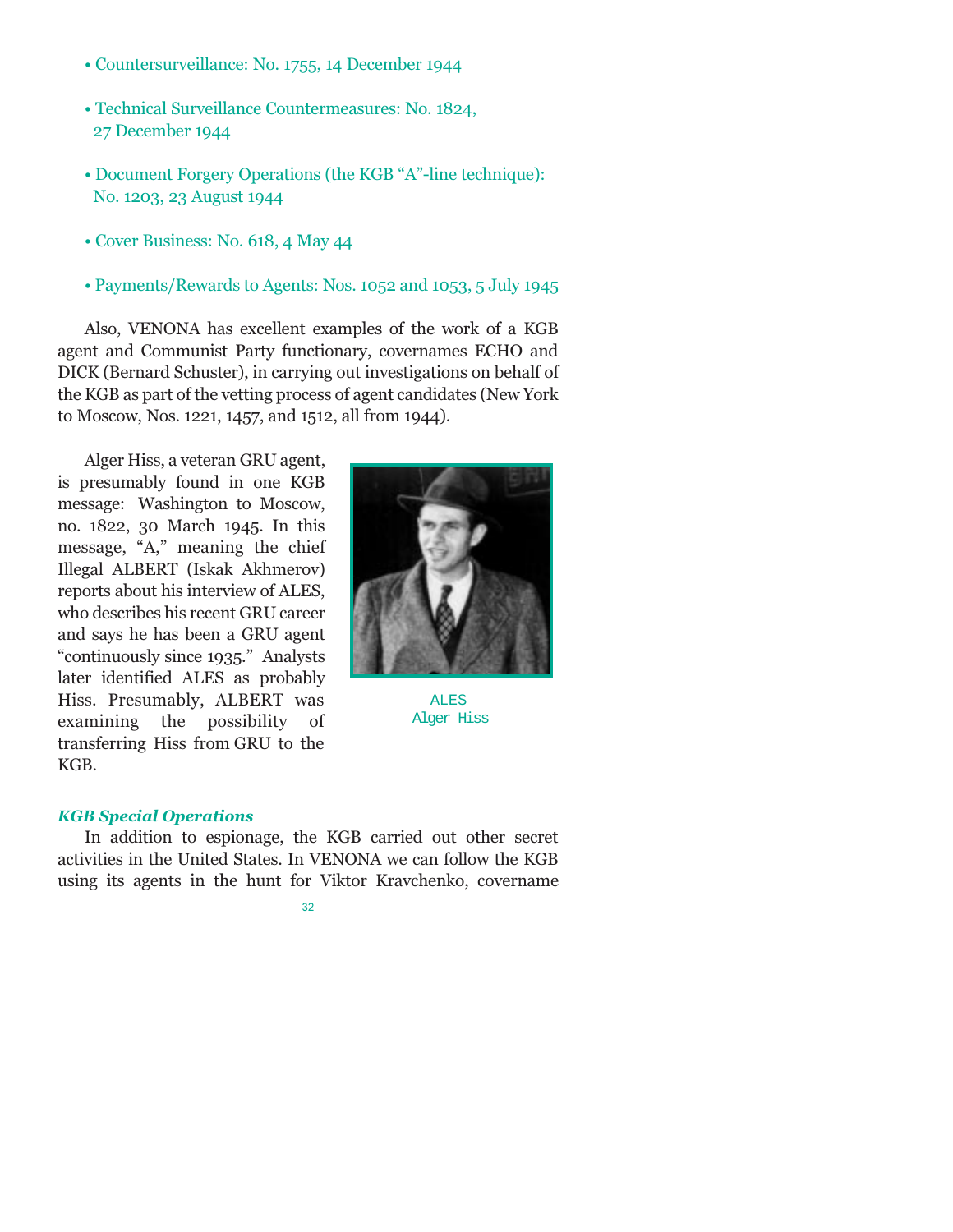KOMAR, who in 1944 defected in Washington from the Soviet Government Purchasing Commission. (See especially New York to Moscow messages of May to August 1944, nos. 594, 600, 613-14, 654, 694, 724, 726, 740, 799, and 907.) In the latter message, sent from MAJ to PETROV (who was either L.P. Beria, head of Soviet State Security, or V. N. Merkulov, his principal deputy who functioned as the day to-day head of the KGB), New York announces that KOMAR/Kravchenko had been located by their veteran agent Mark Zborowski, covername TULIP. Additional related messages of 1944 are nos. 1145, 1202, also no. 97 of 19 January 1945, the last VENONA reference to the case, which reports that KOMAR is "in a great panic" about his safety and that KGB agents KANT (the new covername for MARK Zborowski) and ZHANNA are carrying out the "work on KOMAR." The KOMAR messages contain references to anticommunist emigre community involvement in the defection, including references to David Dallin, Isaac Don Levine, and even Aleksander Kerenskij, head of the post-revolutionary Menshevik government before it was overthrown in the Bolshevik coup. KGB New York also makes the mysterious remark (message no. 740, 26 May 1944) that "KOMAR is well informed about the KRIVITSKIJ case." KRIVITSKIJ was a famous KGB defector who supposedly committed suicide in Washington in 1941.

33



In 1945 Elizabeth Bentley, a KGB agent who also ran a network of spies and served as a courier, went to the FBI to describe Soviet espionage in the United States and her part in it. She gave a 100-page statement, in which she provided  $m$ any names  $-$  persons in positions of trust who, she told the FBI, were secretly supplying information to the KGB. However, she brought no documentary proof. No espionage prosecutions resulted directly from her accusations. Over the years she Elizabeth Bentley testified before Congress and in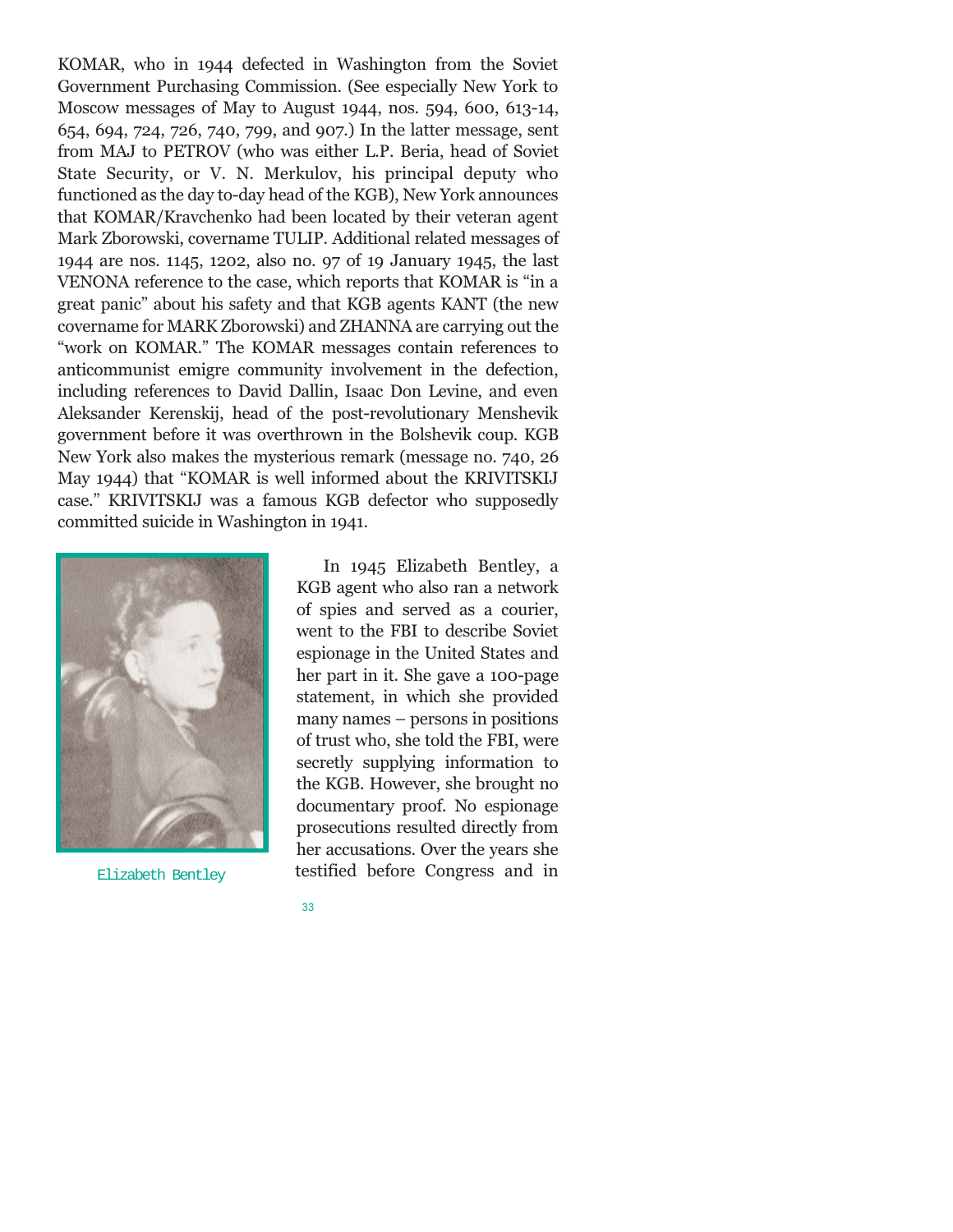court and also published a book about her espionage career. Elizabeth Bentley was a controversial figure, and there were many who discounted her information. Ms. Bentley appears in these VENONA translations (as covernames UMNITsa - [GOOD GIRL] and MYRNA) as do dozens of KGB agents and officers whom she named to the FBI. VENONA confirms most of the information about Soviet espionage that Ms. Bentley provided the FBI.

# *Boris Moros*

Boris Moros was, like Ms. Bentley, another controversial figure of the Cold War. In 1959 he wrote an often criticized book, My Ten Years as a Counterspy, in which he described his long association with the KGB and his decision to go to the FBI with the story of KGB operations in the United States. In the book he wrote about various personalities who are referred to in VENONA, including Vassili Zarubin and Jack Soble. Moros appears in VENONA as covername FROST. In his book Moros described how KGB agent Alfred Stern provided his own money to fund a musical record company, managed by Moros, as a KGB front and a cover for international intelligence operations. This operation is confirmed in VENONA Stern (covername LUI) is quoted as saying his "130,000 dollar investment is exhausted" but also that "I want to reaffirm my desire

34

to be helpful. My resources are sufficient for any solid constructive purpose...." (See New York to Moscow, nos. 4-5, 11, and 18-19 of 3 and 4 January 1945.)

#### *Donald Maclean*

Long-time KGB agent Donald Maclean, covername HOMER, a senior British diplomat posted to Washington during the 1940s, is found in several VENONA messages from New York and Washington (nos. 915, 1105-1110, 1146, 1263, 1271-74, possibly 1352, all sent during 1944). He was neutralized because of information from VENONA.



HOMER Donald Maclean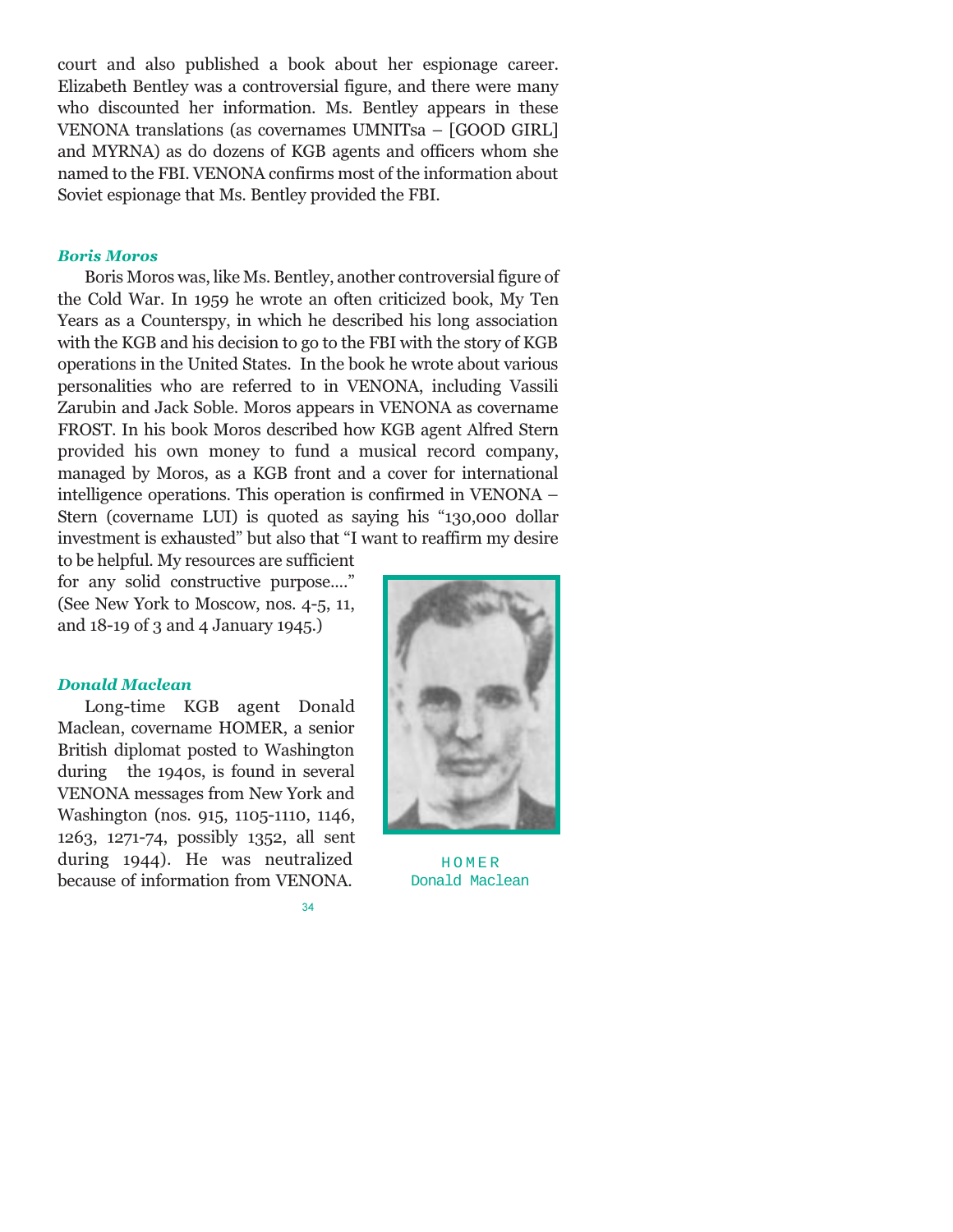Since only 1.5 percent (thirty-six) of all Washington to Moscow KGB messages of 1945 could be decrypted, it is notable that six of these were HOMER messages (nos. 1788, 1791, 1793, 1808-1809, 1815, and  $1826 -$  no. 1809 is a continuation of 1808). Note that the small body of Washington messages that could be broken was from small windows of cryptanalytic opportunity found by the Arlington Hall analysts in messages of March and June 1945 only. Therefore, we have but a glimpse of Maclean's involvement but ample opportunity to see the type of important information he was providing to the Soviets.

HOMER is the English rendition of the Russian covername spelling, GOMER. (The Cyrillic alphabet used in Russian has no letter representing the sound "h" of the Roman alphabet, and foreign words beginning with the "h" sound are regularly spelled with the Cyrillic equivalent of "g.") Meredith Gardner, Arlington Hall's principal VENONA analyst in the early days, began to break HOMER messages as early as 1947/1948, but the story did not come together immediately as the covername was variously represented in the messages as GOMMER (a KGB misspelling), GOMER, G., and "Material G." Initially, it was not apparent that these were all references to the same person, particularly as both New York and Washington traffic was involved, and Gardner worked the NYC traffic first.

# *Covername Albert: Principal KGB Illegal in the United States*

Covername ALBERT (earlier covername MER) is found in VENONA more than fifty times, sometimes as signatory to messages sent by the New York residency. ALBERT was Iskhak Abdulovich Akhmerov, a veteran KGB officer who had two tours of duty in the United States as an Illegal, that is, an officer using a false identity and background (a Legenda in KGB parlance) and without diplomatic cover or immunity. ALBERT's career, ascertained from VENONA and other sources, gives an excellent example of the bewildering plethora of names by which a KGB personality might be known:

Communications Covername (the covername in VENONA): MER in 1943 to 1944; ALBERT, 1944 to 1945.

<sup>35</sup>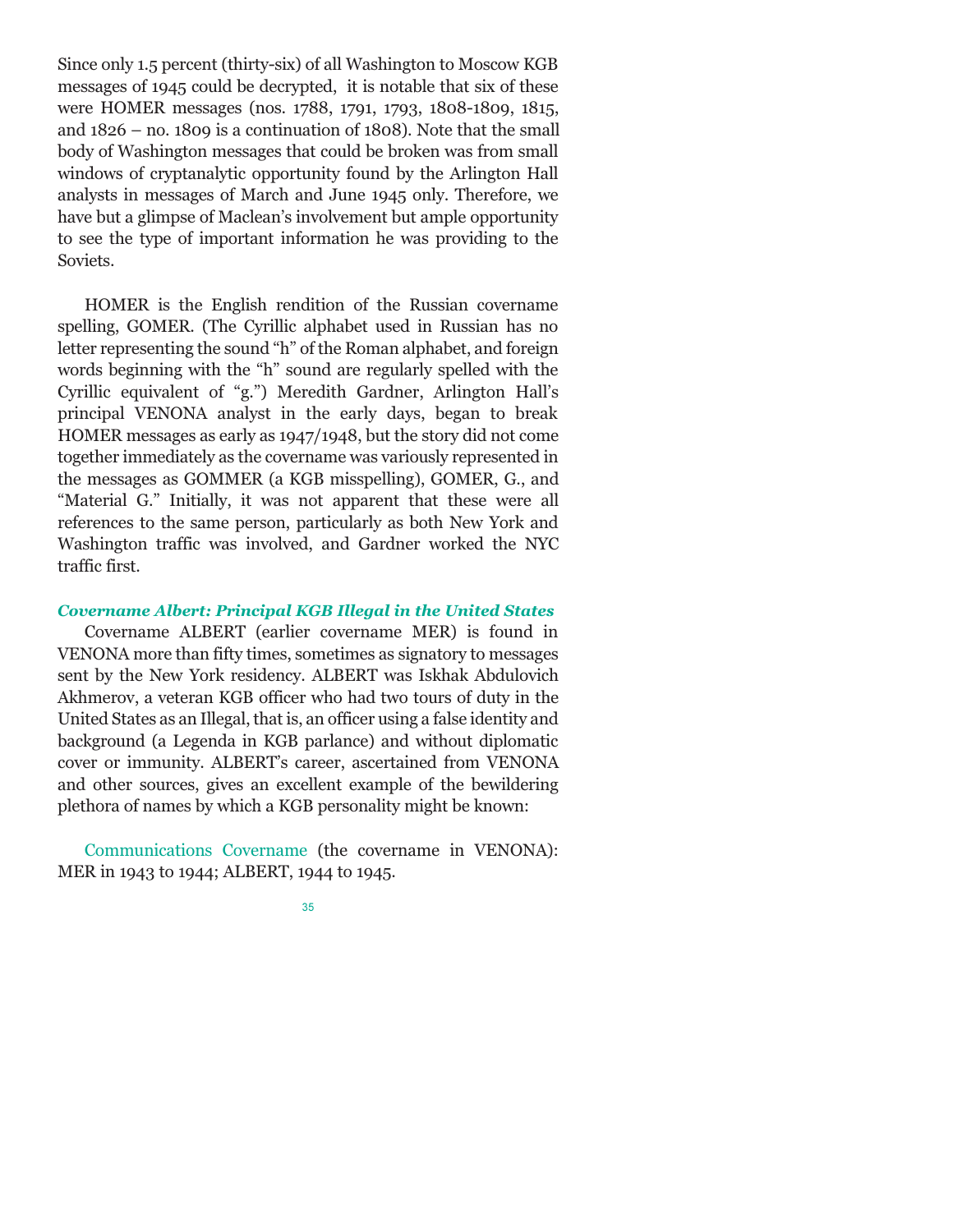Aliases (1937 to 1945): William Greinke, Michael Green, Michael Adamec, and more.

Street Names: Michael, Bill. For example, Elizabeth Bentley knew him only as Bill—no last name, not even the alias, much less his true name. She knew his wife, also an Illegal, as "Catherine." Catherine actually was VENONA covername EL'ZA, true name Helen Lowry, a niece of KGB agent and U. S. Communist Party leader Earl Browder (VENONA covername RULEVOJ).

True name: Iskhak Abdulovich Akhmerov. (In some cases socalled true names of KGB officers, the names that appeared on their passports and the diplomatic lists, were false. For example, Vassili Zubilin, the sometime KGB resident in New York and Washington, was actually named Zarubin. To add to the difficulty in understanding the names, other KGB officers used true names that were not names at all-Russian words, but not traditional Russian names. Some of these pseudonyms included senior KGB officers Vladimir Pravdin and Jacob Golos, whose last names mean, respectively, "truth" and "voice.")

In one message ALBERT refers to his earlier work in the United States as an Illegal, and he mentions his old agents, covernames

LEONA, JULIA, TONYA, and REDHEAD (REDHEAD was the covername for Hedde Massing). None of the others have been identified, nor do we know if ALBERT reactivated them in 1944 to 1945 (No. 975, 11 July 1944). See also the important message, Washington to Moscow, No. 1822, 30 March 1945, which reports of the well-placed veteran GRU agent ALES being interviewed by covername "A." It appears that "A" was ALBERT.



ALBERT/MER Iskhak Abdulovich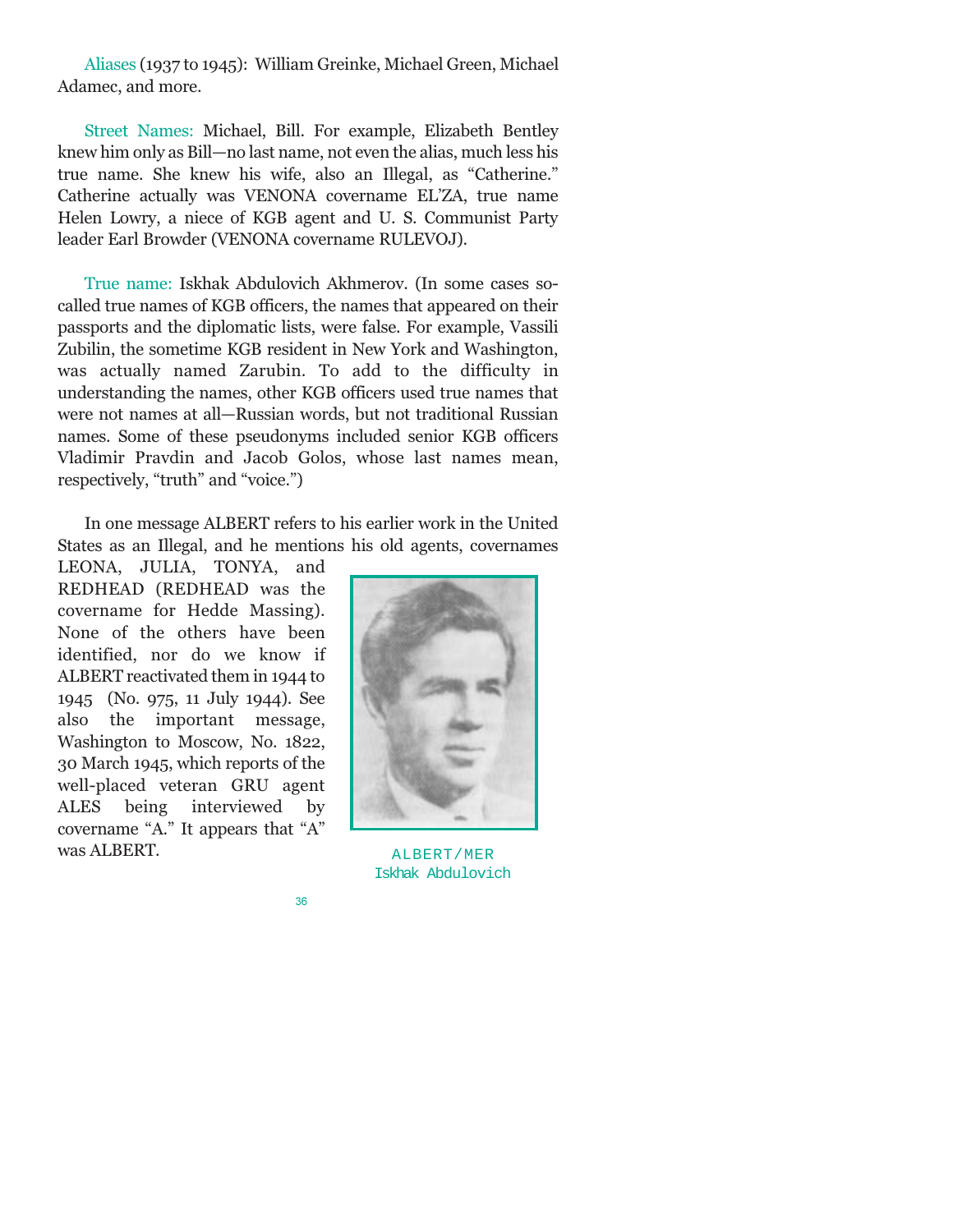#### *The Translations*

The majority of these translations represent telegrams from the New York KGB residency to Moscow Center in 1944. Most of these messages were between KGB officers – covername MAJ (Stephen Apresyan) and covername VIKTOR (General Pavel Fitin). Approximately 50 percent of all the 1944 New York KGB to Moscow Center messages were sufficiently decrypted to be translated. In contrast, only 1.5 percent of the Washington to Moscow KGB messages from 1945 were ever successfully deciphered. While relatively few messages from the center to the residencies were broken, those that were broken are very important to our understanding of KGB operations and doctrine.

The translations are relatively easy to read and understand. The codebook and cipher procedures used by the KGB during 1944 and 1945 made it possible, after great effort, for the analysts to produce fairly complete translations. Nevertheless, translations often  $\text{contain significant gaps} - \text{code}$ groups that could not be broken. The New York translations in this set were the earliest of all the VENONA materials decrypted. All of the New York to Moscow messages (but not Moscow to New York) that were successfully solved were at



VIKTO R Lieutenant General Pavel

least partially solved during 1947 to 1952 and disseminated to the FBI (on a regular basis starting in 1948). Many of the Washington KGB messages were also first decrypted during this period but not quite so early as the New York material.

The 1944 and 1945 messages disclose mainly U.S. individuals involved in a massive Soviet espionage effort  $-$  over one hundred Americans, most of them Communists, are mentioned in the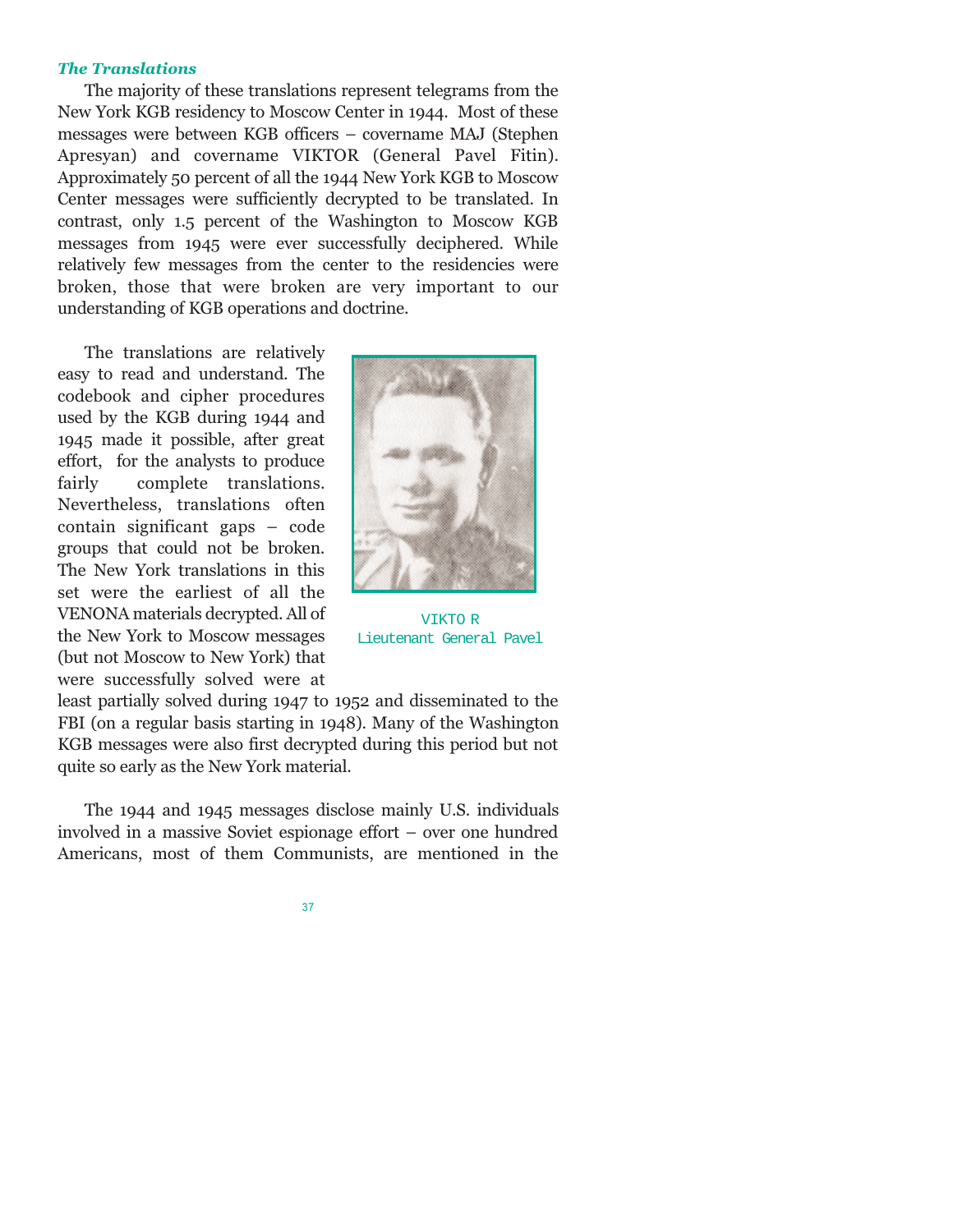translations of this release. Some of the organizations infiltrated by these individuals included the following:

| <b>U.S. Agency</b>                           | <b>Some of the Relevant VENONA</b><br><b>Messages</b>            |
|----------------------------------------------|------------------------------------------------------------------|
| Department of the<br>Treasury                | NY No. II 19-1121, 4 to 5 August 1944;<br>1634, 20 November 1944 |
| <b>Office of Strategic</b><br>Services (OSS) | NY No. 954, 20 September 1944                                    |
| <b>War Department</b>                        | NY No. 1721-28, 8 December 1944                                  |
| Department of State                          | Wash. No. 1822, 30 March 1945                                    |
| Department of Justice                        | NY No. 27, 8 January 1945                                        |

The translations disclose agents with access to the White House, Congress, and political parties, as well as agents in the media and in high-tech defense industries. New York message nos. 1635, 21 Nov 44 and 12-16, 4 Jan 45 reveal assets and infighting relating to ROBERTs (Greg Silvermaster) large KGB net in government departments and agencies in Washington.

The KGB successor organization has recently provided historians



LESLIE Lona Cohen

some information about Lona and Morris Cohen, their agents in the United States in the 1940s, and later infamous Illegals operating in the United Kingdom as Helen and Peter Kroger. Reportedly, Lona Cohen had the covername LESLIE while she was involved in atomic bomb espionage courier duties for the KGB (see NYs no. 50, 11 January 1945, the only VENONA reference to this covername. This message suggests that LESLIE/LESLEY had not been active for the previous six months).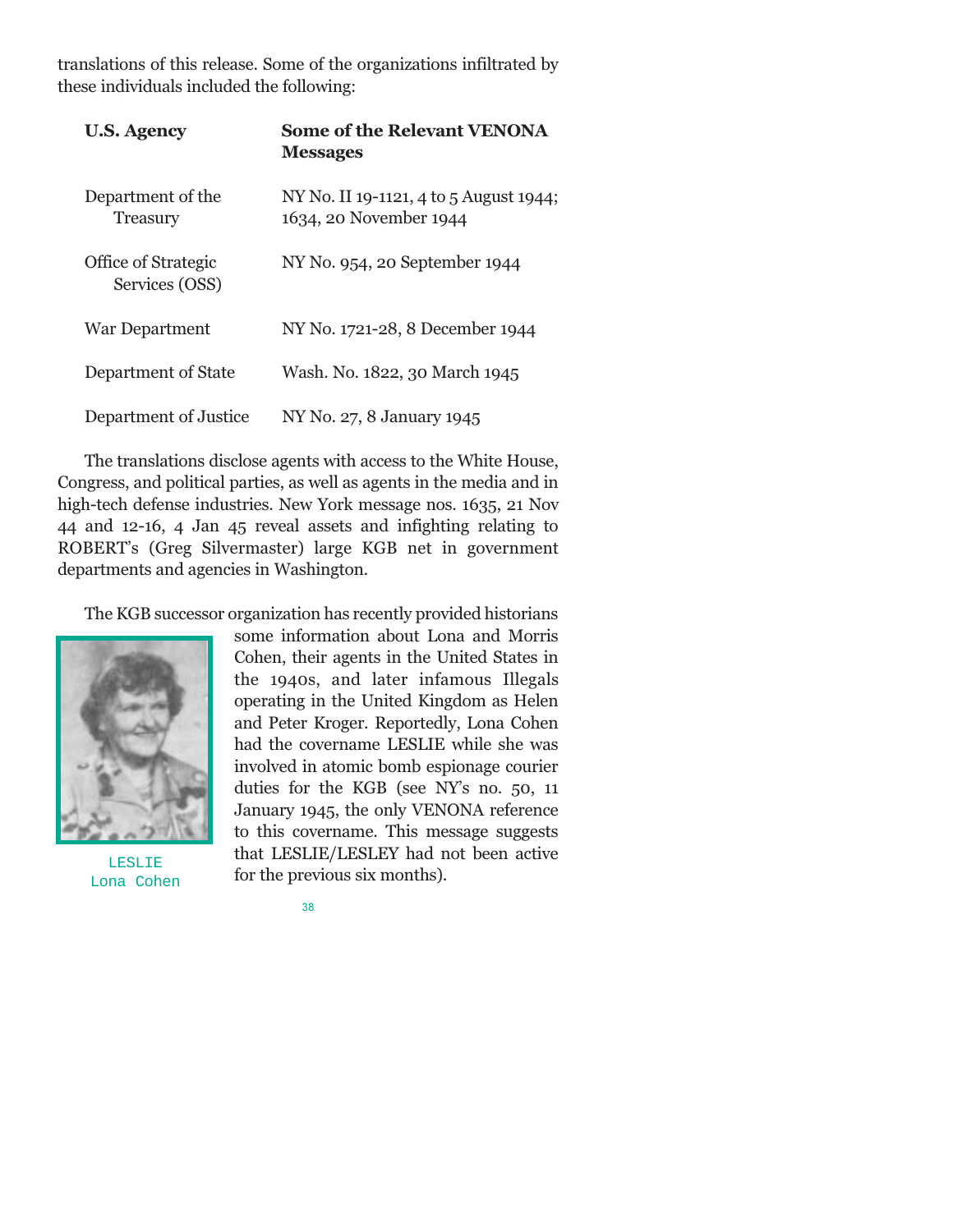# **The KGB in San Francisco and Mexico City**

#### **Covername GNOME - Trotsky's Murderer**

The KGB communications between Mexico City and Moscow during 1943 to 1946 are a particularly rich historical trove, showing the elaborate plans to free from prison a man assigned the covername GNOME, who had murdered Trotsky in Mexico City in 1940. The murderer, who had been arrested at the scene of his crime, was known as Frank Jacson; he held Canadian documentation. Mexican authorities readily saw this documentation as a sham, but it would be many years before GNOME's true identity was known, for he had many aliases. GNOME (GNOM in the Russian spelling) was in reality Ramon Mercader, a Spanish Communist recruited into KGB service by his mother, the Spanish Communist and KGB agentofficer Caridad Mercader. She appears in these VENONA messages as covername KLAVA.



Ramon Mercader (Covername GNOME), after capture by Mexican police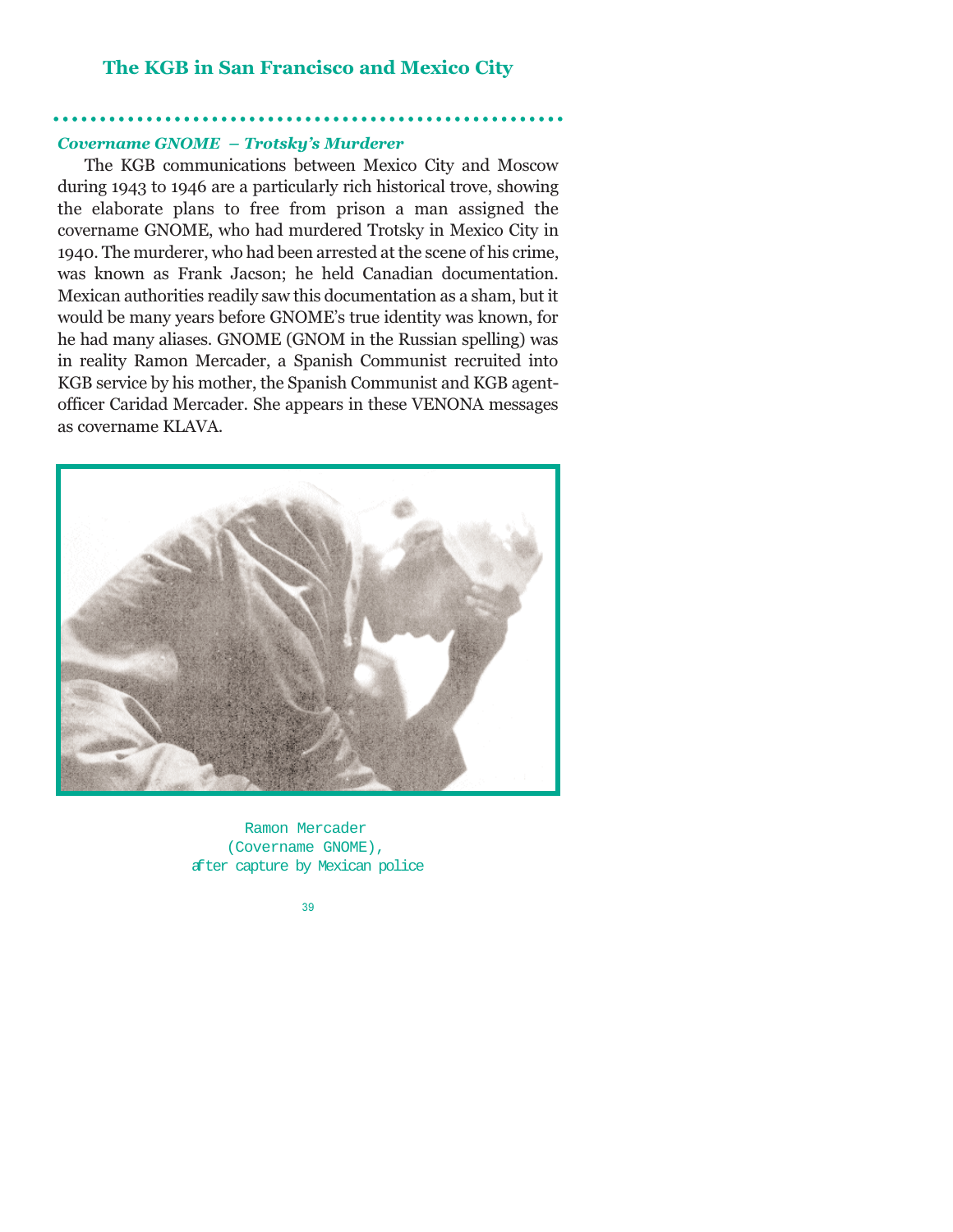The Soviet Union opened an embassy in Mexico City in 1943, which provided a cover for a KGB residency (before then the KGB had operated in Mexico City without diplomatic protection). During 1943 to 1945 that KGB residency sent about 570 messages to Moscow Center, while the Center sent 400 messages to Mexico. This was a substantial number, though fewer than half could be sufficiently decrypted to be issued as the translations seen in this release. Many of these messages concern the GNOME affair and indicate that the KGB had two plans to facilitate his release: a combat operation, to spring him by force, or an effort to use influence. In any case, the KGB drew upon American, Mexican, and Spanish Communists to accomplish this mission, but the operation failed. The following KGB messages related to the GNOME case (all except the last two were from Mexico City to Moscow) are particularly interesting. Some of these messages were addressed to covername PETROV (L. Beria), head of Soviet state security:

 Plans for the Combat Operation: No. 158, 23 December 1943; Nos. 174-76, 29 December 1943

• The work of KGB agent Jacob Epstein: Nos. 193-94, 14 March 1944

The KGB has suspicions about one of their agents: Nos. 553-54, 29 June 1944

 Influence operations and an agent with access to GNOME in prison: No. 474, 6 June 1944

• GNOME's mother's presence in Mexico is complicating the case: Moscow Center to Mexico City, Nos. 172-174, 9 to 10 March 1945

 A scathing criticism of the work of the KGB resident (chief) in Mexico: San Francisco KGB to Moscow, Nos. 321-322, 19 August 1944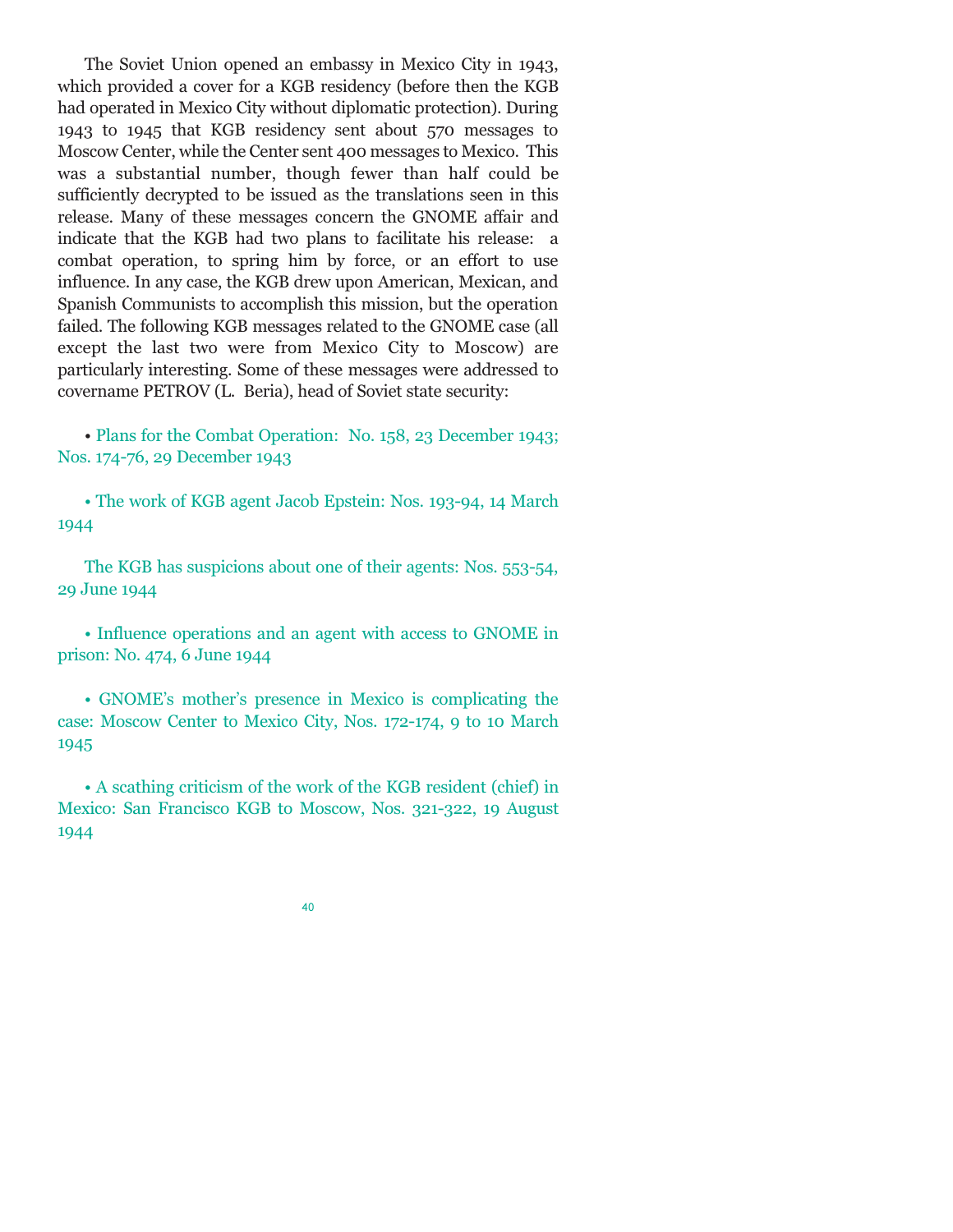Other Mexico City messages discuss or mention a remarkably varied group of KGB personalities, including General Leonid Eitington (covername TOM), who had organized the murder of Trotsky; Dolores lbarruri, the Spanish Communist leader known as "La Pasionara"; the later Nobel Prize winner Pablo Neruda; and Communist Party member and KGB agent Kitty Harris (covername ADA), sometime lover of KGB agent and American Communist Party leader Earl Browder. In several messages, the KGB discusses Otto Katz (also known as Andre Simon), a prominent Communist executed with other members of the Czech Communist Party leadership after World War II in an infamous purge ordered by Stalin. The story, simultaneously seen in the New York City KGB messages, of Nicholas and Maria Fisher, whom the KGB was trying to get into Mexico via a U.S. transit visa, also continues. The Fishers were clearly important KGB officers, operating under instructions from Beria. Their goal was to take over the GNOME affair, to support operations in the United States, maybe even for atomic bomb espionage.**<sup>2</sup>**

#### *The KGB in San Francisco*

The KGB established a residency (office) in San Francisco in December 1941. The resident from 1941 to July 1944 was Grigori Kheifits (covername KHARON). He was replaced by Grigori Kasparov (covername DAR). In 1945 Moscow Center sent the New York Resident Stepan Apresyan (covername MAJ) to take over the San Francisco operation in anticipation of the UN conference (attended by KGB agent Harry Dexter White). Arlington Hall and

NSA were unable to decrypt the approximately 125 messages sent by that residency in 1941 to 1942 (only two or three messages were sent in 1941).

Grigori Kheifits (right); Grigori Kasparov (left)



41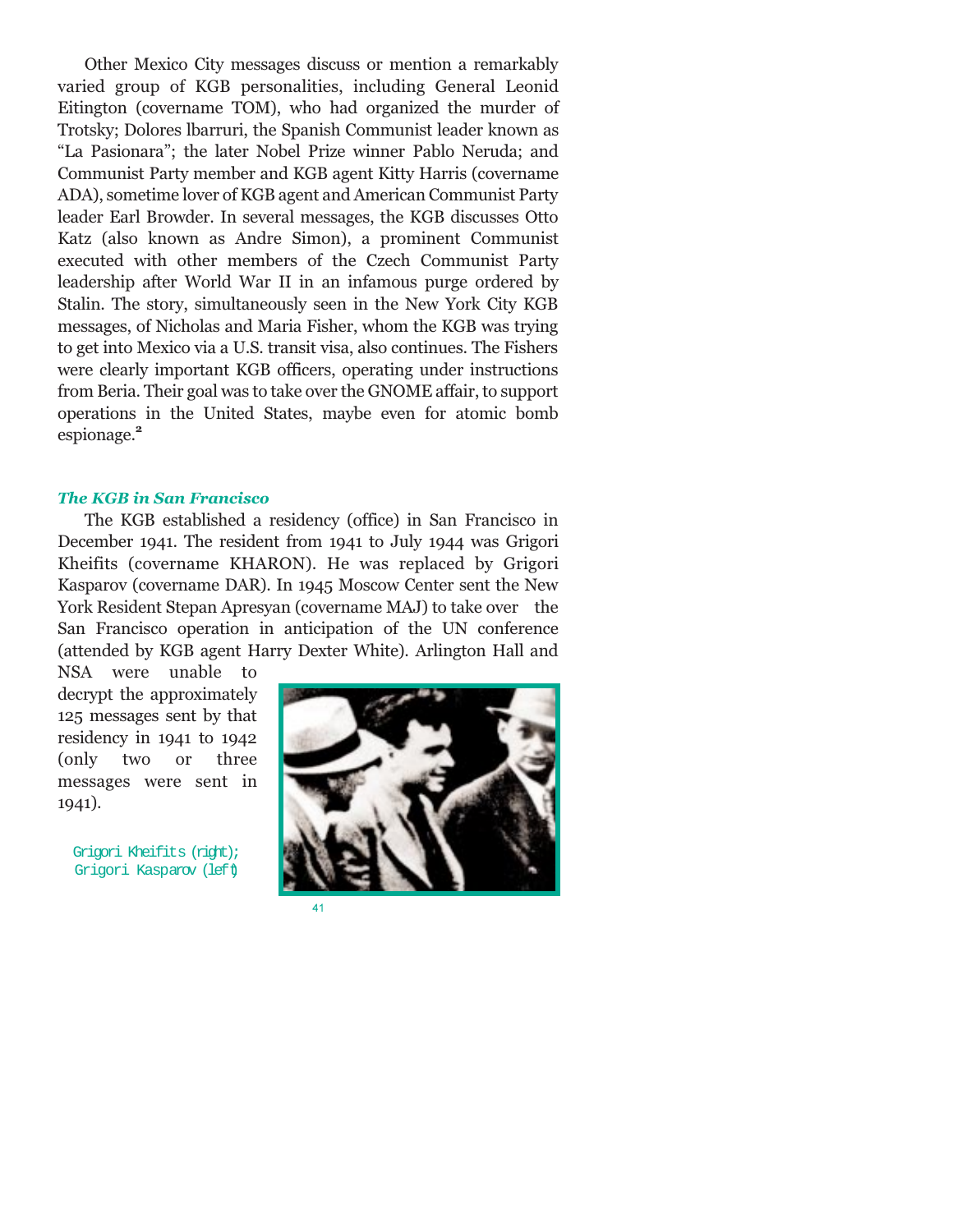As often happened, (see the released New York, Washington, and A-bomb translations), the San Francisco KGB got most of its agents spies from the local Communist Party. Isaac Folkoff (covername  $DvaDYa - "uncle"), a grand old man of the California Communist$ Party, is seen in VENONA as an agent, espionage talent spotter, and recruiter for the KGB. But there is one surprise: a major KGB agent in the West Coast defense aviation industry was not a Party member. This was Jones Orin York, covername IGLA, who later admitted he was in it for the money, although he received very little.

One other oddity of the San Francisco translations is that, with one exception,**<sup>3</sup>** there is no obvious reference to atomic bomb espionage (though non-VENONA sources confirm that such espionage was in progress at least in 1942 to 1943). Perhaps that work had ended locally by the time of the readable VENONA messages (and it should be noted that the Los Angeles KGB message traffic, though of small volume, is entirely unreadable). The San Francisco messages do contain evidence of espionage against other high-tech targets.

One important KGB officer, Olga Valentinovna Khlopkova (covername JULIA), is seen in both San Francisco and New York KGB messages. She was on some missions of interest to Beria, possibly involving internal KGB security issues.**<sup>4</sup>**

#### *The Hunt for Sailor Deserters*

Several dozen San Francisco KGB messages concern the hunt for deserters from the Soviet merchant fleet and investigations into the suicides or accidental deaths of other sailors. There is, for example, the tragic story of ship's officer Elizabeth Kuznetsova, who jumped ship in Portland, Oregon, on 9 February 1944. According to a later VENONA KGB message, she subsequently married a taxicab driver in San Francisco. The VENONA part of the story ends, "On 4 November this year the traitor to the fatherland KUZNETSOVA was shipped to Vladivostok on the tanker 'BELGOROD.' Details to follow in a supplement....<sup>"5</sup>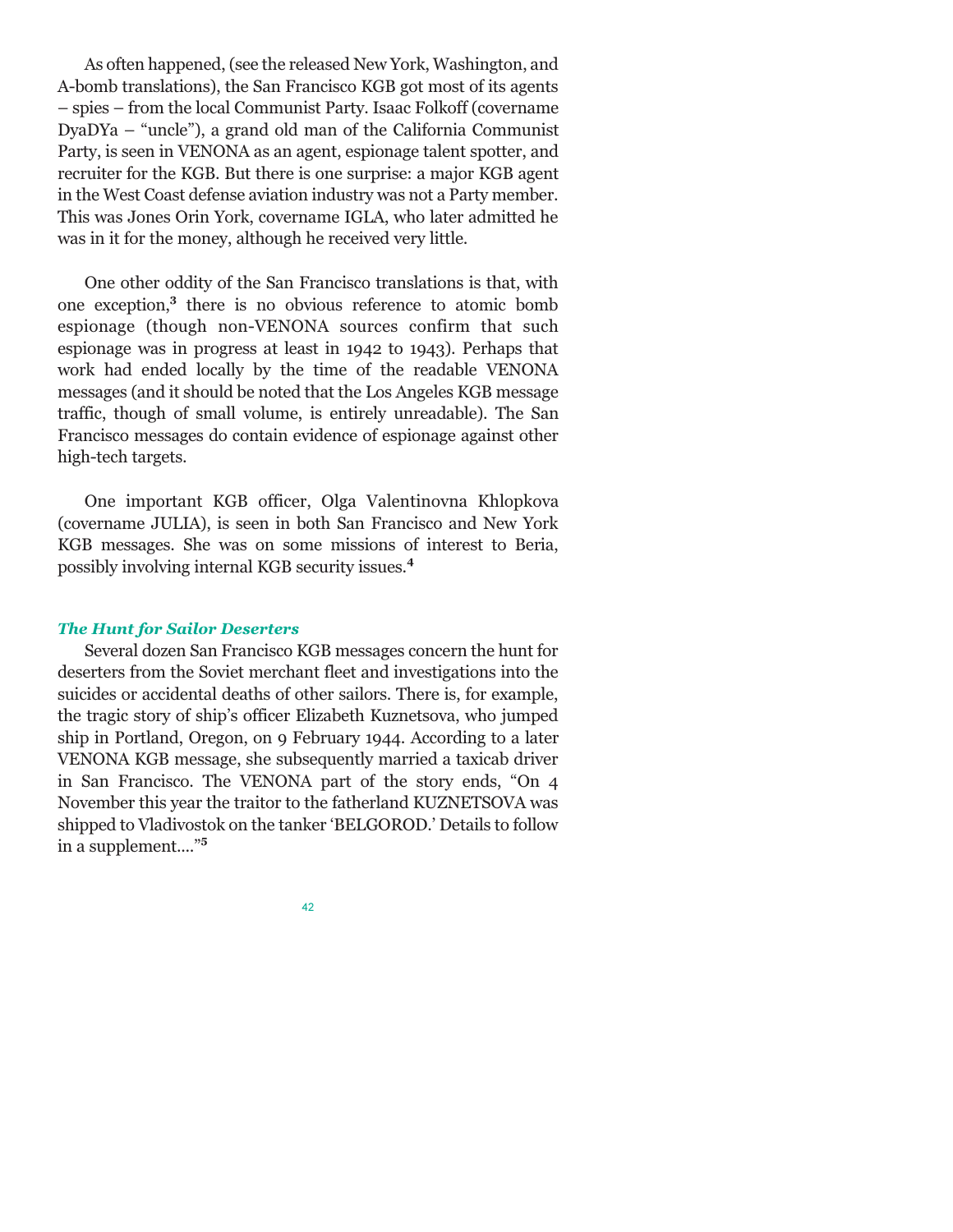# **The GRU in New York and Washington**

#### *Shedding Light on GRU Espionage in the U.S.*

As noted earlier, up until 1941 the GRU, the intelligence directorate of the Red Army General Staff, had been the principal foreign intelligence agency of the Soviet Union. By the time of VENONA readability (the 1939 to 1941 messages of KGB and GRU in the United States could not be decrypted), Stalin had made the KGB his top espionage organization. Still the GRU continued to run espionage operations (though many of its best assets had been transferred to the KGB), and these are seen in the fifty or so translations of 1943 messages from the GRU residency in New York.

Hundreds of GRU New York messages remain unsolved. The loss to history in the record of the GRU in Washington is particularly noticed. Of the several thousand Washington messages from 1941 to 1945, only about fifty were decrypted, in spite of the best efforts of the United States and the United Kingdom. Unlike the New York GRU messages, where translations concern espionage, these few Washington translations deal with routine military attaché matters (such as overt visits to U.S. defense factories). However, a separate Washington GRU cryptographic system, which was never read, presumably carried GRU espionage traffic.

The New York GRU messages show that the organization had good espionage sources in some government agencies, including the OSS, the predecessor to CIA. GRU New York also had a radioequipped Illegal, covernamed MOK.**<sup>6</sup>** We see some of the work of the spy (and Communist Party member) Joseph Bernstein, covername MARQUIS, and his recruitment of fellow Communist T.A. Bisson, covername ARTHUR.**<sup>7</sup>** The GRU chief in New York, covername MOLIERE, was Pavel P. Mikhailov (the alias he used in his cover assignment as vice consul; true name was probably Menshikov or Meleshnikov). A number of GRU sources remain unidentified.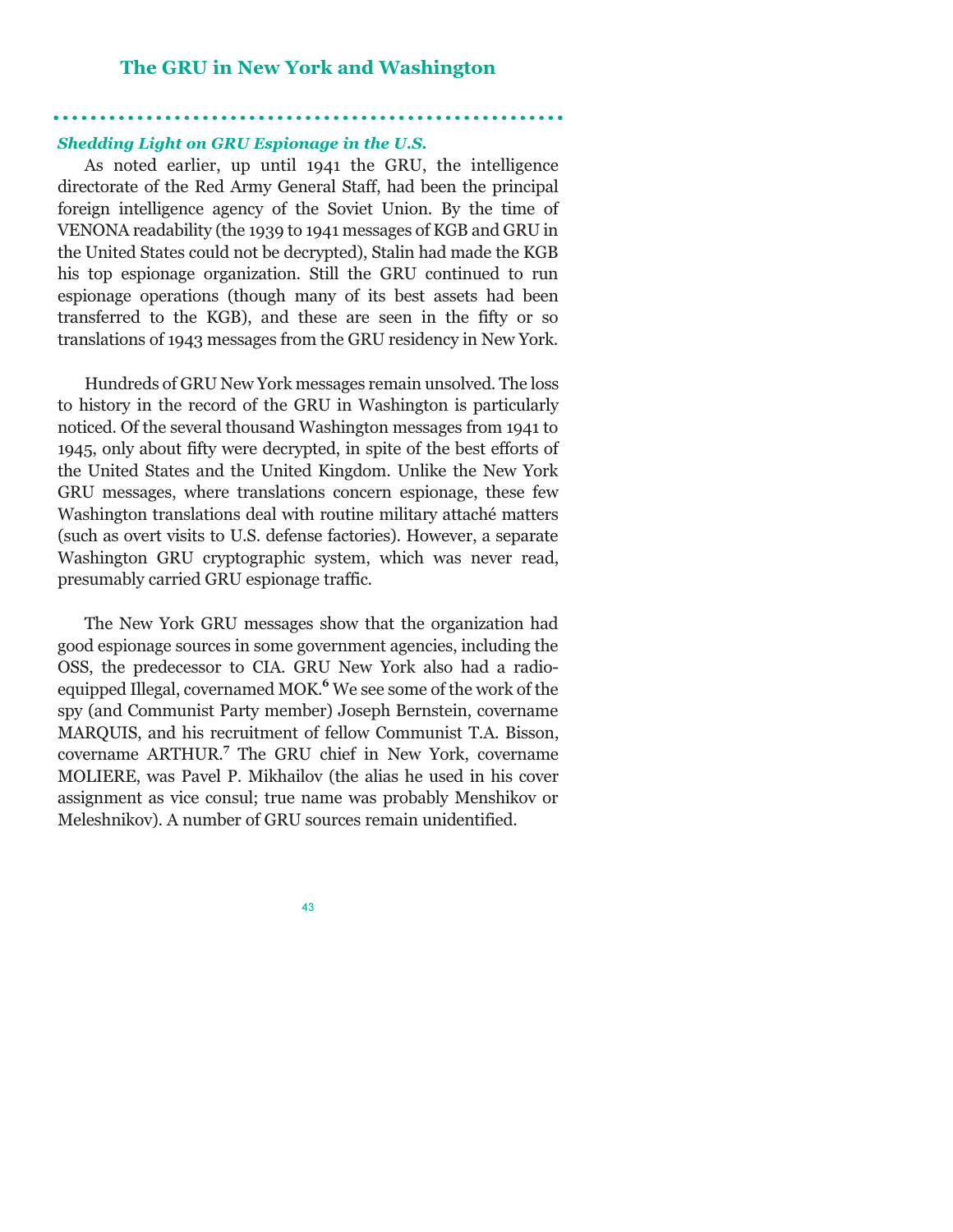# *Some Notes on Analysis of GRU Systems*

Exploitation of GRU (both Red Army and Naval) messages lagged behind the cryptanalytic successes and exploitation of KGB messages by many years. While the 1945 defection in Ottawa of GRU code clerk Igor Gouzenko provided message texts that revealed a great deal of espionage, Gouzenko did not produce any cryptographic materials of direct use to Arlington Hall's cryptanalytic effort. In the long run, success against GRU messages came from the accumulated knowledge and experience gained exploiting the Soviet trade, true diplomatic, and KGB systems and the application of early computers. In particular, the 1949 to 1950 theoretical work of the distinguished mathematician and former navy cryptanalyst Dr. Richard Leibler opened new methods of attack against the VENONA-related diplomatic systems – including those of the GRU.

In 1952 cryptanalyst-linguist Charles Condray proposed an attack against unknown message beginnings which was based on Dr. Leibler's work. The computer implementation of this attack by mathematician Dr. Hugh Gingerich led to detection of reused key in GRU messages and, ultimately, to the solution and translation of GRU messages.

The Naval GRU systems resisted the best efforts of Arlington Hall, NSA, and the U.K. SIGINT service until 1957, when a U.K. analytic attack provided the first results in detecting reused key.



Dr. Richard Leibler

#### *Translations of Naval GRU Messages*

NSA and the United Kingdom service decrypted some 300 GRU Naval messages that had been sent in 1943 between Washington and Moscow – including about half (200 of 400) of the messages sent by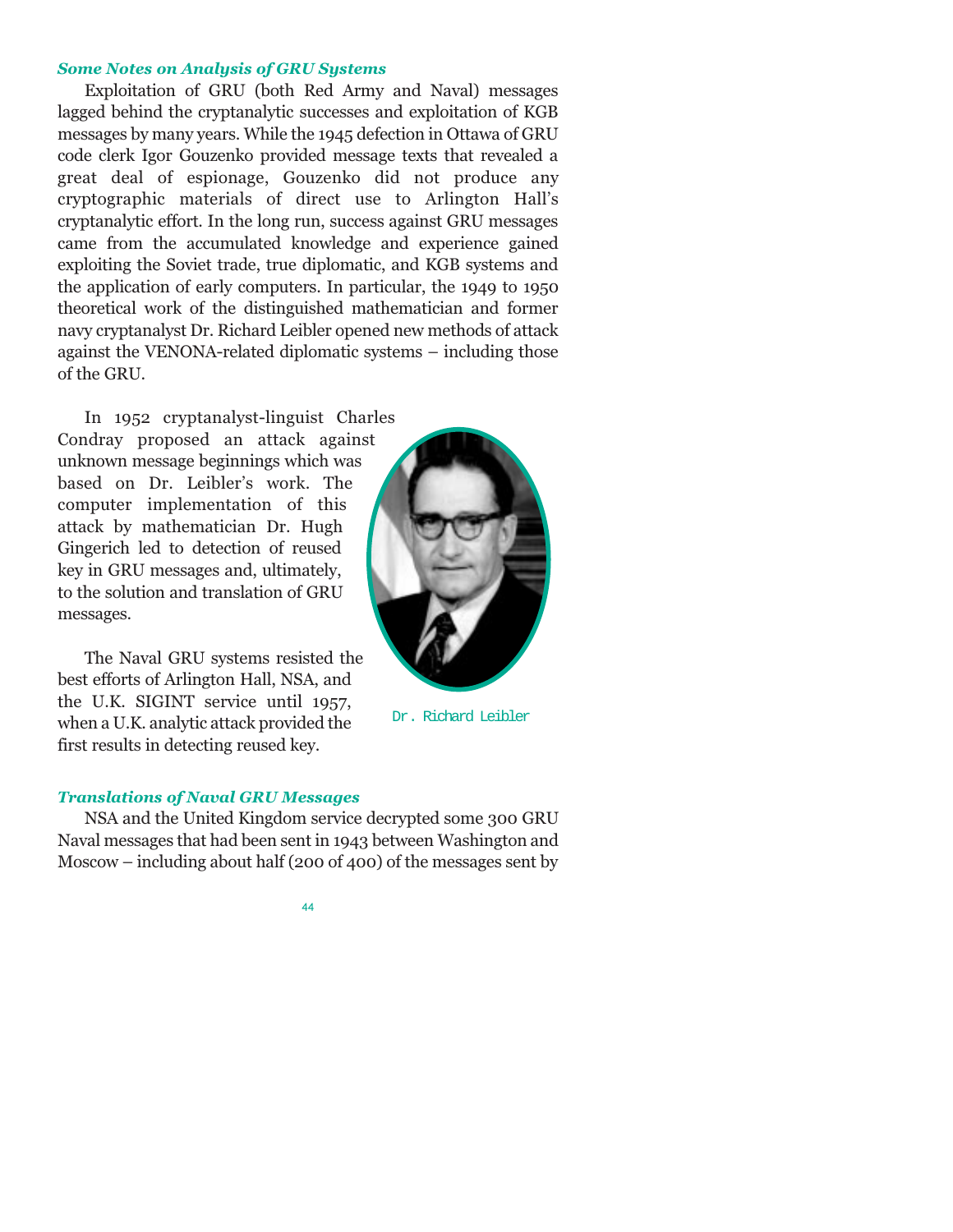Washington. However, only a few naval GRU messages from any other year could be decrypted and none from any other U.S. location.

Commodore I. A. Egorichev was Soviet naval attaché in Washington at that time, and he was probably also the resident (chief) of the secret intelligence apparatus as well. His superior in Moscow was the Soviet director of naval intelligence, probably Commodore Mikhail A. Vorontsov.**<sup>8</sup>**

The Naval GRU was clearly the junior Soviet intelligence service, at least in the United States. The translated messages show the Washington Naval GRU wrestling with various unrelated missions while trying to establish secret espionage networks. In fact, the Naval GRU's cryptographic system was used for various nonintelligence entities, such as the Soviet naval Lend-Lease representatives, their naval weather service personnel, and Soviet naval convoy officers. Some of the topics of Washington Naval GRU messages were these:

 Counterintelligence in Tampa, Florida: Washington to Moscow Nos. 834, 846-848, 18 April 1943

 Recruitments and handling of American Communists as espionage agents: Moscow to Washington, No. II 5,20 January 1943; No. 704, 1 April 1943; No. 1194, 10 July 1943; Washington to Moscow, No. 1969, 13 August 1943 (mentions exceptional possibilities in the high-tech field)

• Moscow lays out the rules for "the primary and basic aims" of naval intelligence: No. 1109, 26 June 1943

• Regular attaché business – exchange of information with U.S. Navy: Washington to Moscow, No. 1657, 17 July 1943

• Human interest – a grief-stricken Soviet admiral: Washington to Moscow, No. II 50, 27 May 1943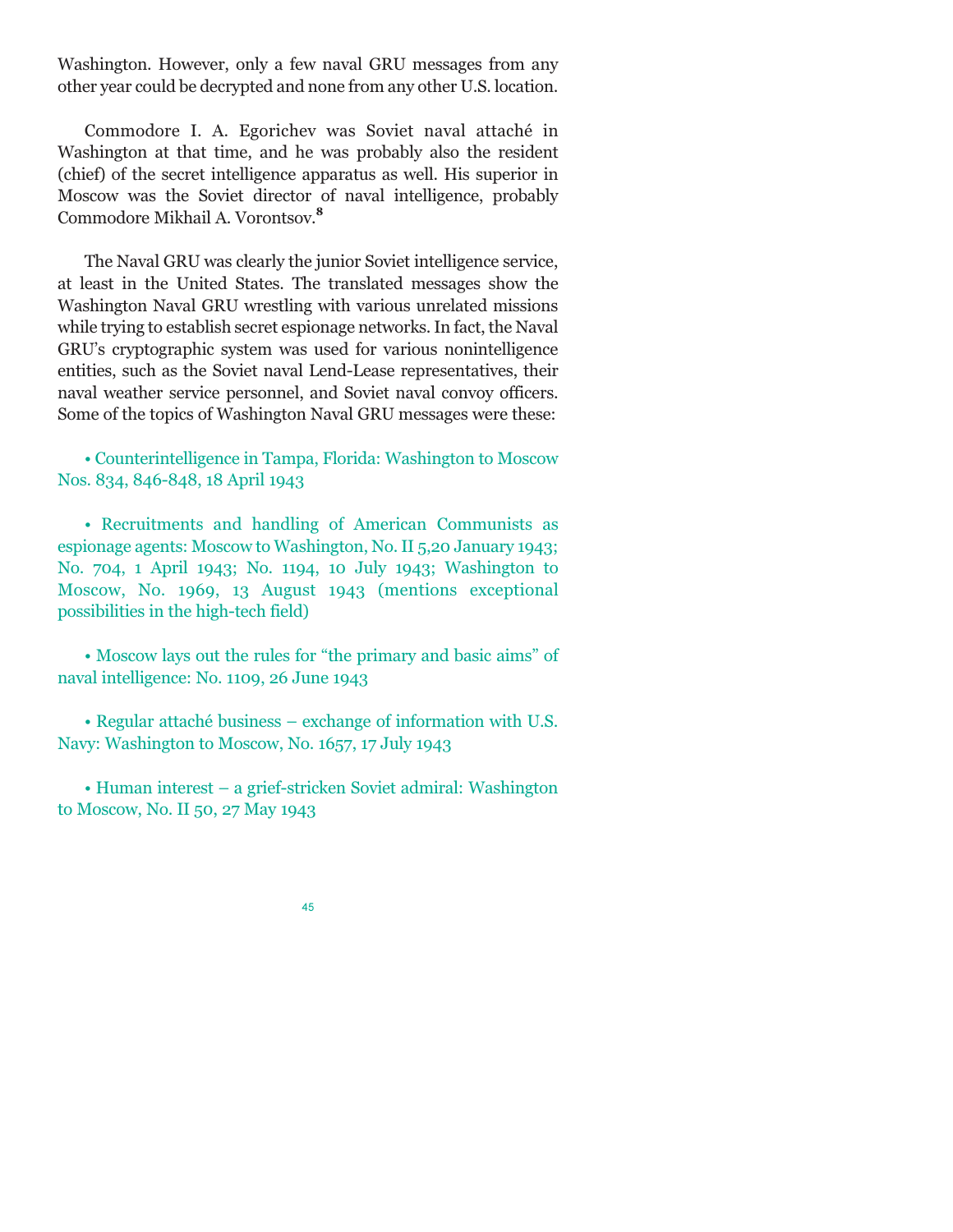#### *The Case of Sally*

Naval GRU assigned covernames AUSTRALIAN WOMAN and then SALLY to an Illegal to be sent by ship from the Soviet Far East to the U.S. West Coast. Fourteen messages relating to this operation were translated. The first of these, Washington to Moscow, Nos. 2505-2512, 31 December 1942, is one of the longest messages in  $VENONA - an extraordinary document showing the Naval GRU's$ inexperience in this sort of activity and the need for assistance from the GRU and/or KGB. The last decrypted message about the case states that SALLY had been landed in San Francisco from a Soviet freighter (Washington to Moscow No. 1983, 14 August 1943). The FBI later learned that SALLY had been known in the United States as Edna Patterson, that she had left the United States suddenly in 1956, and that she was a Soviet citizen who had been born in Australia.

The reader will recall that several Illegals appear in KGB traffic, most notably covername MER/ALBERT. Other Soviet Illegals include the GRU Illegal MOK and various Illegals in the Mexico City messages (these included probably Spanish nationals and a Canadian, who probably were not Soviet citizens—a variation on the usual origin of Illegals).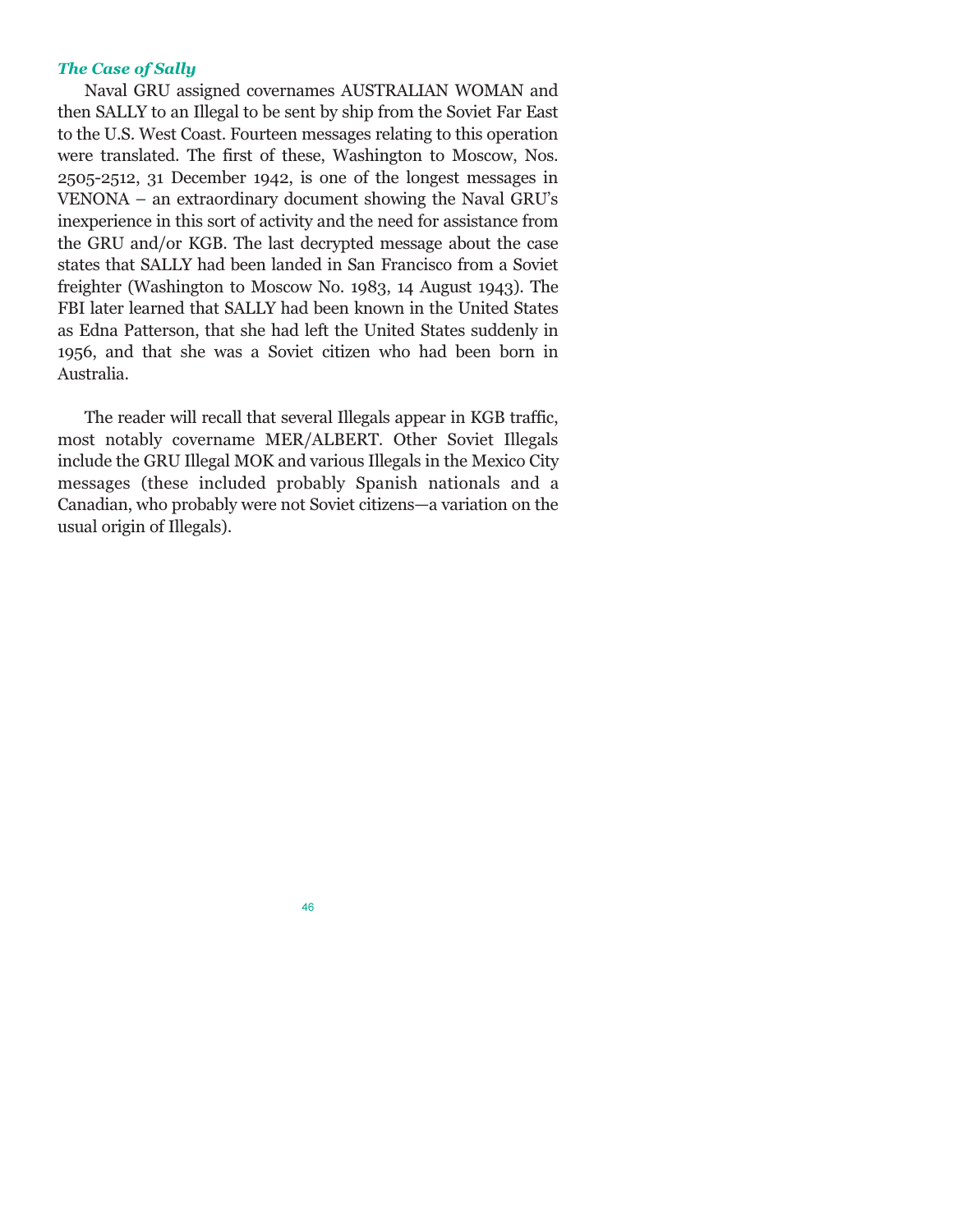# **The KGB and GRU in Europe, South America, and Australia**

#### *Insight into Foreign Ministry and Trade Matters*

Trade and Foreign Ministry messages were rarely translated. The VENONA breakthrough was not generally achieved until years after the messages had been sent. Trade and Foreign Ministry messages were not of intelligence value once they had been broken. The voluminous trade messages involved mostly Lend-Lease matters; the Foreign Ministry messages most often dealt with routine consular affairs. Nevertheless, these messages were important for two reasons: they helped in the cryptanalysis of KGB and GRU messages (this was absolutely critical in the case of the trade material), and they provided occasional information concerning Soviet security, counterintelligence, and cryptographic policy. For example, a June 1945 message from the deputy foreign minister to all posts abroad warned that a "foreign intelligence service" (not further identified) was showing an interest in the movement of Soviet diplomatic mail and would attempt to "extract documents" from these courier shipments.**<sup>9</sup>** Another security warning message of May 1947 ordered ambassadors, consuls, and their subordinates to immediately discharge from their personal service any foreigners they might have hired as "cooks, nursemaids, washerwomen, maids, etc."<sup>10</sup>

Among the few trade messages translated are discussions of "two cases of safe cracking" at the Lend-Lease office annex in Washington in December 1942.<sup>11</sup> A Moscow to Washington Trade Ministry message of December 1942 mentions "those confidential and secret reports" obtained by "Comrade SHUMOVSKIJ" during 1938 to 1942 and gives instructions for his continued work. This is especially interesting because Shumovskij was a lieutenant colonel in the KGB seen as covername BLERIOT in the KGB VENONA messages.**<sup>12</sup>**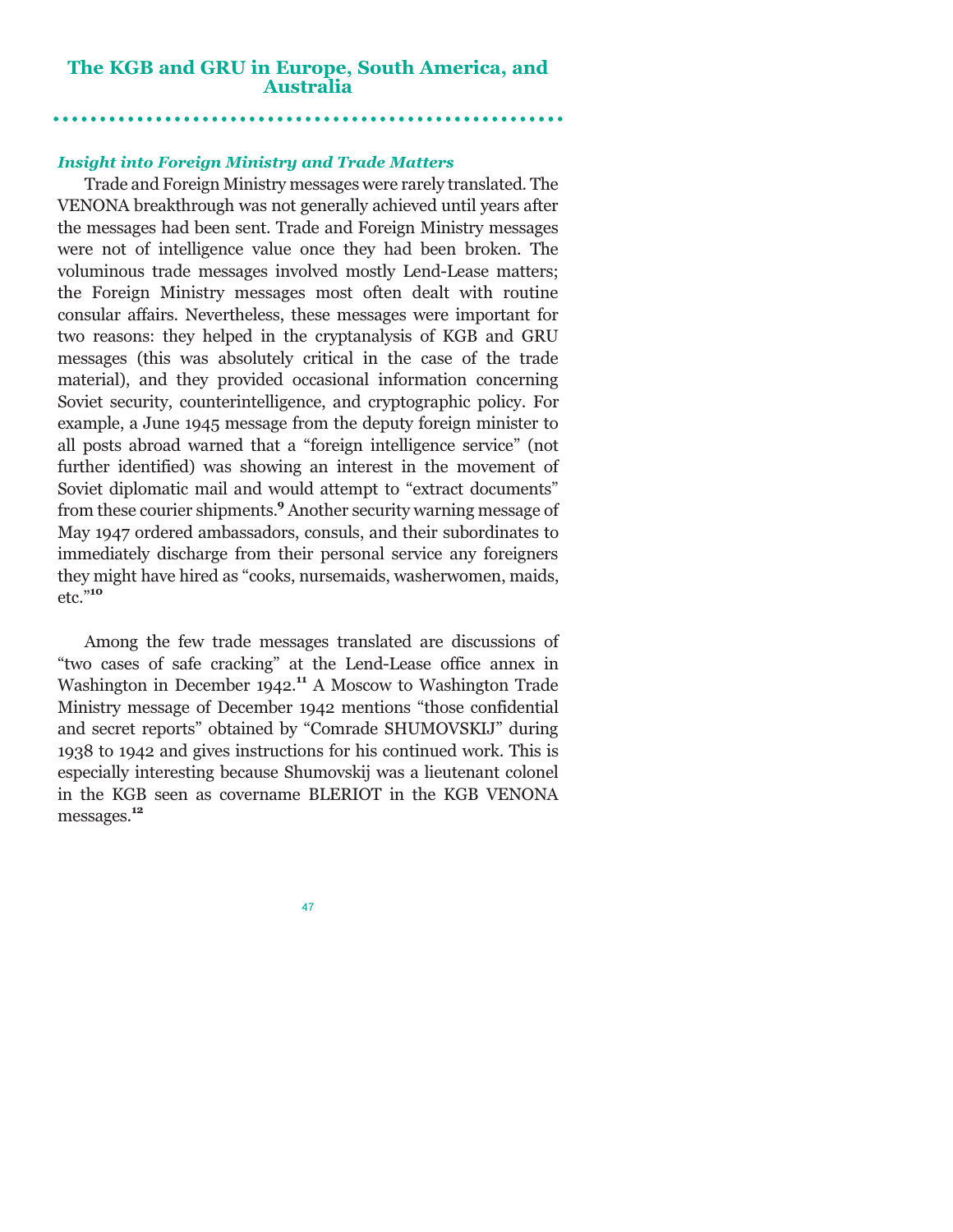#### *KGB Messages to the London Residency*

Only a small set of London KGB messages was available for exploitation – mostly incoming messages from Moscow Center sent in September 1945. This small opening, taken together with the exploitation of certain messages of KGB New York and Washington (translations previously released), assisted in the identification of important KGB agents Donald Maclean, Kim Philby, and Guy Burgess.**<sup>13</sup>** These agents are seen in VENONA under the following covernames:

| <b>STANLEY</b>       | Kim Philby                          |
|----------------------|-------------------------------------|
| <b>HICKS</b>         | <b>Guy Burgess</b>                  |
| <b>GOMER (HOMER)</b> | Donald Maclean (who is found in the |
|                      | New York and Washington traffic)    |

Three other KGB messages will be of particular interest to U.S. readers:

 No. 6 from Moscow, 25 September 1945, discusses a U.S. connected agent covernamed DAN, who, when contacted by the KGB in London, was to be greeted at the meeting place by the password scenario, "Didn't I meet you at VICK's restaurant on Connecticut Avenue?

 No. 13, also from Moscow, 16 September 1945, concerns espionage against the atomic bomb by the unidentified agent TINA, whose information on that target had been for the KGB "of great interest and represents a valuable contribution to the development of the work in the field." TINA has since been identified as Melita Norwood.

 No. 36, from Moscow, 17 September 1945, says that the unidentified covername EDUARD had served in Washington from 1939 until February 1945 and that the politicians "mentioned in your letter with whom EDUARD comes in contact are of great interest to us.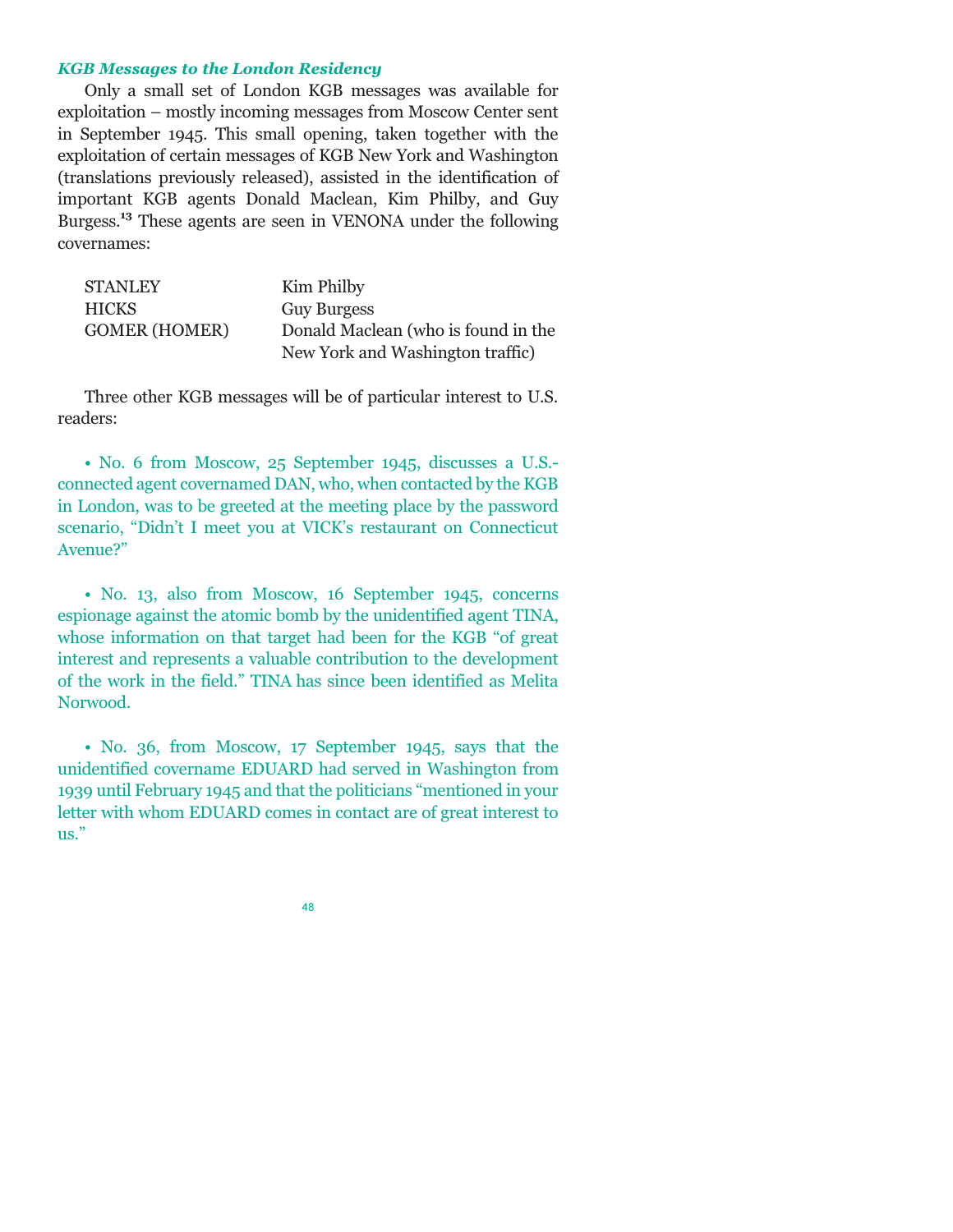#### *GRU Messages between London and Moscow*

The translations of messages between the GRU's London residency and headquarters in Moscow are a particularly interesting and perhaps unexpected addition to the public's knowledge of Soviet espionage. The exploited messages, about 260 overall, date from 1940 to 1941 and then from 1945 to 1947, and they cover a wide range of topics, techniques, and espionage personalities. Here is dramatic, professional intelligence reporting about the Battle of Britain, the Blitz, the expected German invasion, the preparations of the British forces, and the emergency procedures of the GRU, including their establishment of at least three clandestine radio stations. The espionage reporting is substantial. Referred to are a GRU spy group called the "X Network," the unidentified agent BARON, who apparently reported information obtained from U.K. decryption of German Enigma messages, clandestine radio operators STANLEY, MUSE, and the famous SONIA (Ursula Buerton).

In a London GRU message of 10 August 1941 is a reference to the GRU's reestablishing contact in the United Kingdom with Klaus Fuchs and from him learning about early efforts to develop the atomic bomb. Fuchs later went under KGB control in the United States as the covername REST and ChARL'Z of KGB New York VENONA messages. The GRU resident (chief) in London was probably Simon Kremer, who had the cover assignment of private secretary to the military attaché. Note that several messages deal with cipher matters  $-$  in 1940 to 1941, the London GRU used a so-called Emergency System, a variation of the basic VENONA cryptosystems. London GRU messages merit very close attention. Examples of GRU messages:

• Air Raids, Invasion Preparations in the United Kingdom: London No. 800, 23 July 1940; 922, 22 Aug 1940; 1009, 13 September 1940 (all London to Moscow)

• GRU agents in DeGaulle's government: London No. 776, 17 July 1940

GRU clandestine radios: London No. 798, 22 July 1940

<sup>49</sup>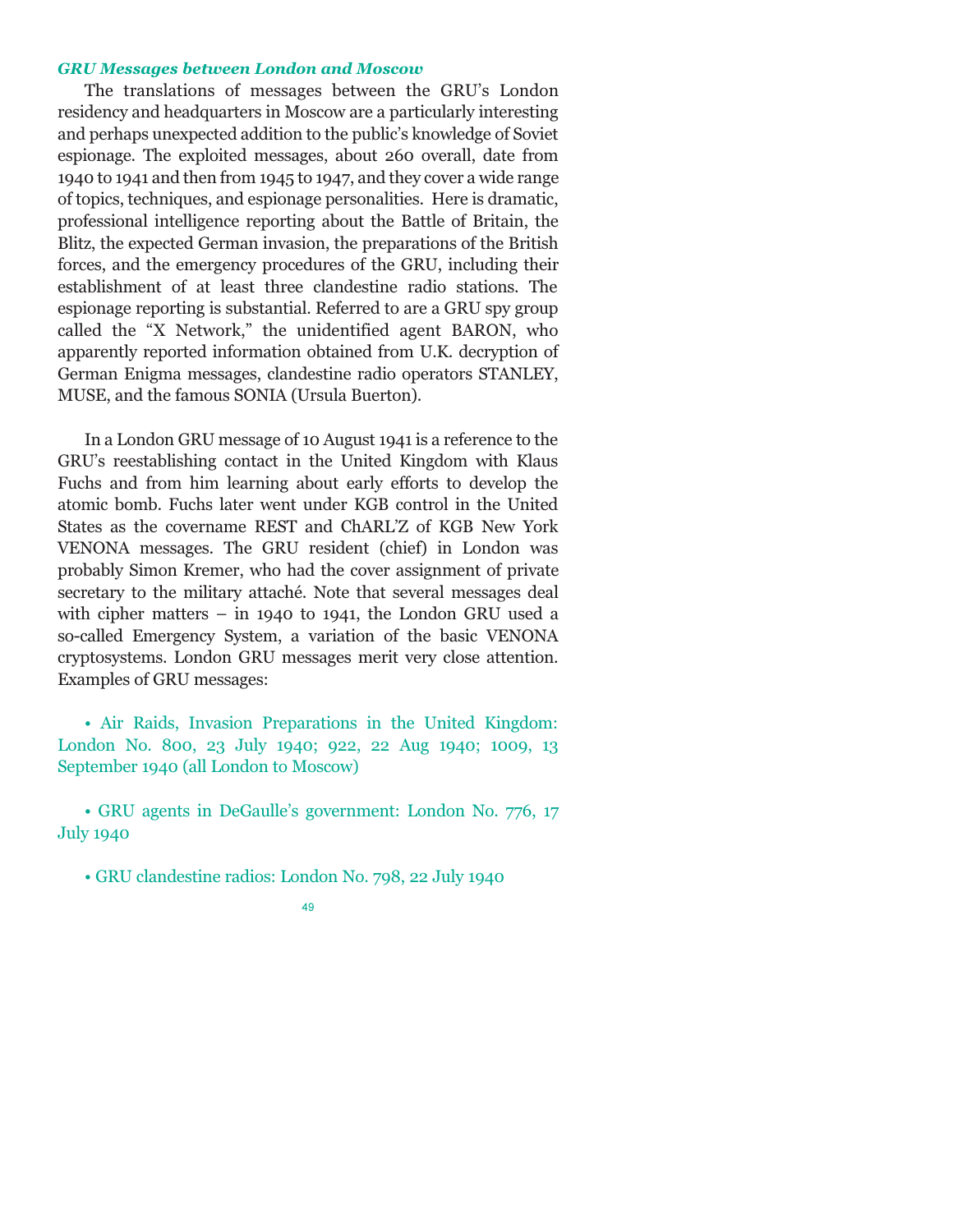• Moscow's Instructions for agent networks in the United Kingdom: Moscow No. 450, 7 September 1940

 First mention of SONIA (Ursula Buerton): London No. 2043, 31 July 1941

• Agent BARON reports on U.K. Enigma decrypts: London No. 649, 3 April 1941

 Klaus Fuchs and the GRU/the A-bomb: London 2227, 10 August 1941

 The X Group espionage net in U.K. forces: London to Moscow, No. 1188, 18 October 1940

#### *The Arthur Case: The KGB in Latin America*

The VENONA translations show the establishment of regular KGB residencies (offices) in Bogota and Montevideo during World War II. Taken together with previously released Mexico City messages, we see attention to subversion and the establishment of agent networks – as always drawing upon the Communist Party for clandestine assets. Covername ARTHUR, seen in New York, Montevideo, and other KGB communications, has recently been identified as the famous KGB Illegal officer Uozas (Joseph) Grigulevich, who had a long undercover career in Latin America and elsewhere, and an equally bloody career during the purges and the Spanish Civil war. He, and his associate who used the covername ALEKSANDR, was a very busy (if judging from VENONA), somewhat unfocused, operative. According to one message, he had begun his South American operations in 1940, after which he operated in Chile and moved on. ALEKSANDR was probably a Chilean national. There are about 150 Montevideo and Bogota KGB translations in this release. Some examples of KGB messages:

• Moscow's Nos. 61 and 154-55 to Montevideo, 23 June 1944 and 8 September 1944, contain information on ARTHUR's background and instructions for him.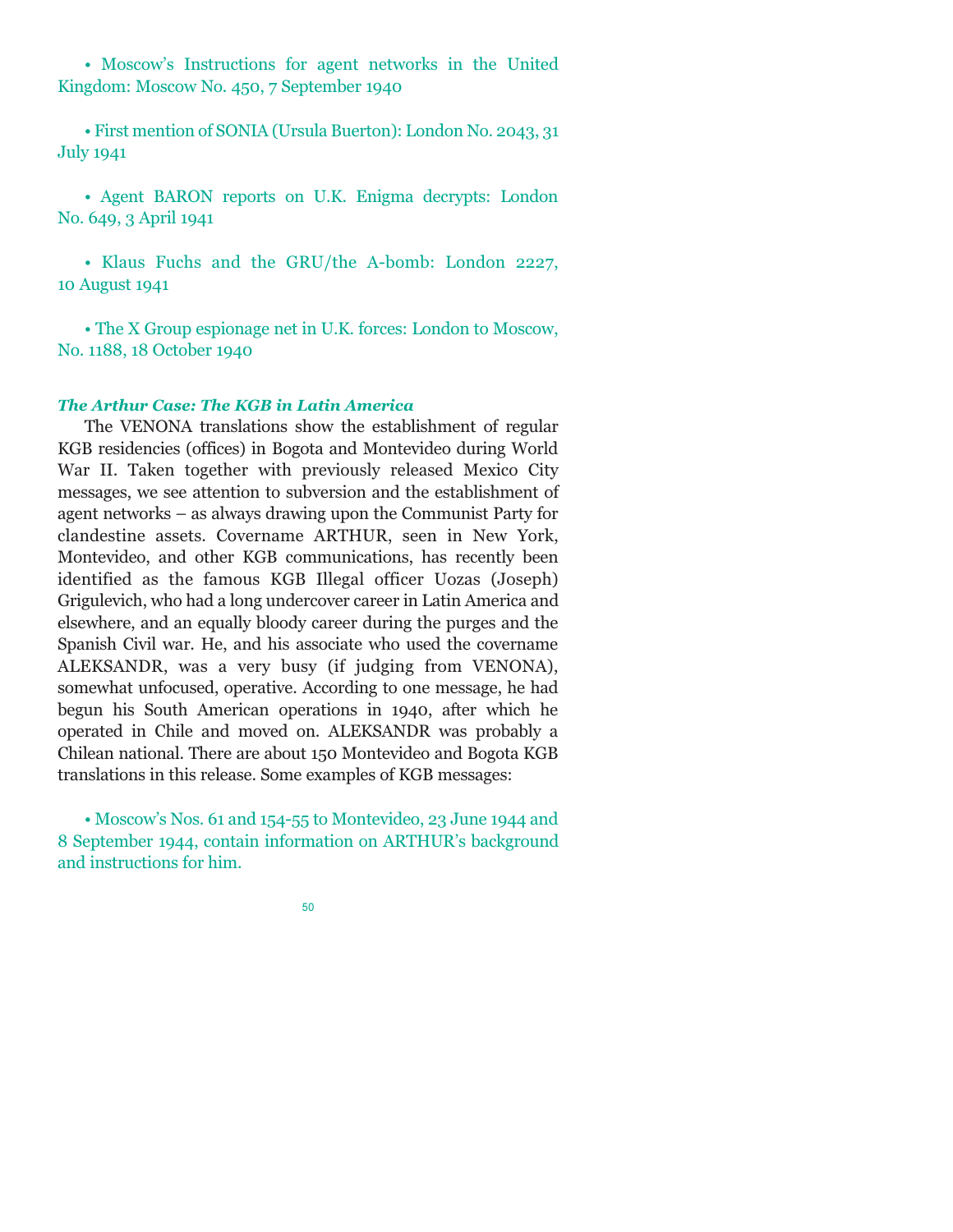Moscow No. 164, 23 May 1945, to Montevideo discusses the use of covername JAN and that the center would especially "like him to help us in getting our bearings in the situation in the Latin American countries.

An interesting exchange between Bogota KGB and the center involves the recruitment of the head of the Venezuelan Communist Party. The center approves but notes, in a typical agent assessment and recruiting formula, that before recruiting him "you should thoroughly check his sincere devotion to the Soviet Union.**<sup>14</sup>**

Joan Malone Callahan, the first U.S. VENONA analyst/linguist to serve at GCHQ 1949 to 1954. She became project supervisor and principal customer interface in 1954 when Meredith Gardner replaced her in the United Kingdom.





Arlington Hall bowling team of cryptanalysts ca. 1947. Standing (left to right): Cecil Phillips, Bill Lutwiniak, Paul Derthick. Below: (left to right) Frank Lewis, Louise Derthick. (All except Louise worked at some time on VENONArelated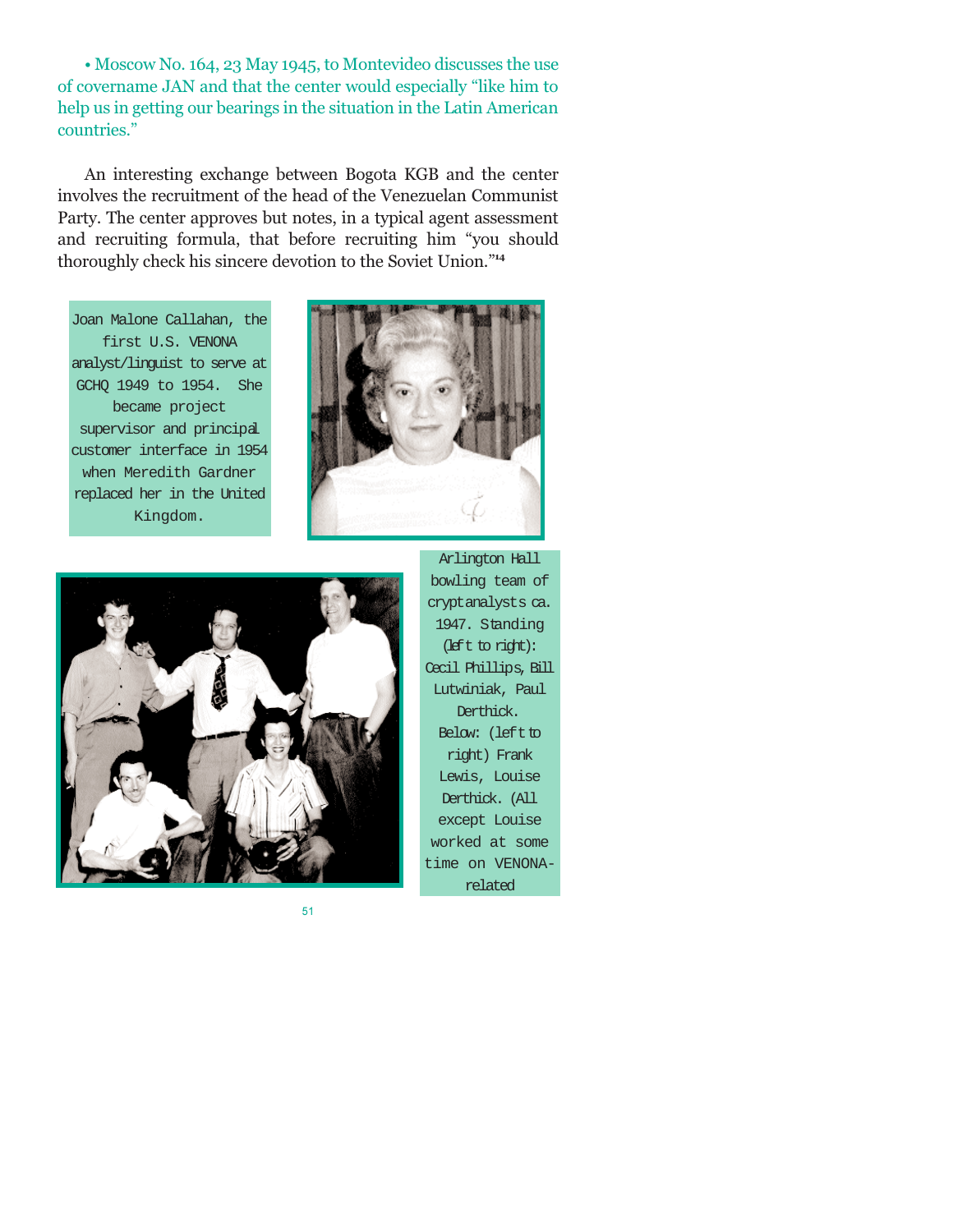

Charles Condray (left) The principal linguist/code builder on trade and diplomatic codes for more than twenty-five years. He supervised the total VENONA-related project in the later years.

Gene Grabeel (right) She began work on Soviet diplomatic messages on I February 1943 and continued working the problem until the late 1970s.





Gloria Forbes (left) She began processing Soviet diplomatic messages in mid-1943 and continued to supervise this and related activities for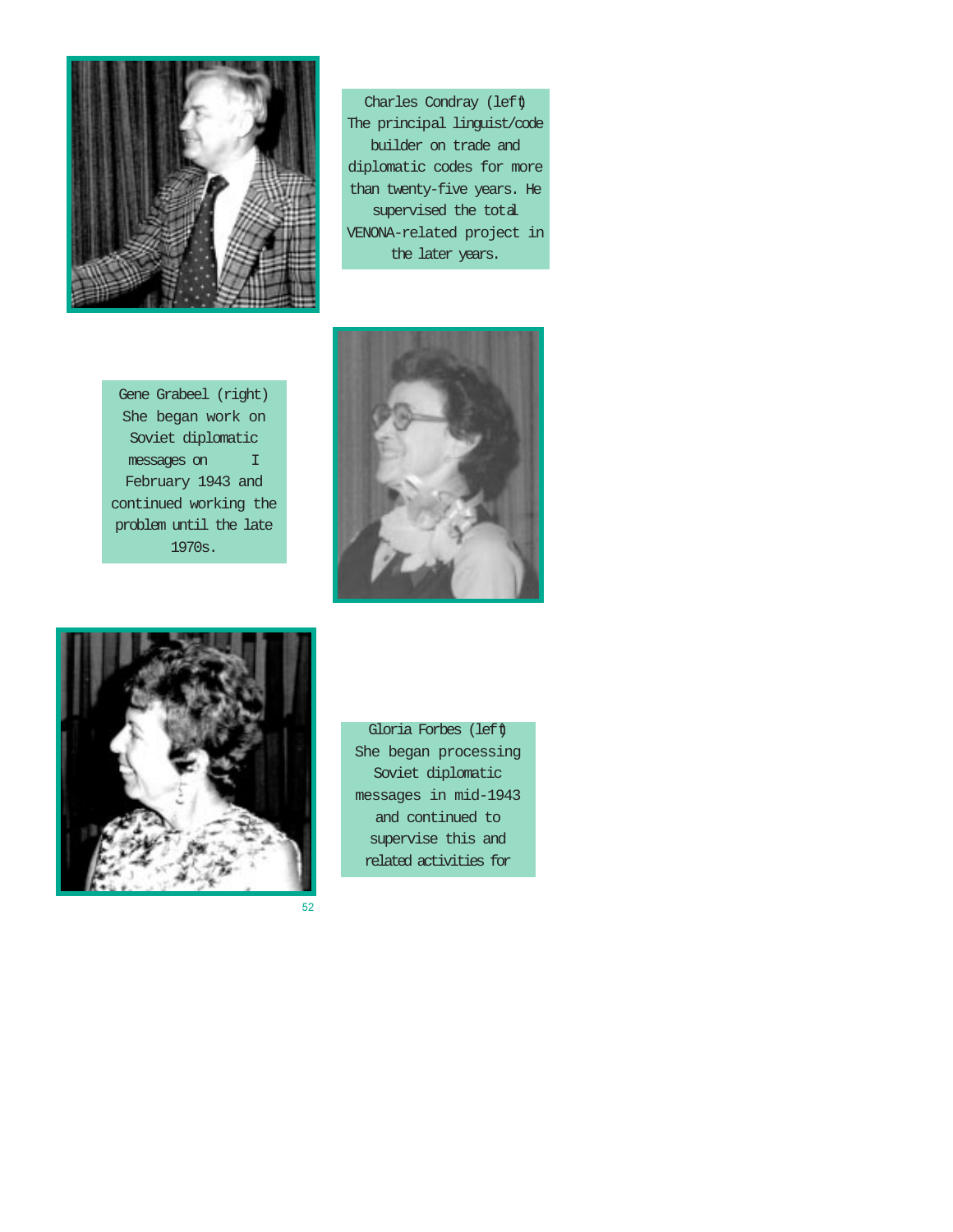Mildred Hayes VENONA linguist/analyst for more than twenty-five years. She closed the VENONA effort on I October 1980.



#### *The KGB in Australia*

Unlike any other group of VENONA messages, some KGB messages on the Canberra-Moscow communications link were decrypted in near real-time, that is, close to the date of transmission. Further, the Canberra material, though of modest volume, is readable (if intermittently) for the longest period of time, 1943 to 1948. More than 200 messages were decrypted and translated, these representing a fraction of the messages sent and received by the Canberra KGB residency. In this body of translations, we see typical KGB coverage: their agents inside government departments and interesting places in the private sector; those agents were drawn from the Communist Party. Some examples of what is contained in the Canberra KGB material:

 Communist Party member/KGB agent in the Australian government: Canberra No. 130, 25 April 1945

 Payment to a KGB agent inside the Australian government: Canberra No. 141, 5 May 1945

 KGB agent reports about the Australian Security Service: Canberra No. 324-25, 1 September 1945

 A Communist Party member who is a KGB agent well placed in the Australian Department of External Affairs: Canberra No. 361-62, 29 September 1945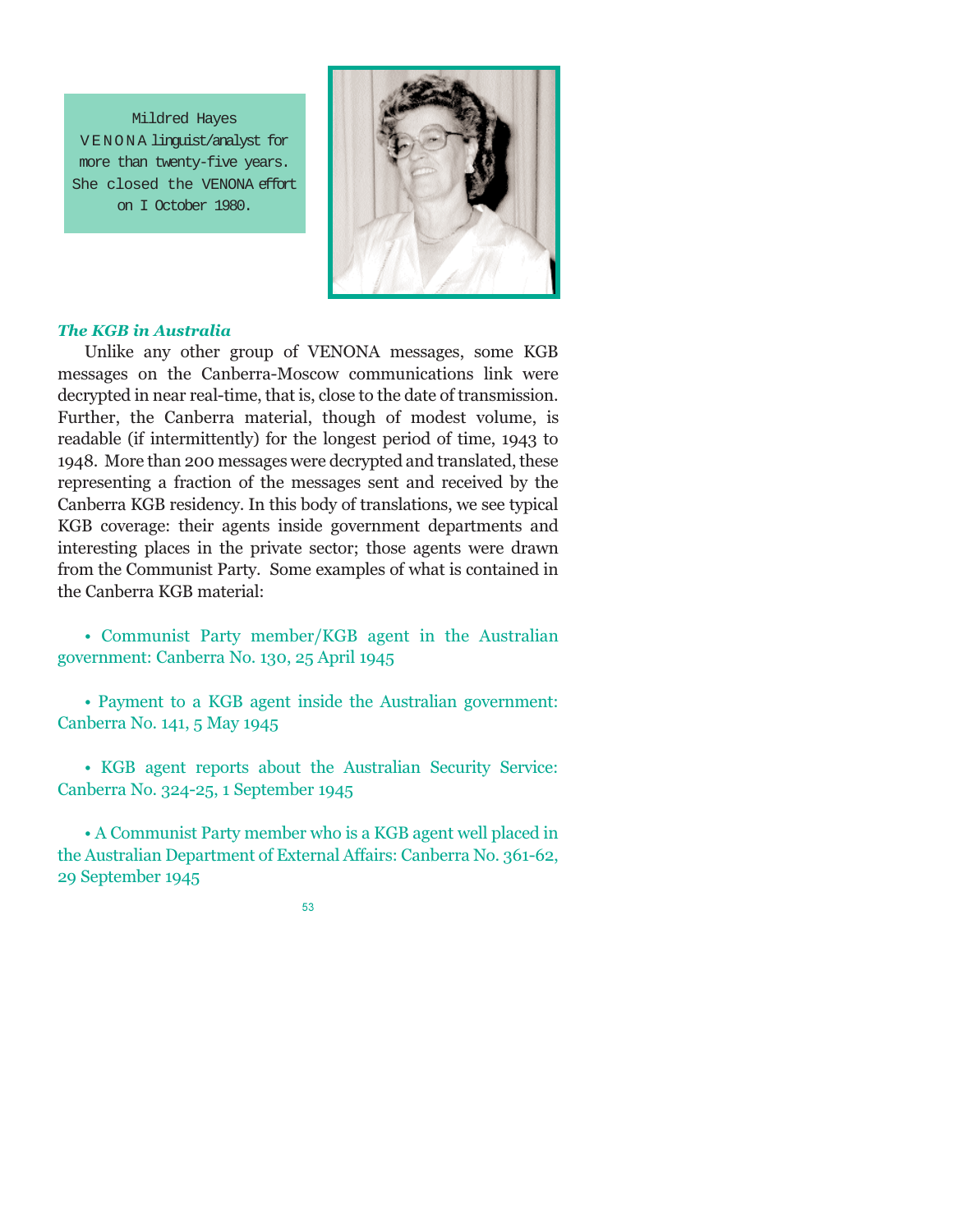• Instructions for handling important agents: Moscow No. 7-8, 9 January 1947

• Instructions for developing agent networks: Moscow No. 34, 8 March 1948

# *The Stockholm Messages*

The translations of messages of Soviet intelligence in Stockholm are particularly rich for their variety and volume: more than 450 messages of the three Soviet services, KGB, GRU, and Naval GRU. Sweden, neutral during World War II, gave the Soviets a valuable listening post concerning German military activities in Norway, Denmark, Finland, and the Baltic. Note the great attention to transborder operations: debriefing refugees from Norway and sending Norwegians back to Norway.

An interesting Naval GRU message, No. 682, 13 April 1942, Stockholm to Moscow, describes a German peace initiative to the banker Jakob Wallenberg, uncle of Raoul Wallenberg, the Swedish diplomat and humanitarian. No translation in the VENONA material, however, is known to concern the case of Raoul Wallenberg, who was arrested by SMERSH (military counterintelligence) in Budapest in 1945 and was reportedly murdered by the KGB in Moscow. Examples of other Stockholm messages:

#### *KGB*

 A detailed report of German naval construction, disposition of ships, movement of men and equipment in and out of occupied Norway: Stockholm No. 3090, 21 November 1943

 Discussion of important KGB agent and Swedish Communist, covername KLARA, "who is completely devoted to us."

#### *GRU and Naval GRU*

 Much GRU discussion about clandestine radio and the construction and use of agent cipher systems (for example, Moscow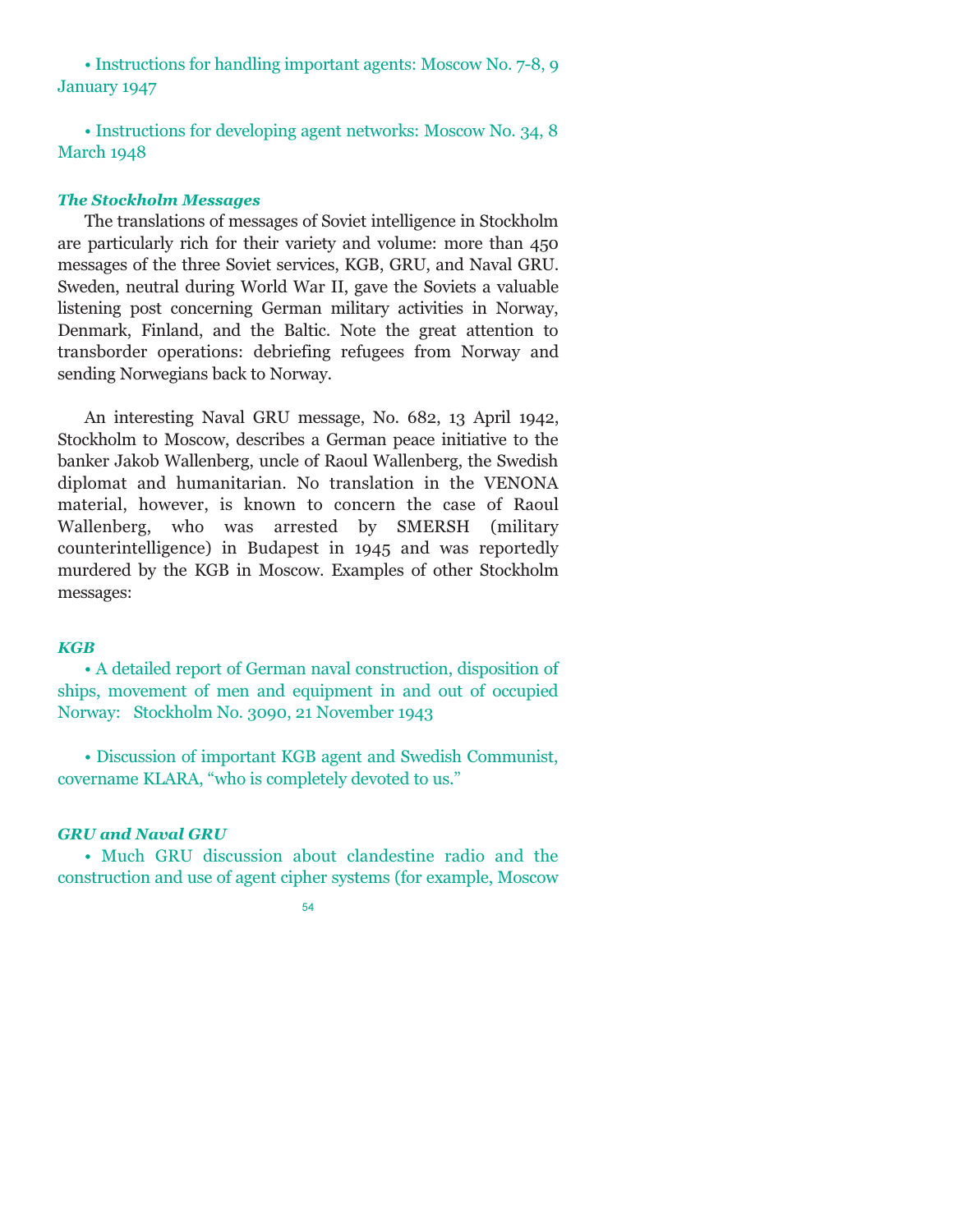No.797, 6 September 1941 and Nos. 938 and 939, both date 13 October 1941)

 A GRU source reports on Swedish signal intelligence work against Soviet naval communications, No. 1564, 12 December 1941

 Finnish Army order of battle reported by GRU in No. 151, 22 January 1942

GRU to dispatch agents to Norway, No. 656, 8 April 194

• In a message of 19 March 1943, No. 901, Stockholm Naval GRU reported the results of their search for Leica cameras and accessories - a worldwide tradecraft matter in the VENONA messages: obtaining cameras and film for secret document photography

In late 1944 General Carter W. Clarke, the assistant G-2 and Arlington Hall's overlord, called to the Pentagon Lieutenant Paavo Carlson, an Arlington Hall cryptanalyst. Knowing that Carlson spoke Finnish, Clarke told him to prepare to leave within days for Stockholm, where he would act as an interpreter for the U.S. military attache, who would be meeting with representatives of the Finnish SIGINT service, then evacuating into Sweden. The Stockholm OSS chief would participate in the meeting. Carlson later recalled that the Finns handed over a German Enigma machine with the rotors and also described to the Americans their success in working against Soviet military communications (and U.S. diplomatic communications).

It was this same Lieutenant Carlson who in mid-December 1942, in Lynchburg, Virginia, recruited Miss Gene Grabeel for employment at Arlington Hall, where six weeks later she opened the attack on Soviet diplomatic communications that became known as the VENONA program.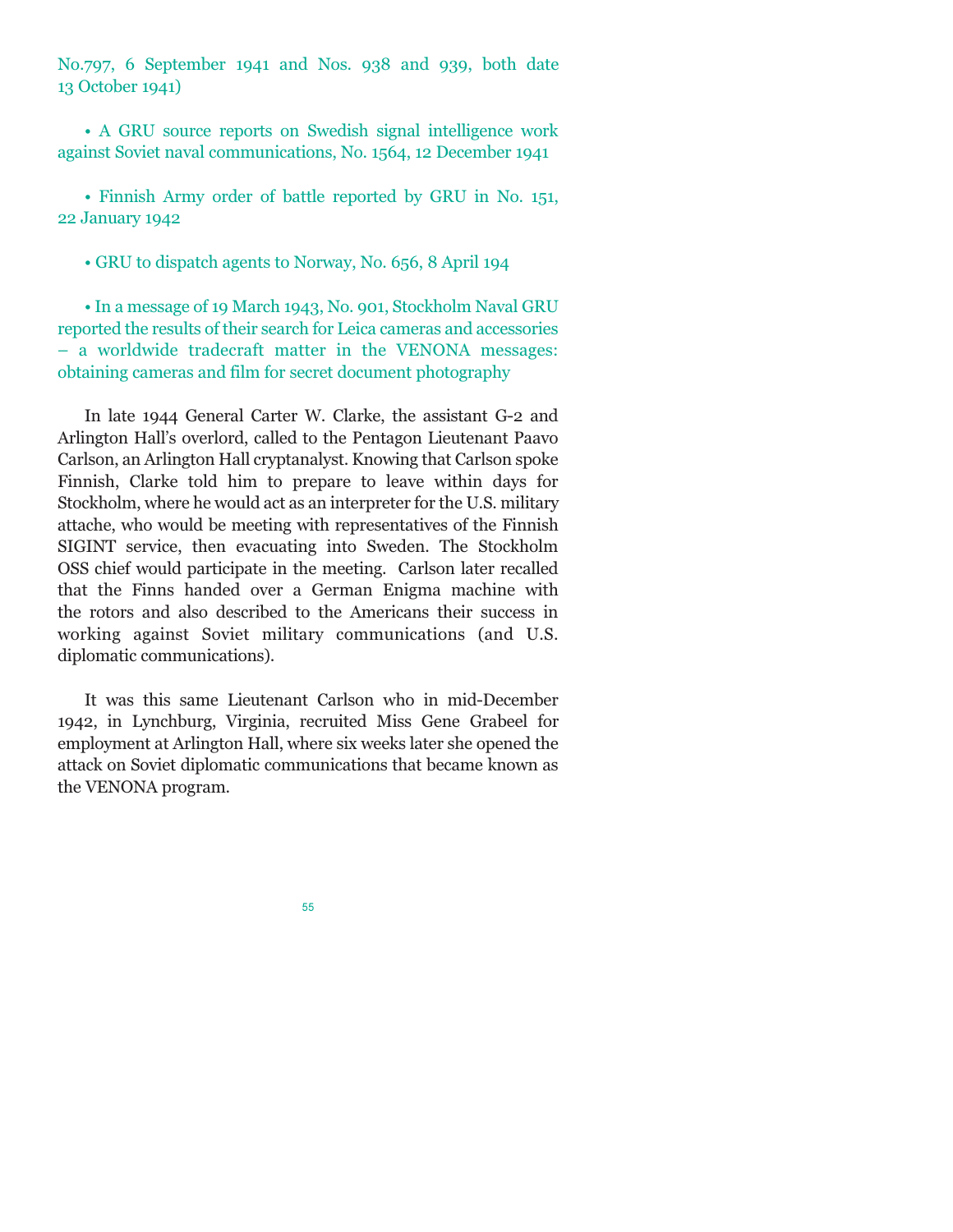# **Special Reports**

#### *Translations*

Twenty-four KGB message translations, discovered in reconciling the historic collections,were included in the sixth release. Of particular note are messages describing the activities of Jack and Dr. Robert Soble, veteran KGB agents operating in the United States and elsewhere.**<sup>15</sup>** These include arrangements for a cover business for Jack Soble; movement of money between Canada and the United States; and the reactivation by the KGB of the correspondent and Hollywood producer Stephen Laird.**<sup>16</sup>** There are reports from and about the well-placed KGB agents PLUMB, RAIDER, and FRENK (previously identified as Charles Kramer, Victor Perlo, and Laurence Duggan, respectively). Also of interest is a long and complicated message about affairs in Hungary, which is based on a secret report that had been lost in a taxicab in New York and obtained by the KGB.**<sup>17</sup>**

Several dozen other previously released translations have been made available in more complete form (see, for example, the Stockholm GRU and Naval GRU translations). This material, concerning Soviet espionage in the United States, is grouped in the same order in the previous releases. More complete versions of the first release may shed additional light on KGB espionage in Chicago against the atomic bomb project (e.g., that covername FLOX was Rose Olson) and on the other KGB operations in New York Washington, and San Francisco.**<sup>18</sup>**

#### *Meredith Gardner's Special Reports*

Mr. Gardner wrote a series of eleven special reports from 1947 to 1948. The first of these was released at the VENONA Conference in October 1996 and is included in this set. The remaining reports should help date some of the earliest work on important VENONA cases such as covername LIBERAL/ANTENNA (eventually identified as Julius Rosenberg) and LIBERAL's wife Ethel.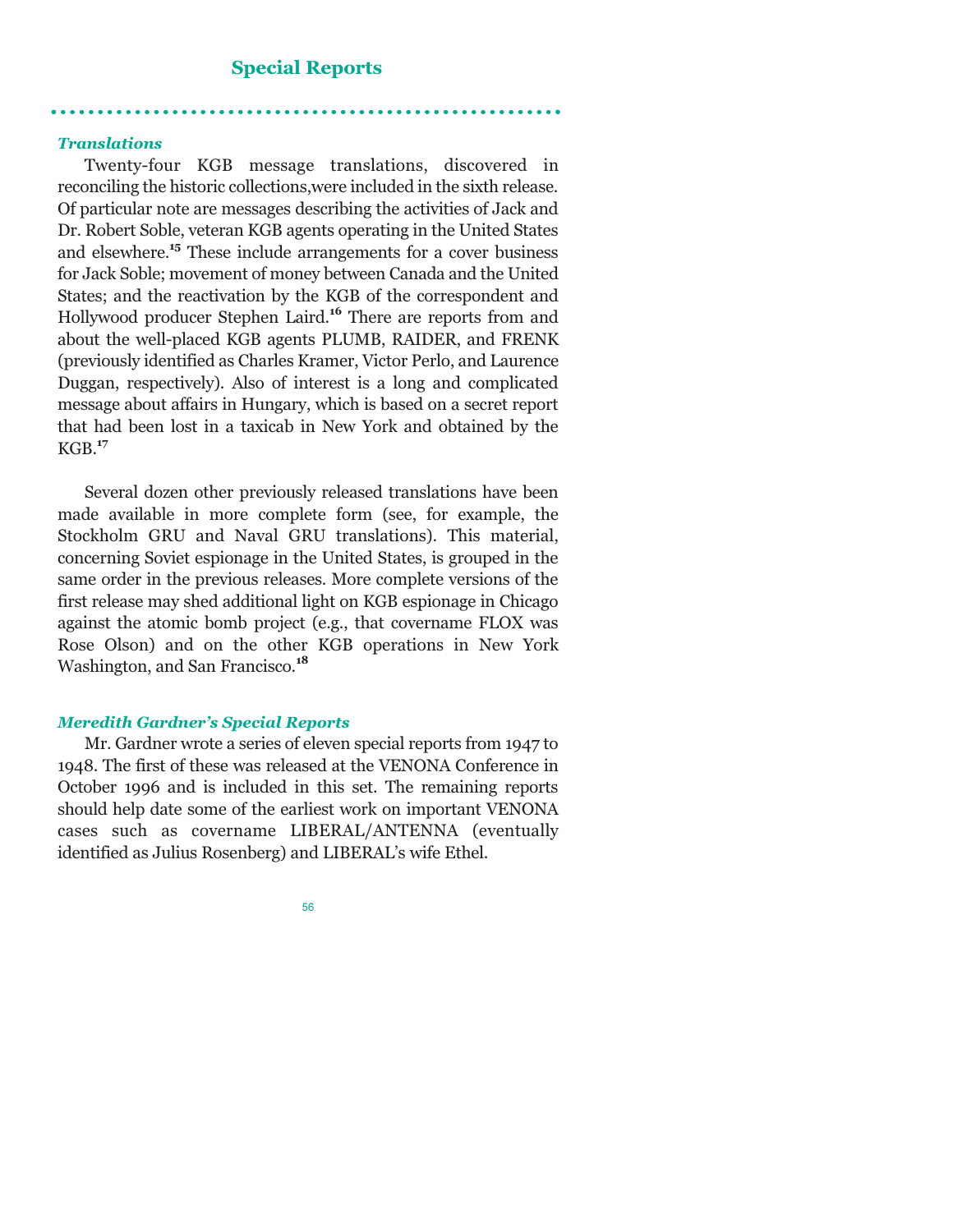Mr. Gardner composed these special reports to record what he was finding in the VENONA messages and to alert his chain of command and G-2s counterintelligence group. When Robert Lamphere of FBI headquarters became involved in VENONA full time, Mr. Gardner began to issue individual message translations, and the special report series was discontinued.

Following is a list of these special reports. Some are not dated, but all were issued between 30 August 1947 and 12 August 1948.

1. Gardner's initial overview of the covernames he was finding in the VENONA messages

2. Mention of covernames GOMER/HOMER and YUN, later identified as Donald Maclean and Stephen Laird

3. KGB Canberra

4. ENORMOZ (atomic bomb) espionage including the work of covername LIBERAL

5. Confirmation that VENONA messages were KGB

6. LIBERALs network

7. The KOMAR affair (KOMAR was Kravchenko, who defected from the Soviet trade mission in Washington and was being hunted by the KGB)

8. Messages changing covernames

9. Covername KARAS (Ivan Subasic, KGB agent involved in Serbo-Croatian matters in the United States and abroad)

10. Covername CHETA (later identified as KGB officers Micholas and Maria Fisher)

11. ANTENNA/LIBERAL's wife Ethel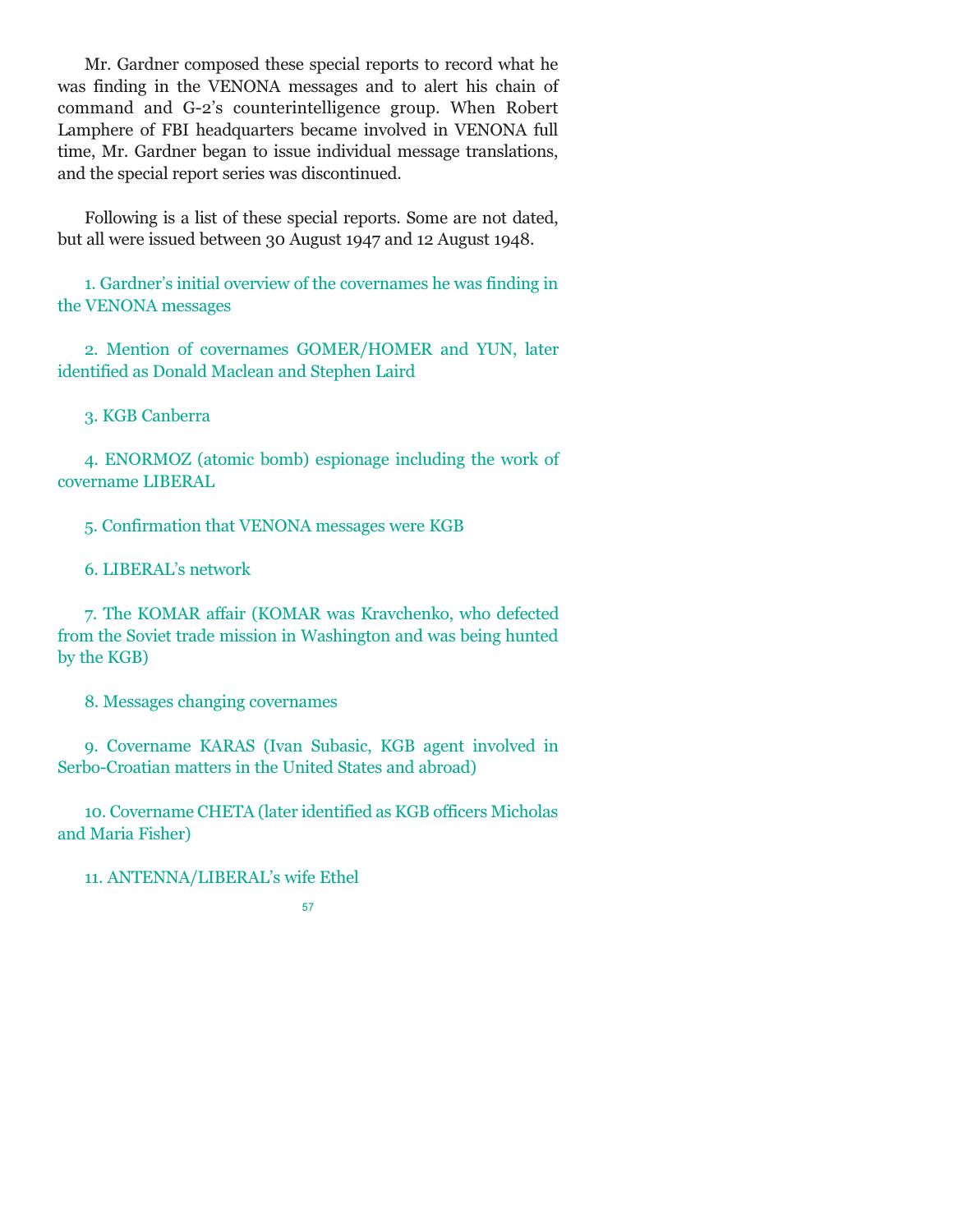An interesting example of the type of material found in the reports would be in Special Report #6, 28 April 1948, which summarizes or gives the text of a significant number of LIBERAL/ANTENNA translations. See, for example, message number 1053, 26 July 1944, New York KGB to Moscow Center (paragraph 6) that concerns ANTENNA's proposal to recruit his friend Max Elitcher, who was a Communist, as were all members of the Rosenberg espionage ring. The translation of New York to Moscow No. 628, 5 May 1944 (paragraph 4), is important to the story of the development of the Rosenberg case. As of April 1948 the Arlington Hall VENONA unit had not been able to decrypt the first twenty-four groups of that message. Lacking this critical context, Mr. Gardner translated the message as giving a description of ANTENNA. When those missing twenty-four groups were decrypted  $-$  see the reissue of the translation on 27 June 1950  $-$  it was shown that the message was in fact about Rosenberg's description of his friend Al Sarant, whom he recruited for the KGB.

One of the special reports issued in July 1948 (1948 was a presidential election year) gives the earliest translation found of the KGB message concerning bribery of persons around David Niles, an important advisor to Presidents Roosevelt and Truman (New York to Moscow message 786, 1 June 1944).

#### *Other Documents*

Related to the Gardner special reports is the covername book used by Arlington Hall and later by NSA analysts, to record the KGB message covernames, every appearance of them by message number and date, and the identities of the covernamed persons where known. This covername book contains terms used in KGB New York, Washington, and San Francisco communications and messages to those stations from Moscow Center. The dates of entries made in the covername book are unclear, but it was developed and used from early 1949 until the VENONA program ended in 1980.

Two additional Meredith Gardner documents deserve attention. One is his short account of the development of the GOMER/HOMER case (Donald Maclean) from the Arlington Hall point of view. This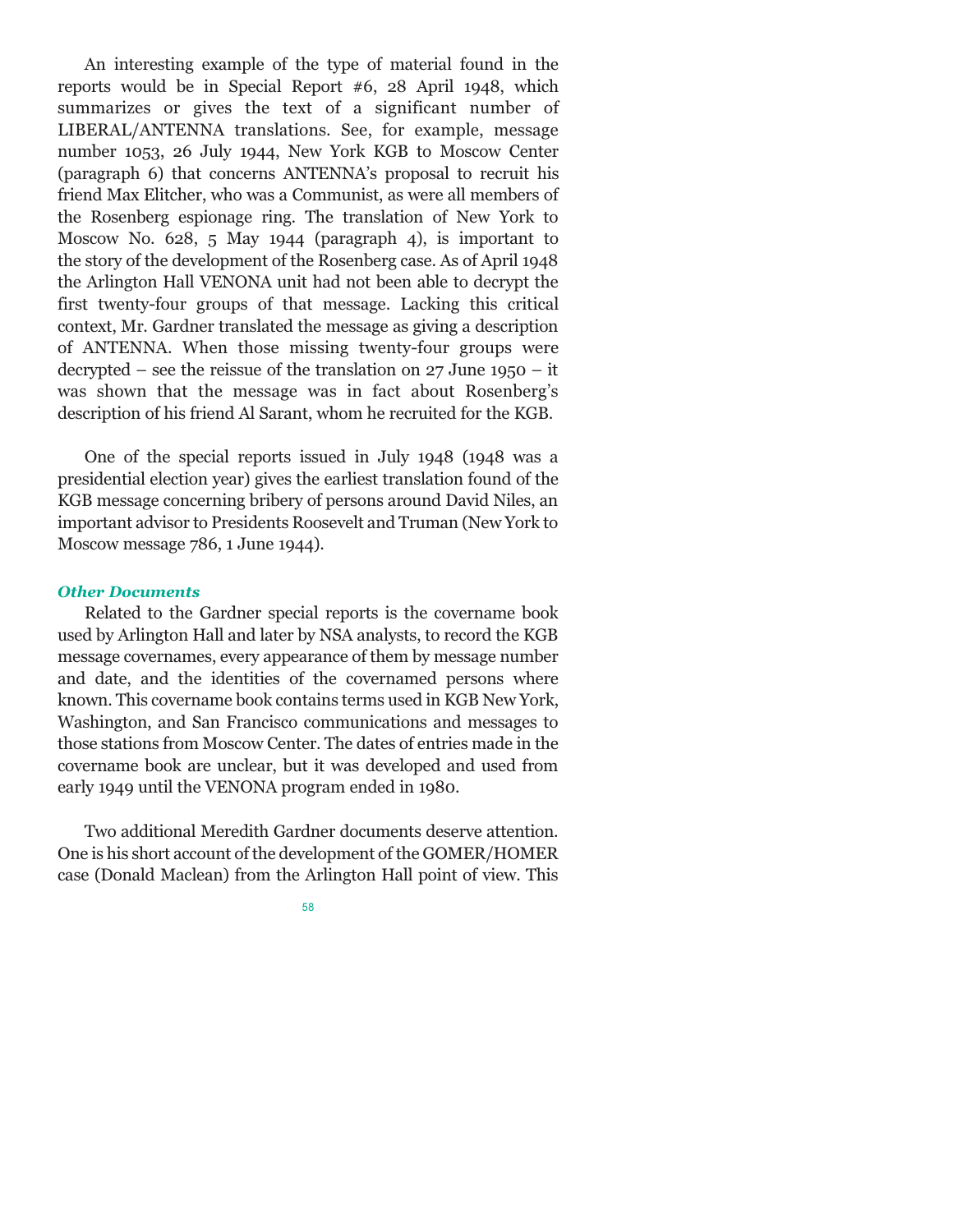account must not be taken as a full representation of the counterintelligence investigation chronology, however. In the second document, short but undated, Mr. Gardner recorded some dates concerning who had access to VENONA information in the early days. This is also a valuable part of the historical record.

#### *Envoi*

A few closing remarks follow, some in response to questions from the public.

VENONA was the final NSA codeword for this very secret program. Earlier codewords had been JADE, BRIDE, and DRUG. All these codewords were selected at random by the United States and the United Kingdom and are not acronyms or abbreviations.

There was outstanding cooperation between Arlington Hall (later NSA) and its partners and customers. From 1945 to 1946 Cecil Phillips, an Arlington Hall cryptanalyst, briefed the U.K. SIGINT service on the program. In 1947 Meredith Gardner, the principal early analyst and translator of the VENONA messages, explained his progress to his British counterpart. During September 1947 General Carter W. Clarke of G-2 brought the FBI into the problem, and, by the end of that year, the bureau had begun to open espionage cases based on VENONA. CIA joined the effort in late 1952.

The courage and wisdom of General Carter W. Clarke of G-2 and Robert J. Lamphere contributed mightily to the VENONA success story as did the leadership of Frank B. Rowlett and Oliver Kirby at Arlington Hall. But it all rested on the skills, patience, and determination of the Arlington Hall analysts who made it all possible.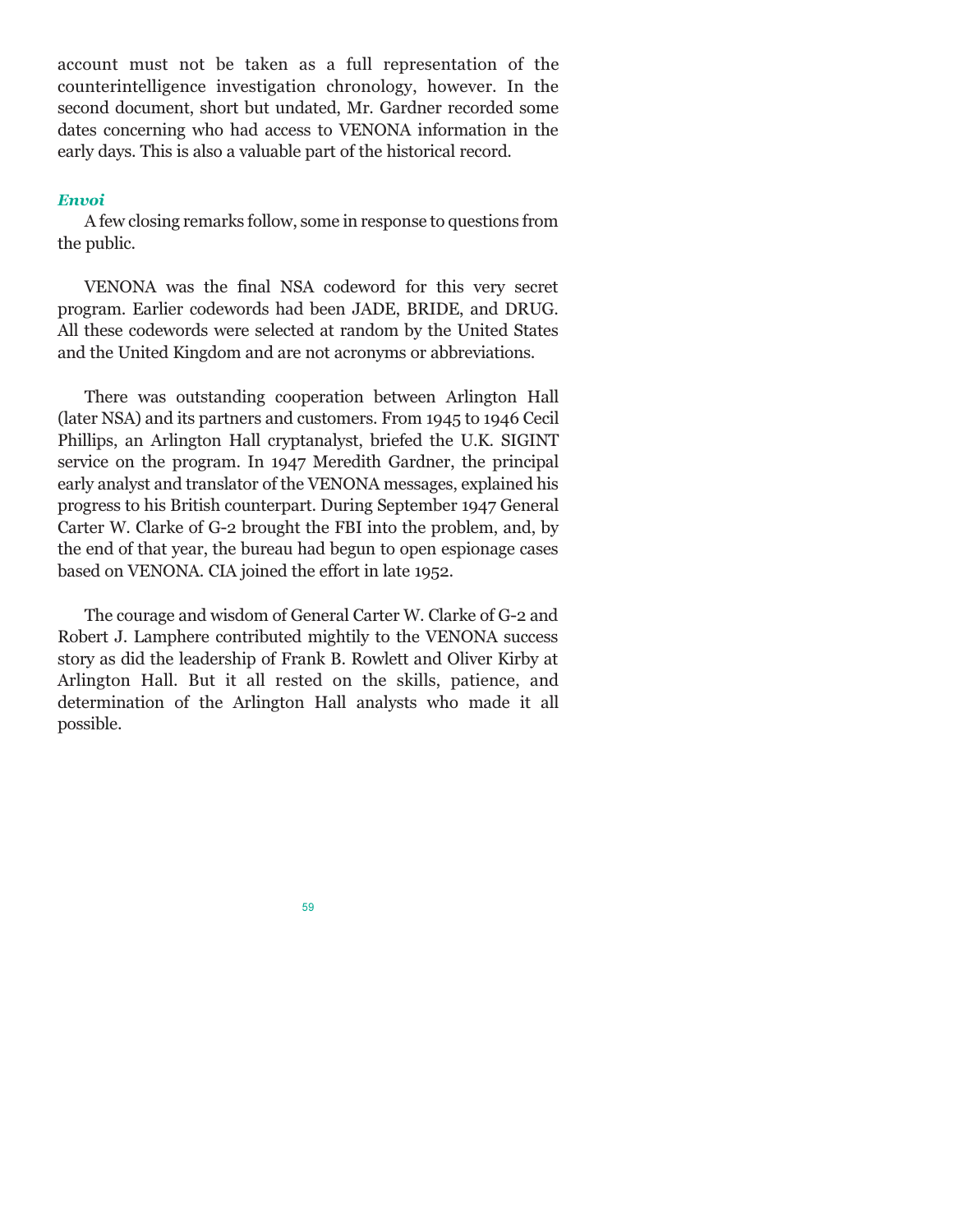#### *Notes*

1. William Crowell was deputy director of NSA from February 1994 to September 1997.

2. See, for example, No. 334, Moscow Center to Mexico City, 30 May 1944. However, for context see especially the previously released message, New York KGB to Moscow, No. 786, 1 June 1944, that mentions that friends of David Niles (a White House staffer) "will arrange for a bribe," i.e., get the transfer visas for the Fishers.

3. See No. 619-620, 27 November 1945.

4. See, for example, San Francisco to Moscow, Nos. 510 and 519, December 1943.

5. See San Francisco messages to the Center, from 1944: Number 65, 151, 159, 293; and messages numbers 166, 295, and 568 of 1945. See also the very detailed message from Moscow Center that sets up new procedures for the KGB's Fifth Line in handling the security of the Soviet merchant fleet on the West Coast, No. 379, Moscow to San Francisco, 16 November 1944.

6. See messages New York to Moscow Nos. 895-985, 987, 1295.

7. This will be of interest to students of the so-called Amerasia affair. In 1945 the OSS Security Division and the FBI searched the offices of the magazine Amerasia, which was suspected of holding classified government documents. The staff of the publication included Communist spies and agents, including Joseph Bernstein. In subsequent years, the case resulted in several convictions, none major, and a number of congressional hearings were held on the case. The book The Amerasia Case by Harvey Klehr and Ronald Radosh presents more details on the matter.

8. The signatories and addresses of the Naval GRU messages are quite confusing as this service dedicated a block of code groups at the back of their codebook for covernames. As these do not fall in alphabetical order and are not seen in any other context, the actual meaning of these code groups could not be found. Thus, we see the arbitrary numbering and lettering systems adopted by the United States-United Kingdom (not by the Soviets) to identify these covernames, e.g., Name No. 5.

9. Moscow Foreign Ministry Circular to all posts, 8-13 June 1945

10. Foreign Ministry, Moscow, to all posts No. 019, 22 May 1947